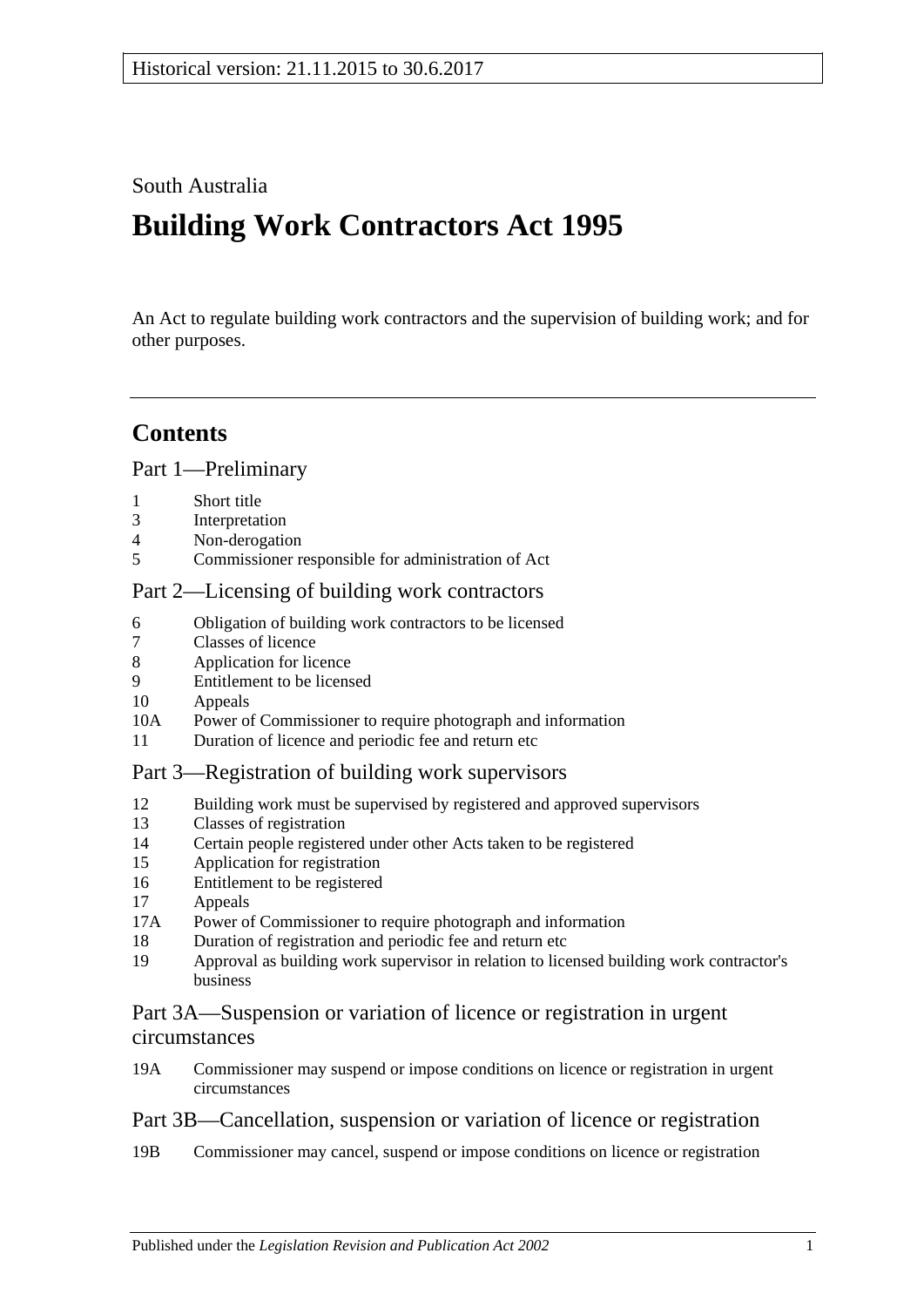# [Part 4—Discipline of building work contractors, supervisors and building](#page-16-0)  [consultants](#page-16-0)

- [Interpretation of Part](#page-16-1)
- [Cause for disciplinary action](#page-16-2)
- [Complaints](#page-17-0)
- [Hearing by District Court](#page-17-1)
- [Participation of assessors in disciplinary proceedings](#page-17-2)
- [Disciplinary action](#page-18-0)
- [Contravention of orders](#page-19-0)

# [Part 5—Provisions with respect to domestic building work](#page-19-1)

[Division 1—Requirements in relation to certain domestic building work contracts](#page-19-2)

- [Application of Division](#page-19-3)
- [Formal requirements in relation to domestic building work contracts](#page-19-4)
- [Price and domestic building work contracts](#page-20-0)
- [Payments under or in relation to domestic building work contracts](#page-22-0)
- [Exhibition houses](#page-22-1)

## [Division 2—Statutory warranties](#page-23-0)

[Statutory warranties](#page-23-1)

# [Division 3—Building indemnity insurance](#page-24-0)

- [Application of Division](#page-24-1)
- [Requirements of insurance](#page-24-2)
- [Nature of the policy](#page-25-0)

# [Division 4—Right to terminate certain domestic building work contracts](#page-25-1)

[Right to terminate certain domestic building work contracts](#page-25-2)

# [Division 5—Powers of court in relation to domestic building work](#page-26-0)

[Powers of court in relation to domestic building work](#page-26-1)

# [Division 6—Harsh and unconscionable terms](#page-27-0)

[Harsh and unconscionable terms](#page-27-1)

# [Division 7—Participation of assessors in proceedings](#page-28-0)

[Participation of assessors in proceedings](#page-28-1)

# [Division 8—Magistrates Court and substantial monetary claims](#page-28-2)

[Magistrates Court and substantial monetary claims](#page-28-3)

# [Part 7—Miscellaneous](#page-28-4)

- [No exclusion etc of rights, conditions or warranties](#page-28-5)
- [Delegations](#page-28-6)
- [Agreement with professional organisation](#page-29-0)
- [Exemptions](#page-30-0)
- [Registers](#page-30-1)
- [Commissioner and proceedings before District Court](#page-30-2)
- [False or misleading information](#page-31-0)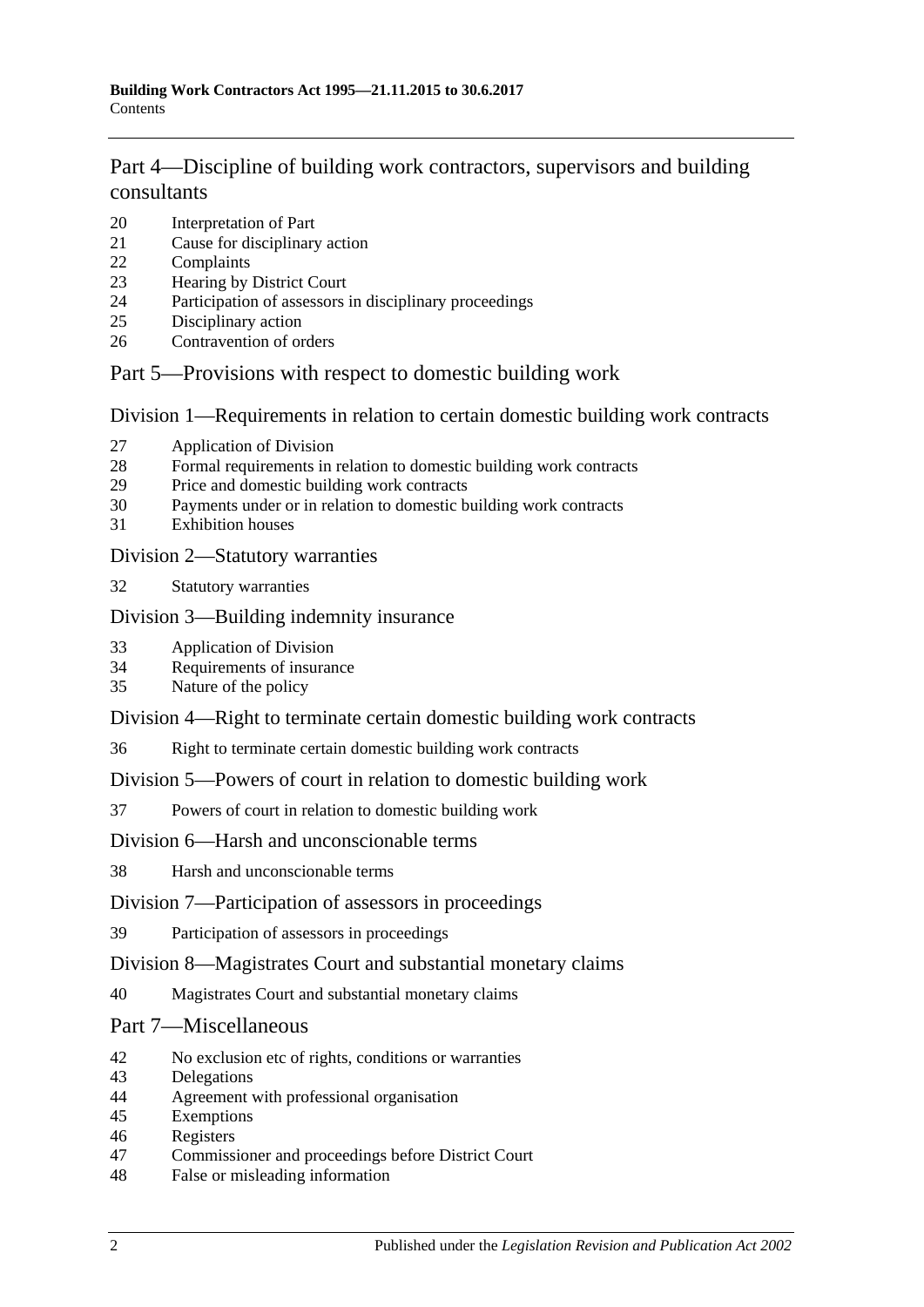- 49 [Name in which building work contractor may carry on business](#page-31-1)
- 50 [Publication of advertisements](#page-31-2)
- 51 [Licensed building work contractor to have sign showing name etc on each building site](#page-31-3)
- 52 [Statutory declaration](#page-32-0)
- 53 [Investigations](#page-32-1)
- 54 [General defence](#page-32-2)
- 55 [Liability for act or default of officer, employee or agent](#page-32-3)
- 57 [Continuing offence](#page-32-4)
- 58 [Prosecutions](#page-33-0)
- 59 [Evidence](#page-33-1)
- 60 [Service of documents](#page-34-0)
- 61 [Annual report](#page-34-1)
- 62 [Regulations](#page-34-2)

[Schedule 1—Appointment and selection of assessors for District Court](#page-35-0)  [proceedings under Part 4](#page-35-0)

[Schedule 2—Appointment and selection of assessors for Magistrates Court or](#page-36-0)  [District Court proceedings under Part](#page-36-0) 5

[Schedule 3—Transitional provisions](#page-36-1)

2 [Transitional](#page-36-2)

[Legislative history](#page-38-0)

# <span id="page-2-0"></span>**The Parliament of South Australia enacts as follows:**

# **Part 1—Preliminary**

### <span id="page-2-1"></span>**1—Short title**

This Act may be cited as the *Building Work Contractors Act 1995*.

# <span id="page-2-2"></span>**3—Interpretation**

(1) In this Act, unless the contrary intention appears—

*building work contractor* means—

- (a) a person who carries on the business of performing building work for others; or
- (b) a person who carries on the business of performing building work with a view to the sale or letting (whether by lease, licence or other agreement) of land or buildings improved as a result of the building work;

*building* includes a wall or structure and part of a building or structure;

*building owner*, in relation to a domestic building work contract, means the person for whom domestic building work is or is to be performed under the contract;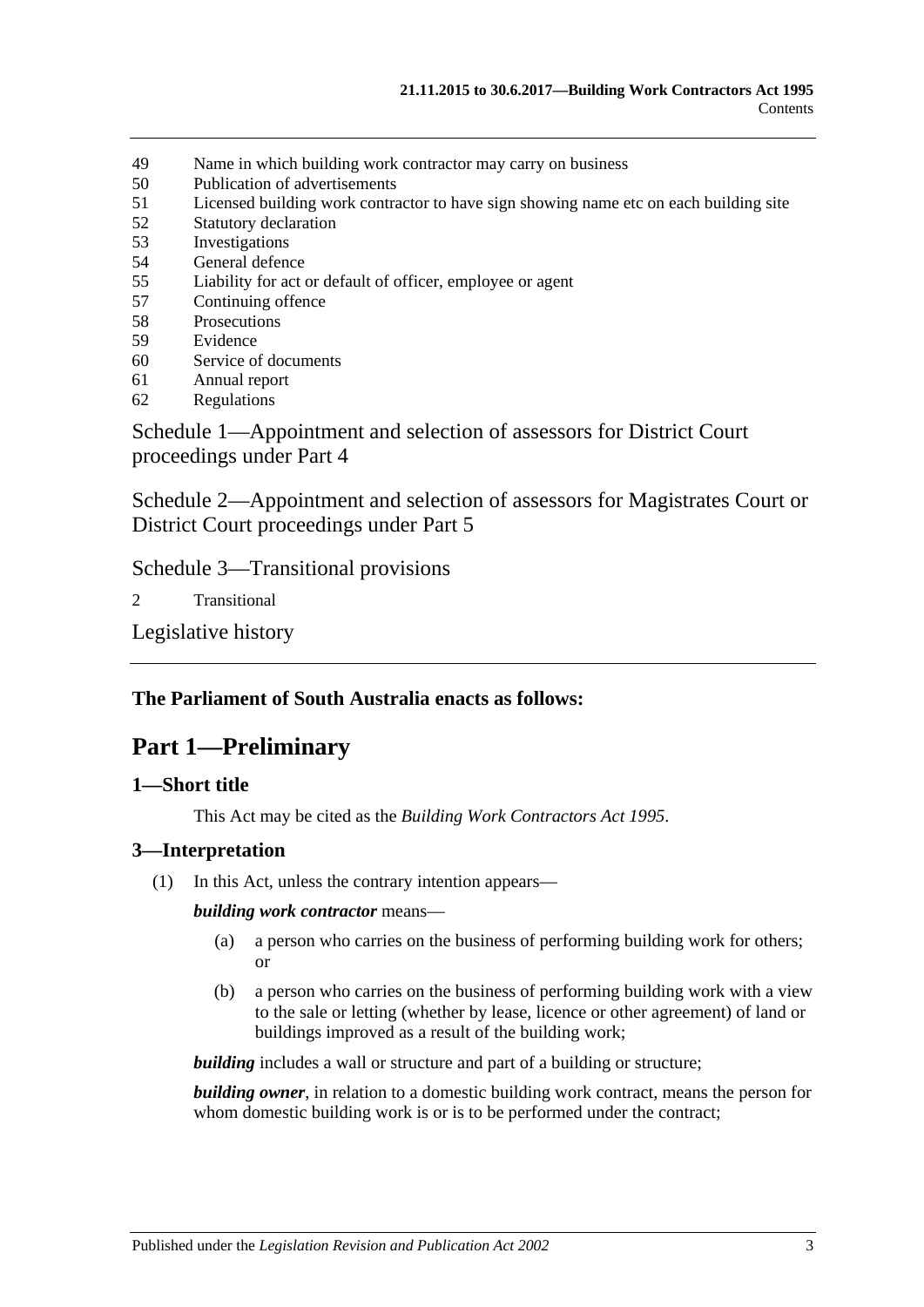<span id="page-3-0"></span>*building work* means—

- (a) the whole or part of the work of constructing, erecting, underpinning, altering, repairing, improving, adding to or demolishing a building; or
- (b) the whole or part of the work of excavating or filling a site for work referred to in [paragraph](#page-3-0) (a); or
- (c) work of a class prescribed by regulation;

*Commissioner* means the Commissioner for Consumer Affairs;

*director* of a body corporate includes—

- (a) a person occupying or acting in the position of director or member of the governing body of the body corporate, by whatever name called and whether or not validly appointed to occupy or duly authorised to act in the position; and
- (b) any person in accordance with whose directions or instructions the directors or members of the governing body of the body corporate are accustomed to act;

*District Court* means the Administrative and Disciplinary Division of the District Court;

<span id="page-3-1"></span>*domestic building work* means—

- (a) the whole or part of the work of constructing, erecting, underpinning, altering, repairing, improving, adding to or demolishing a house; or
- (b) the whole or part of the work of excavating or filling a site for work referred to in [paragraph](#page-3-1) (a); or
- (c) work of a class prescribed by regulation;

*domestic building work contract* means a contract between a building work contractor and another person for the performance by the contractor of domestic building work (including any variation of such a contract), but does not include a subcontract for the performance of domestic building work;

*GST* means the tax payable under the GST law;

*GST law* means—

- (a) *A New Tax System (Goods and Services Tax) Act 1999* (Cwth); and
- (b) the related legislation of the Commonwealth dealing with the imposition of a tax on the supply of goods and services;

*house* means a building intended for occupation as a place of residence but does not include a building of a class prescribed by regulation;

*licence* means a licence under [Part 2;](#page-4-2) and *licensed* has a corresponding meaning;

*licence number*, in relation to a licensed building work contractor, means the number assigned to the person's licence by the Commissioner;

*Magistrates Court* means the Civil (Consumer and Business) Division of the Magistrates Court;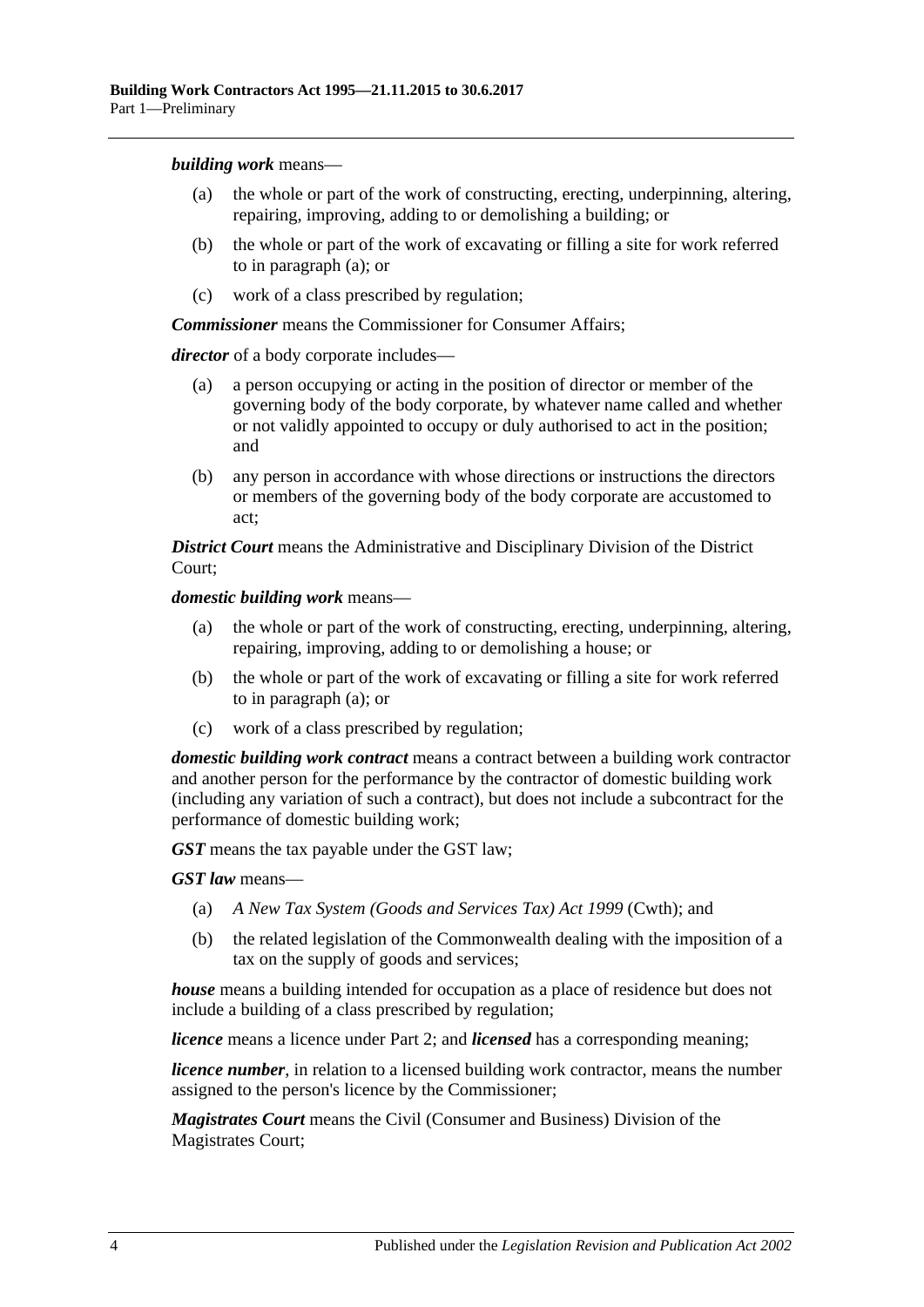*material*, in relation to building work, includes goods to be supplied and fitted or installed in the course of the building work;

*minor domestic building work* means—

- (a) domestic building work performed or to be performed under a domestic building work contract at a cost to the building owner that is less than the sum prescribed by regulation; or
- (b) domestic building work performed or to be performed by a building work contractor on the contractor's own behalf where the cost of the work would, if it were performed under contract, be less than the sum prescribed by regulation;

*perform*, in relation to building work, includes—

- (a) cause building work to be performed; or
- (b) organise or arrange for the performance of building work;

*registration* means registration under [Part 3;](#page-9-1) and *registered* has a corresponding meaning;

*repealed Act* means the *[Builders Licensing Act](http://www.legislation.sa.gov.au/index.aspx?action=legref&type=act&legtitle=Builders%20Licensing%20Act%201986) 1986* repealed by [Schedule 3;](#page-36-1)

*statutory warranty* means a warranty arising under [Division 2](#page-23-0) of [Part 5;](#page-19-1)

*subcontract* for the performance of domestic building work means a contract for the performance of domestic building work for a building work contractor who is in turn obliged to perform the work under another contract.

(2) For the purposes of [Part 5,](#page-19-1) if a building work contractor and a person make an arrangement under which domestic building work at a site is to be performed in stages by the contractor under separate contracts, the contracts to which the arrangement relates will be taken to be a single domestic building work contract.

# <span id="page-4-0"></span>**4—Non-derogation**

The provisions of this Act are in addition to and do not derogate from the provisions of any other Act.

### <span id="page-4-1"></span>**5—Commissioner responsible for administration of Act**

The Commissioner is responsible, subject to the control and directions of the Minister, for the administration of this Act.

# <span id="page-4-2"></span>**Part 2—Licensing of building work contractors**

# <span id="page-4-3"></span>**6—Obligation of building work contractors to be licensed**

- (1) A person must not—
	- (a) carry on business as a building work contractor except as authorised by a licence under this Part; or
	- (b) advertise or otherwise hold himself or herself out as being entitled to carry on business as a building work contractor unless authorised to carry on business as such a contractor by a licence under this Part.

Maximum penalty: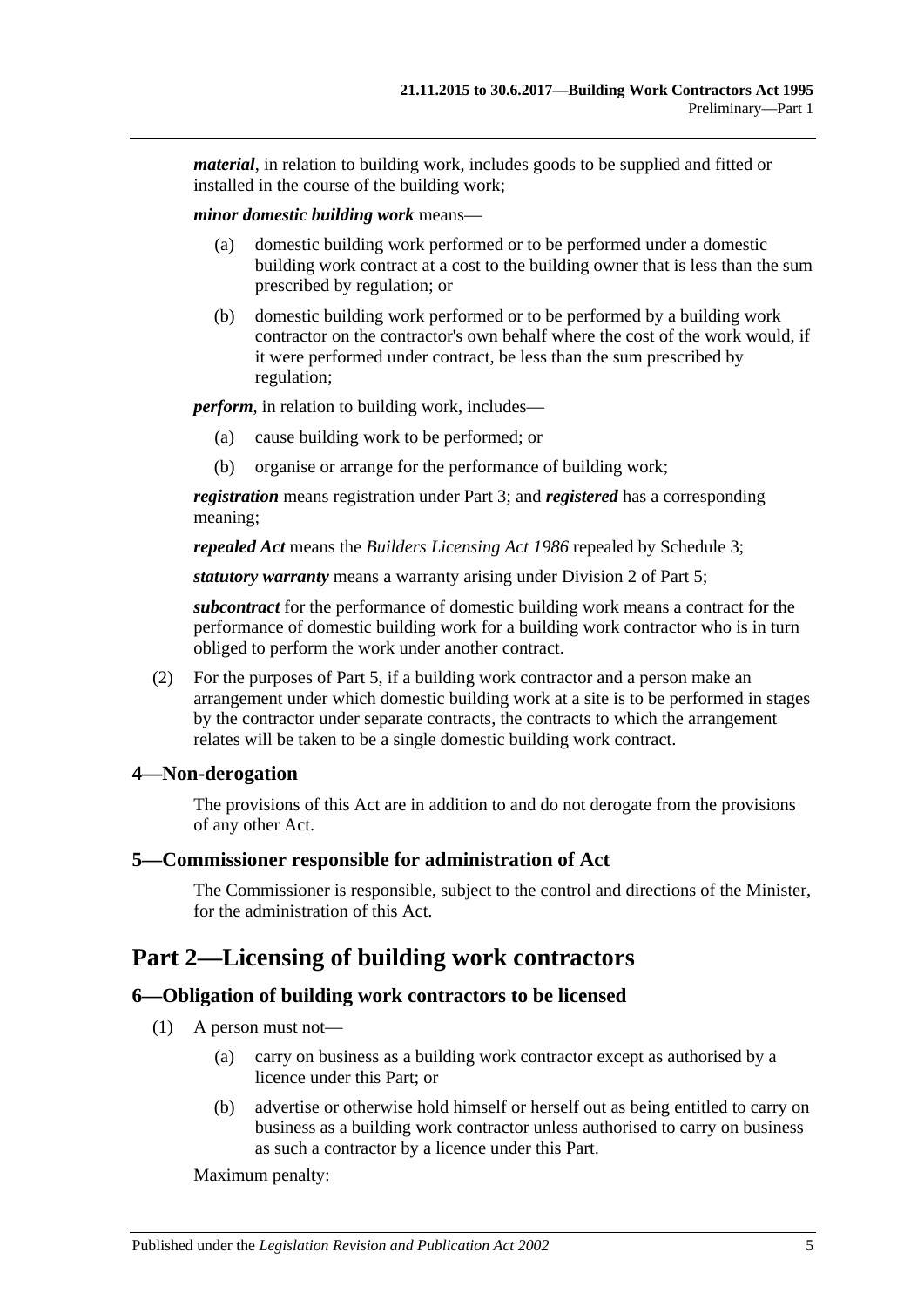- (a) for an offence committed by a natural person—
	- (i) for a first or second offence—\$50 000; or
	- (ii) for a third or subsequent offence—\$50 000 or 12 months imprisonment or both; or
- (b) for an offence committed by a body corporate—\$250 000.
- (2) A person required by this Act to be licensed as a building work contractor is not entitled to any fee, other consideration or compensation under or in relation to a contract with another on whose behalf the person performed work as a building work contractor unless—
	- (a) the person was authorised to perform the work under a licence; or
	- (b) a court hearing proceedings for recovery of the fee, other consideration or compensation is satisfied that the person's failure to be so authorised resulted from inadvertence only.

## <span id="page-5-0"></span>**7—Classes of licence**

- (1) There are the following classes of licences for the purposes of this Act:
	- (a) building work contractors licence—a licence authorising a person to carry on business as a building work contractor;
	- (b) building work contractors licence with conditions—a licence authorising a person to carry on business as a building work contractor subject to conditions limiting the work that may be performed under the authority of the licence.
- (2) Conditions limiting the work that may be performed under the authority of a licence—
	- (a) may be imposed by the Commissioner—
		- (i) on the grant of the licence; or
		- (ii) at any time on application by the licensed building work contractor; and
	- (b) may be varied or revoked by the Commissioner at any time on application by the licensed building work contractor.

# <span id="page-5-1"></span>**8—Application for licence**

- (1) An application for a licence must—
	- (a) be made to the Commissioner in the manner and form approved by the Commissioner; and
	- (b) be accompanied by the fee fixed by regulation.
- (2) An applicant for a licence must provide the Commissioner with such evidence as the Commissioner thinks appropriate as to the identity, age and address of the applicant and any other information required by the Commissioner for the purposes of determining the application.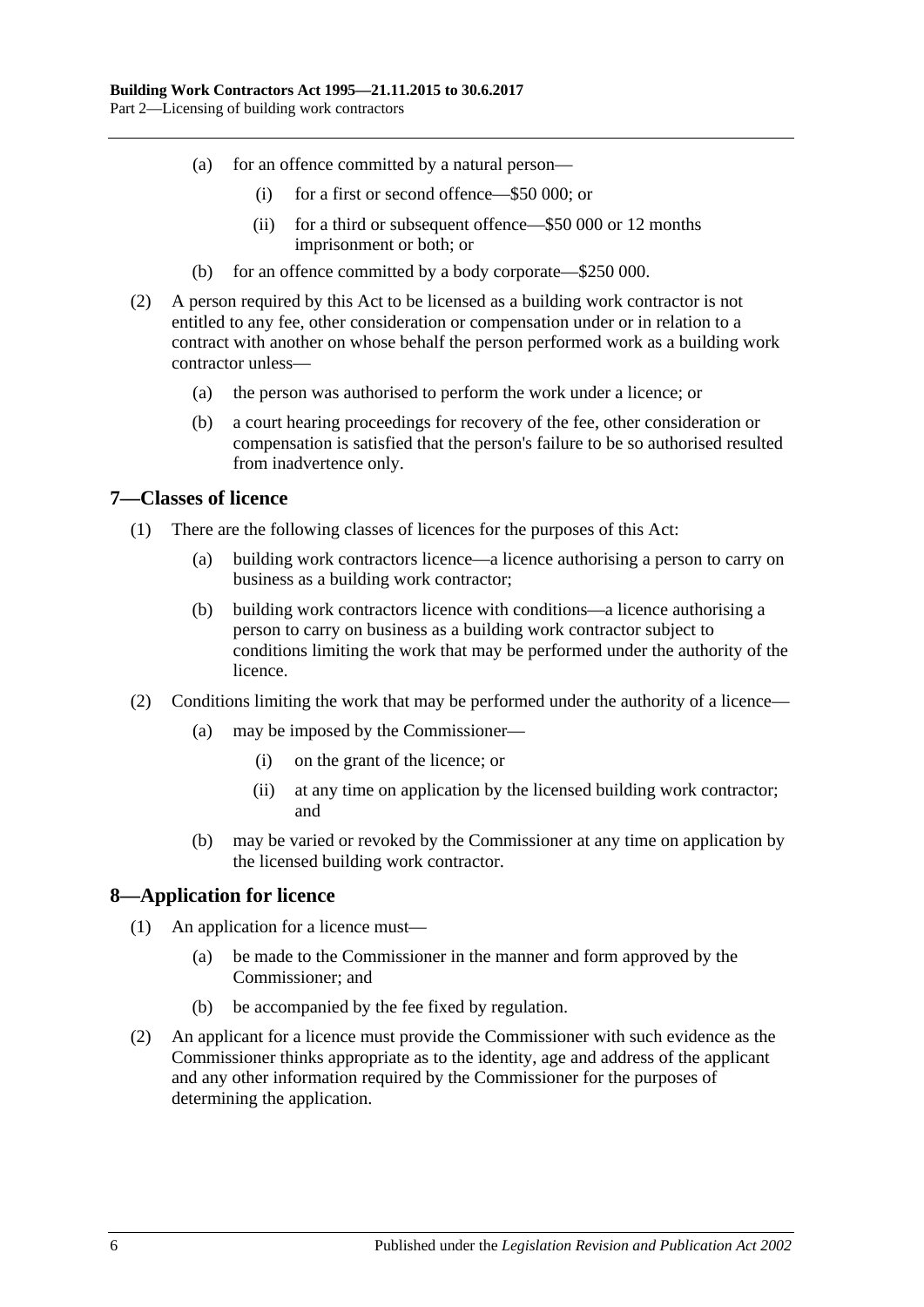- (3) A licence granted to a natural person will include a photograph of the holder of the licence; consequently, an applicant for a licence who is a natural person may be required by the Commissioner—
	- (a) to attend at a specified place for the purpose of having the applicant's photograph taken; or
	- (b) to supply the Commissioner with one or more photographs of the applicant as specified by the Commissioner.
- (4) If an applicant for a licence has previously failed to pay a fee or penalty that became payable under this Act, the Commissioner may require the applicant to pay the whole or a specified part of the fee or penalty.
- <span id="page-6-1"></span>(5) The Commissioner may, by notice in writing, require an applicant for a licence, within a time fixed by the notice (which may not be less than 28 days after service of the notice), to comply with any requirement under this section to the Commissioner's satisfaction.
- (6) If the applicant fails to comply with the notice under [subsection](#page-6-1) (5), the Commissioner may, without further notice, refuse the application but keep the fee that accompanied the application.

## <span id="page-6-0"></span>**9—Entitlement to be licensed**

- <span id="page-6-2"></span>(1) A natural person is entitled to be granted a licence if the person—
	- $(a)$  has—
		- (i) the qualifications and experience required by regulation for the kind of work authorised by the licence; or
		- (ii) subject to the regulations, qualifications and experience that the Commissioner considers appropriate having regard to the kind of work authorised by the licence; and
	- (b) is not suspended or disqualified from practising or carrying on an occupation, trade or business under a law of this State, the Commonwealth, another State or a Territory of the Commonwealth; and
	- (c) subject to [subsection](#page-7-0) (1a)—
		- (i) is not, and has not been, during the period of 2 years preceding the application for the licence, an insolvent under administration within the meaning of the *Corporations Act 2001* of the Commonwealth or subject to a composition or deed or scheme of arrangement with or for the benefit of creditors; and
		- (ii) has not been, during the period of 5 years preceding the application for the licence, a director of a body corporate wound up for the benefit of creditors—
			- (A) when the body corporate was being so wound up; or
			- (B) within the period of 12 months preceding the commencement of the winding up; and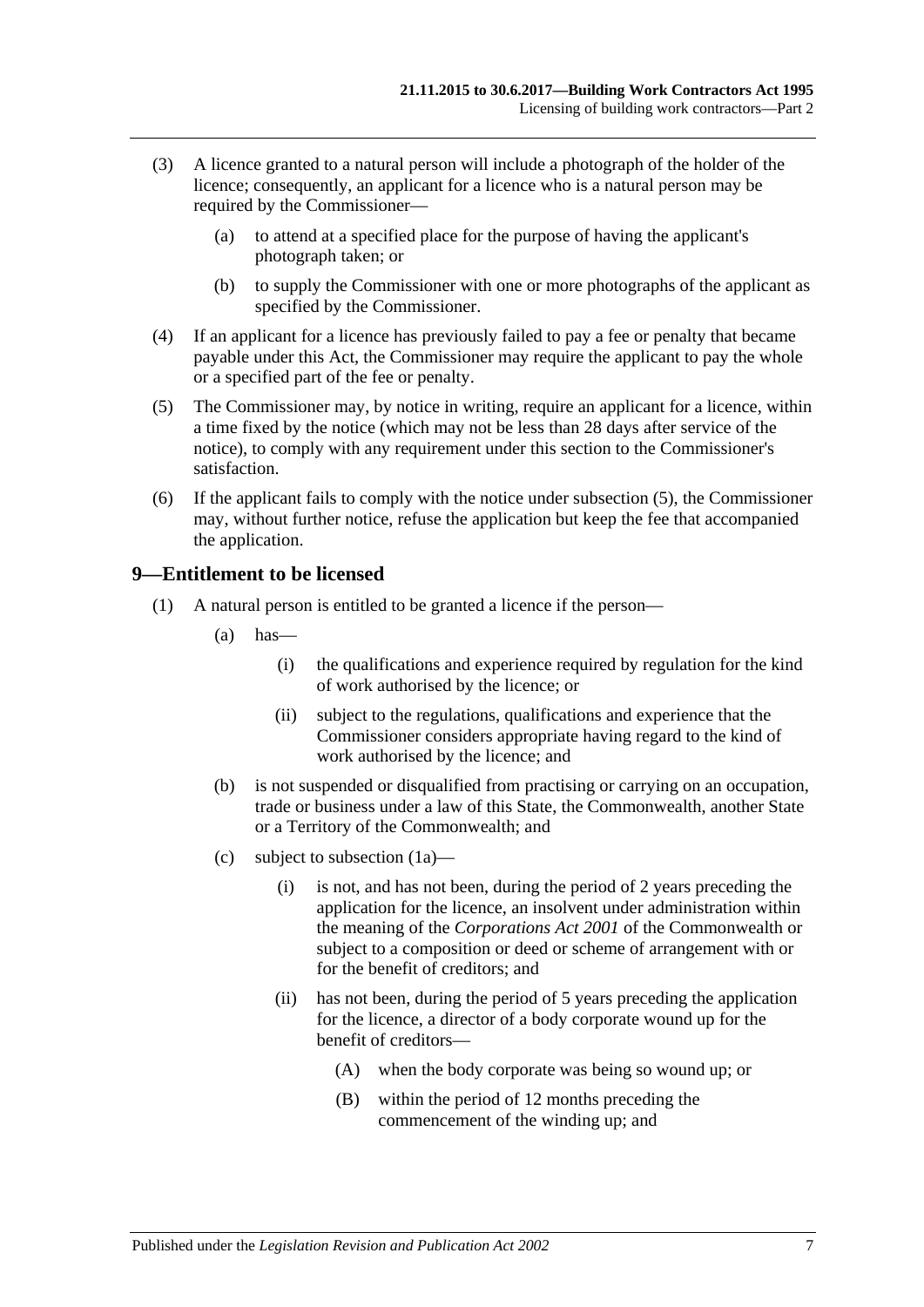- (e) has sufficient business knowledge and experience and financial resources for the purpose of properly carrying on the business authorised by the licence; and
- (f) is a fit and proper person to be the holder of a licence.
- <span id="page-7-0"></span>(1a) A natural person referred to in [subsection](#page-6-2)  $(1)(c)$  may be granted a licence subject to conditions limiting the work that may be performed under the authority of the licence
	- (a) if he or she is only a person referred to in [subsection](#page-6-2)  $(1)(c)$  because he or she has previously been an insolvent under administration within the meaning of the *Corporations Act 2001* of the Commonwealth or subject to a composition or deed or scheme of arrangement with or for the benefit of creditors—to carrying out a specified trade or trades (or a specified trade or trades in specified circumstances or subject to specified limitations); or
	- (b) in any case—to work as a subcontractor.
- <span id="page-7-1"></span>(2) A body corporate is entitled to be granted a licence if—
	- (a) the body corporate—
		- (i) is not suspended or disqualified from practising or carrying on an occupation, trade or business under a law of this State, the Commonwealth, another State or a Territory of the Commonwealth; and
		- (ii) is not being wound up and is not under official management or in receivership; and
	- (b) no director of the body corporate—
		- (i) is suspended or disqualified from practising or carrying on an occupation, trade or business under a law of this State, the Commonwealth, another State or a Territory of the Commonwealth; or
		- (ii) subject to [subsection](#page-8-2) (2a)—
			- (A) is, or has been, during the period of 2 years preceding the application for the licence, an insolvent under administration within the meaning of the *Corporations Act 2001* of the Commonwealth or subject to a composition or deed or scheme of arrangement with or for the benefit of creditors; or
			- (B) has been, during the period of 5 years preceding the application for the licence, a director of a body corporate wound up for the benefit of creditors
				- when the body corporate was being so wound up; or
				- within the period of 12 months preceding the commencement of the winding up; and
	- (c) the directors of the body corporate together have sufficient business knowledge and experience for the purpose of properly directing the business authorised by the licence; and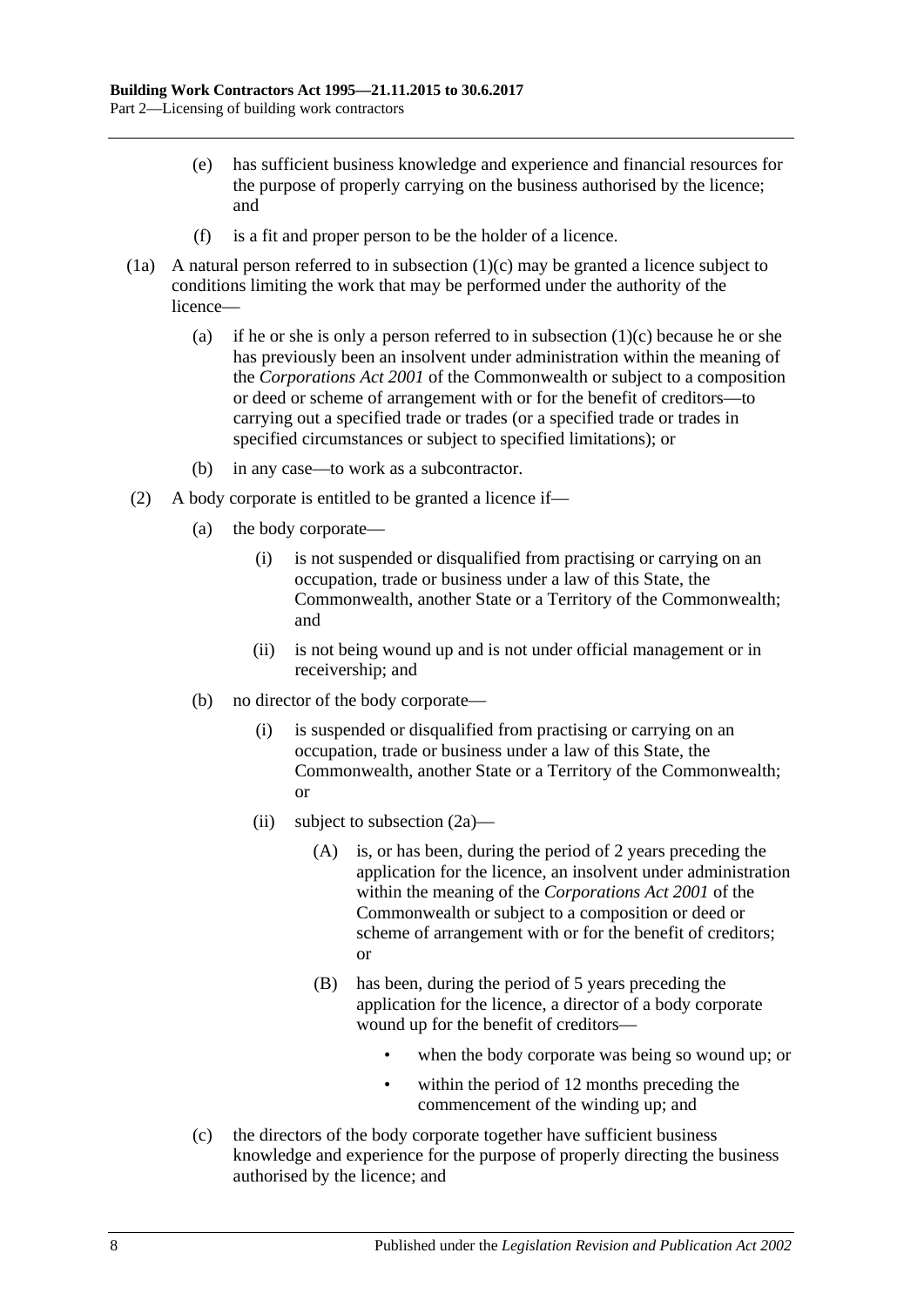- (d) the body corporate has sufficient financial resources for the purpose of properly carrying on the business authorised by the licence; and
- (e) each director of the body corporate is a fit and proper person to be the director of a body corporate that is the holder of a licence.
- <span id="page-8-2"></span>(2a) A body corporate with a director referred to in [subsection](#page-7-1)  $(2)(b)(ii)$  may be granted a licence subject to conditions limiting the work that may be performed under the authority of the licence
	- (a) if the director is only a person referred to in [subsection](#page-7-1)  $(2)(b)(ii)$  because he or she has previously been an insolvent under administration within the meaning of the *Corporations Act 2001* of the Commonwealth or subject to a composition or deed or scheme of arrangement with or for the benefit of creditors—to carrying out a specified trade or trades (or a specified trade or trades in specified circumstances or subject to specified limitations); or
	- (b) in any case—to work as a subcontractor.
- (3) If, on an application for a licence, the Commissioner—
	- (a) is not satisfied that the applicant meets requirements as to qualifications, business knowledge, experience or financial resources; but
	- (b) is satisfied that the applicant proposes to carry on business as a building work contractor in partnership with a person who does meet those requirements,

the Commissioner may, subject to the other provisions of this section, grant a licence to the applicant subject to the condition that the applicant not carry on business under the licence except in partnership with that person or some other person approved by the Commissioner.

### <span id="page-8-0"></span>**10—Appeals**

- (1) An applicant for a licence may appeal to the District Court against a decision of the Commissioner refusing the application.
- (2) Subject to [subsection](#page-8-3) (4), an appeal must be instituted within one month of the making of the decision appealed against.
- (3) The Commissioner must, if so required by the applicant, state in writing the reasons for the Commissioner's decision to refuse the application.
- <span id="page-8-3"></span>(4) If the reasons of the Commissioner are not given in writing at the time of making the decision and the applicant (within one month of the making of the decision) requires the Commissioner to state the reasons in writing, the time for instituting an appeal runs from the time at which the applicant receives the written statement of those reasons.

### <span id="page-8-1"></span>**10A—Power of Commissioner to require photograph and information**

The Commissioner may, by notice in writing, require a licensed building work contractor, within a time fixed by the notice (which may not be less than 28 days after service of the notice)—

- (a) at least once in every 10 years—
	- (i) to attend at a specified place for the purpose of having the contractor's photograph taken; or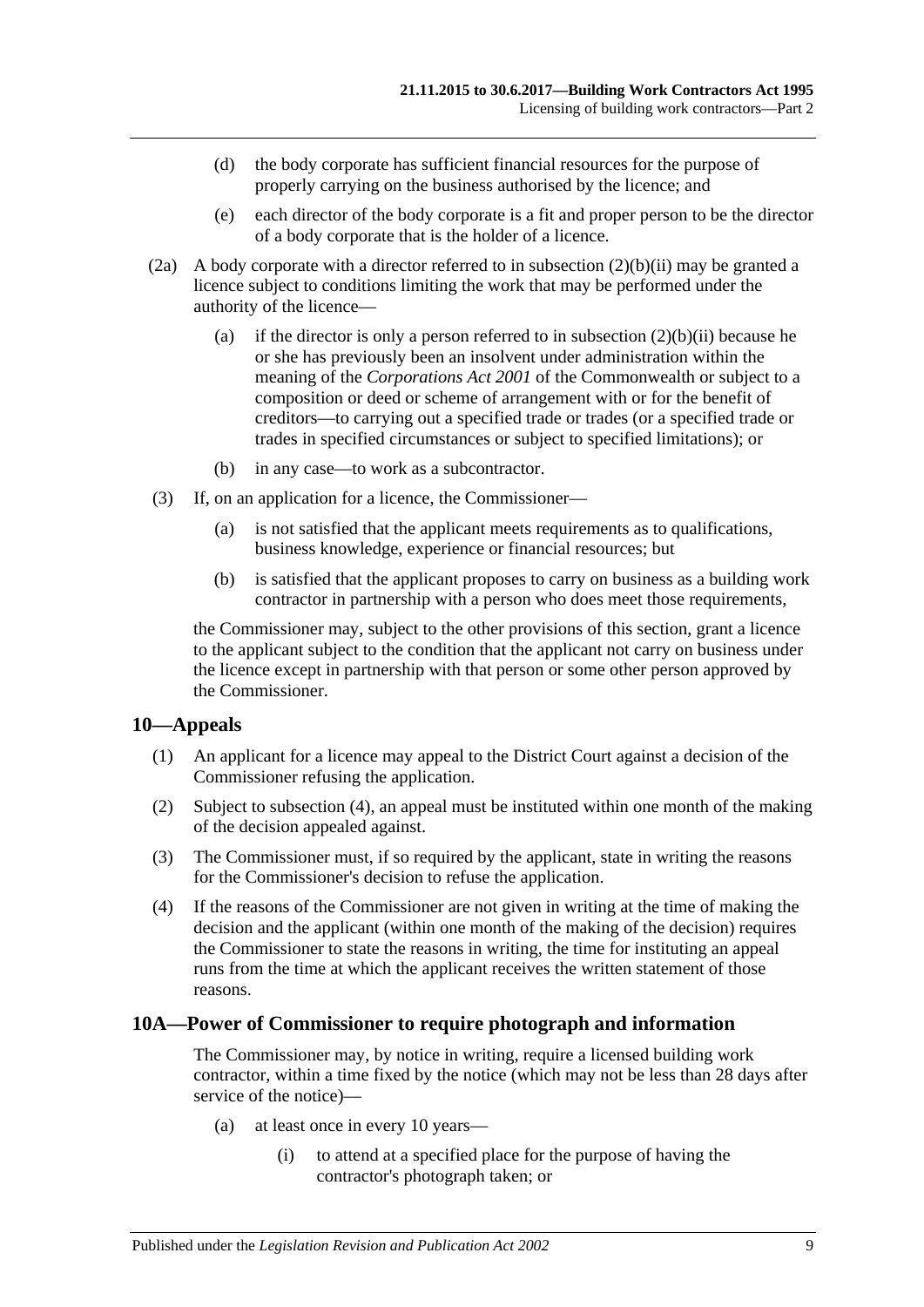- (ii) to supply the Commissioner with one or more photographs of the contractor as specified by the Commissioner; and
- (b) not more than once in each year—to provide the Commissioner with such evidence as the Commissioner thinks appropriate as to the identity, age and address of the contractor and information about any other specified matters.

# <span id="page-9-0"></span>**11—Duration of licence and periodic fee and return etc**

- (1) A licence remains in force (except for any period for which it is suspended) until—
	- (a) the licence is surrendered or cancelled; or
	- (b) the licensed building work contractor dies or, in the case of a licensed body corporate, is dissolved.
- <span id="page-9-3"></span>(2) A licensed building work contractor must, at intervals fixed by regulation—
	- (a) pay to the Commissioner the fee fixed by regulation; and
	- (b) lodge with the Commissioner a return in the manner and form required by the Commissioner.
- (3) If a licensed building work contractor fails to pay the fee or lodge the return in accordance with [subsection](#page-9-3) (2), or to comply with a notice under [section](#page-8-1) 10A, the Commissioner may, by notice in writing, require the contractor to make good the default and, in addition, to pay to the Commissioner the amount fixed by regulation as a penalty for default.
- (4) If the licensed building work contractor fails to comply with the notice within 28 days after service of the notice, the contractor's licence is cancelled.
- (5) The Commissioner must notify the building work contractor in writing of the cancellation of the contractor's licence.
- (6) A licensed building work contractor may surrender the licence.
- (7) In this section—

*licensed building work contractor* includes a licensed building work contractor whose licence has been suspended.

# <span id="page-9-1"></span>**Part 3—Registration of building work supervisors**

# <span id="page-9-5"></span><span id="page-9-2"></span>**12—Building work must be supervised by registered and approved supervisors**

- <span id="page-9-4"></span>(1) A licensed building work contractor must ensure—
	- (a) that there is a registered building work supervisor approved by the Commissioner under this Act as a building work supervisor in relation to the contractor's business at all times during the currency of the licence; and
	- (b) that building work of any kind performed under the authority of the licence is properly supervised by a registered building work supervisor—
		- (i) who is so approved in relation to the contractor's business; and
		- (ii) whose registration authorises the supervision of building work of that kind.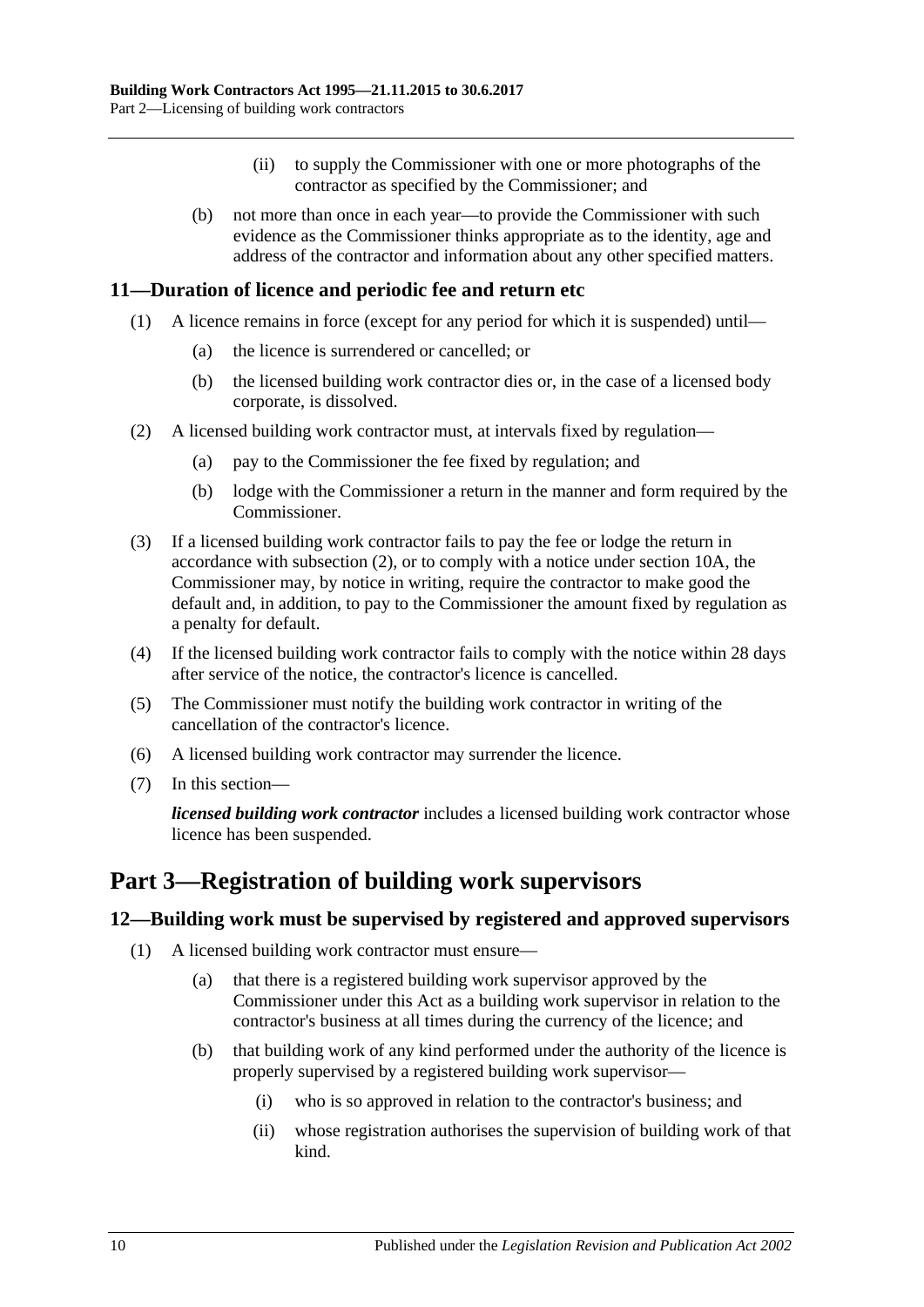- (2) [Subsection](#page-9-4) (1)(b) does not apply in relation to building work that is properly supervised by a registered architect.
- (3) If for a period exceeding 28 days—
	- (a) there is not a registered building work supervisor approved in relation to a licensed building work contractor's business as required by [subsection](#page-9-5) (1); or
	- (b) building work performed under the authority of a licence is not supervised as required by that subsection,

the licence is suspended until the contractor complies with the requirements of [subsection](#page-9-5)  $(1)$ .

- (4) The Commissioner may, on application by a licensed building work contractor, exempt the contractor from compliance with [subsection](#page-9-5) (1) for a period and subject to conditions determined by the Commissioner if the Commissioner is satisfied that the contractor has made suitable arrangements for all building work performed under the authority of the licence to be properly supervised by a person who is, in the opinion of the Commissioner, competent to perform that function.
- (5) The Commissioner may, of the Commissioner's own initiative or on application by a licensed building work contractor, if satisfied that there is proper cause to do so—
	- (a) vary the period of an exemption under this section; or
	- (b) vary or revoke the conditions of the exemption or impose a further condition; or
	- (c) revoke the exemption.

### <span id="page-10-0"></span>**13—Classes of registration**

- (1) There are the following classes of registration for the purposes of this Act:
	- (a) building work supervisors registration—registration authorising a person to supervise building work of any kind;
	- (b) building work supervisors registration with conditions—registration as a building work supervisor subject to conditions limiting the work that may be supervised under the authority of the registration.
- (2) Conditions limiting the work that may be supervised under the authority of registration—
	- (a) may be imposed by the Commissioner—
		- (i) on the grant of the registration; or
		- (ii) at any time on application by the registered building work supervisor; and
	- (b) may be varied or revoked by the Commissioner at any time on application by the registered building work supervisor.

### <span id="page-10-1"></span>**14—Certain people registered under other Acts taken to be registered**

The following people are to be taken to hold building work supervisors registration for the purposes of this Part:

(a) registered architects;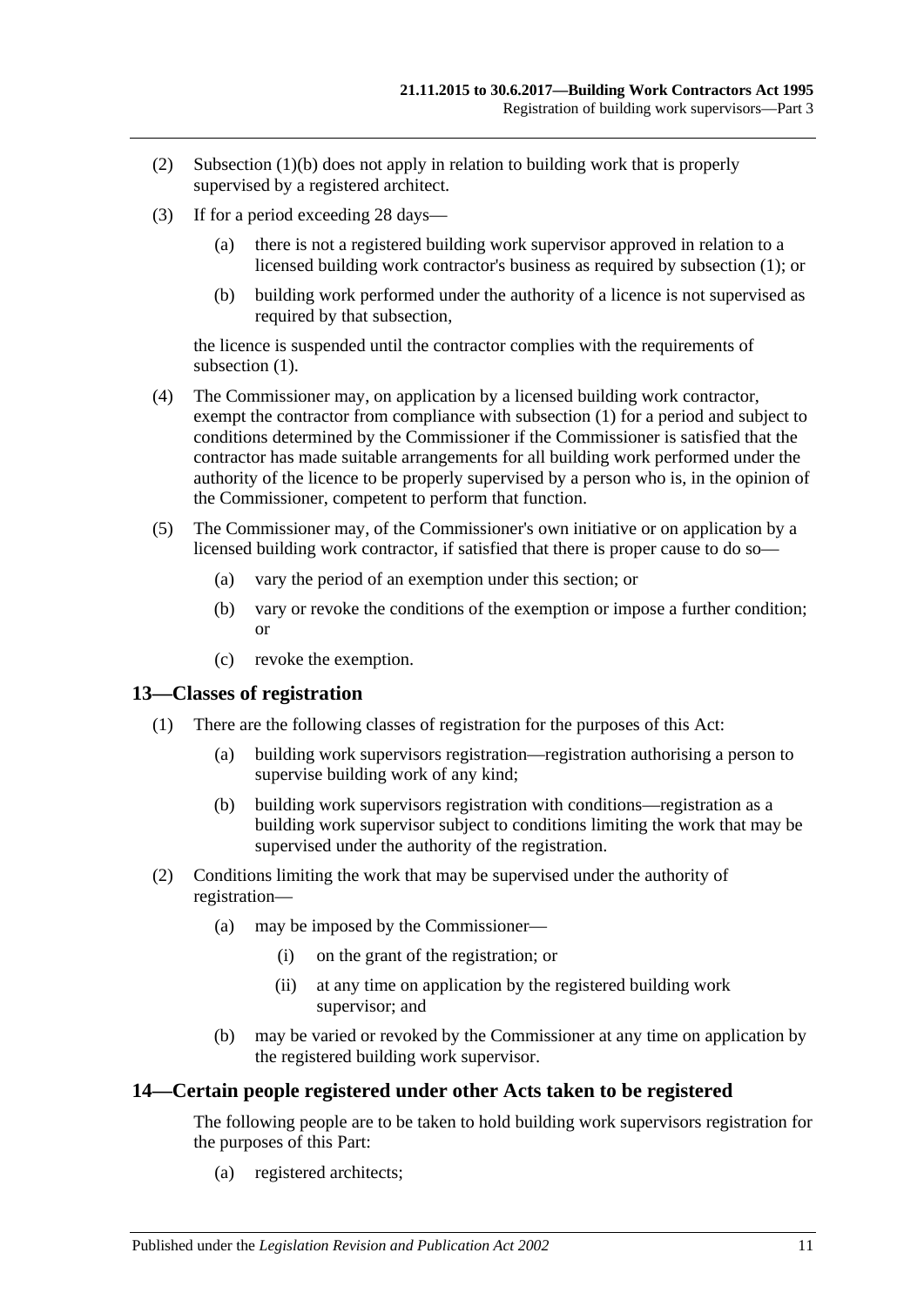(b) subject to any limitations prescribed by the regulations, people registered under Part 3 of the *[Plumbers, Gas Fitters and Electricians Act](http://www.legislation.sa.gov.au/index.aspx?action=legref&type=act&legtitle=Plumbers%20Gas%20Fitters%20and%20Electricians%20Act%201995) 1995*.

# <span id="page-11-0"></span>**15—Application for registration**

- (1) An application for registration must—
	- (a) be made to the Commissioner in the manner and form approved by the Commissioner; and
	- (b) except where the applicant is a licensed building work contractor—be accompanied by the fee fixed by regulation.
- (2) An applicant for registration must provide the Commissioner with such evidence as the Commissioner thinks appropriate as to the identity, age and address of the applicant and any other information required by the Commissioner for the purposes of determining the application.
- (3) A certificate of registration will include a photograph of the registered building work supervisor; consequently, an applicant for registration may be required by the Commissioner—
	- (a) to attend at a specified place for the purpose of having the applicant's photograph taken; or
	- (b) to supply the Commissioner with one or more photographs of the applicant as specified by the Commissioner.
- (4) If an applicant for registration has previously failed to pay a fee or penalty that became payable under this Act, the Commissioner may require the applicant to pay the whole or a specified part of the fee or penalty.
- <span id="page-11-3"></span>(5) The Commissioner may, by notice in writing, require an applicant for registration, within a time fixed by the notice (which may not be less than 28 days after service of the notice), to comply with any requirement under this section to the Commissioner's satisfaction.
- (6) If the applicant fails to comply with the notice under [subsection](#page-11-3) (5), the Commissioner may, without further notice, refuse the application but keep the fee that accompanied the application.

# <span id="page-11-1"></span>**16—Entitlement to be registered**

A natural person is entitled to be registered if the person—

- $(a)$  has—
	- (i) the qualifications and experience required by regulation for the kind of work authorised by the registration; or
	- (ii) subject to the regulations, qualifications and experience that the Commissioner considers appropriate having regard to the kind of work authorised by the registration; and
- (b) is a fit and proper person to be registered.

# <span id="page-11-2"></span>**17—Appeals**

(1) An applicant for registration may appeal to the District Court against a decision of the Commissioner refusing the application.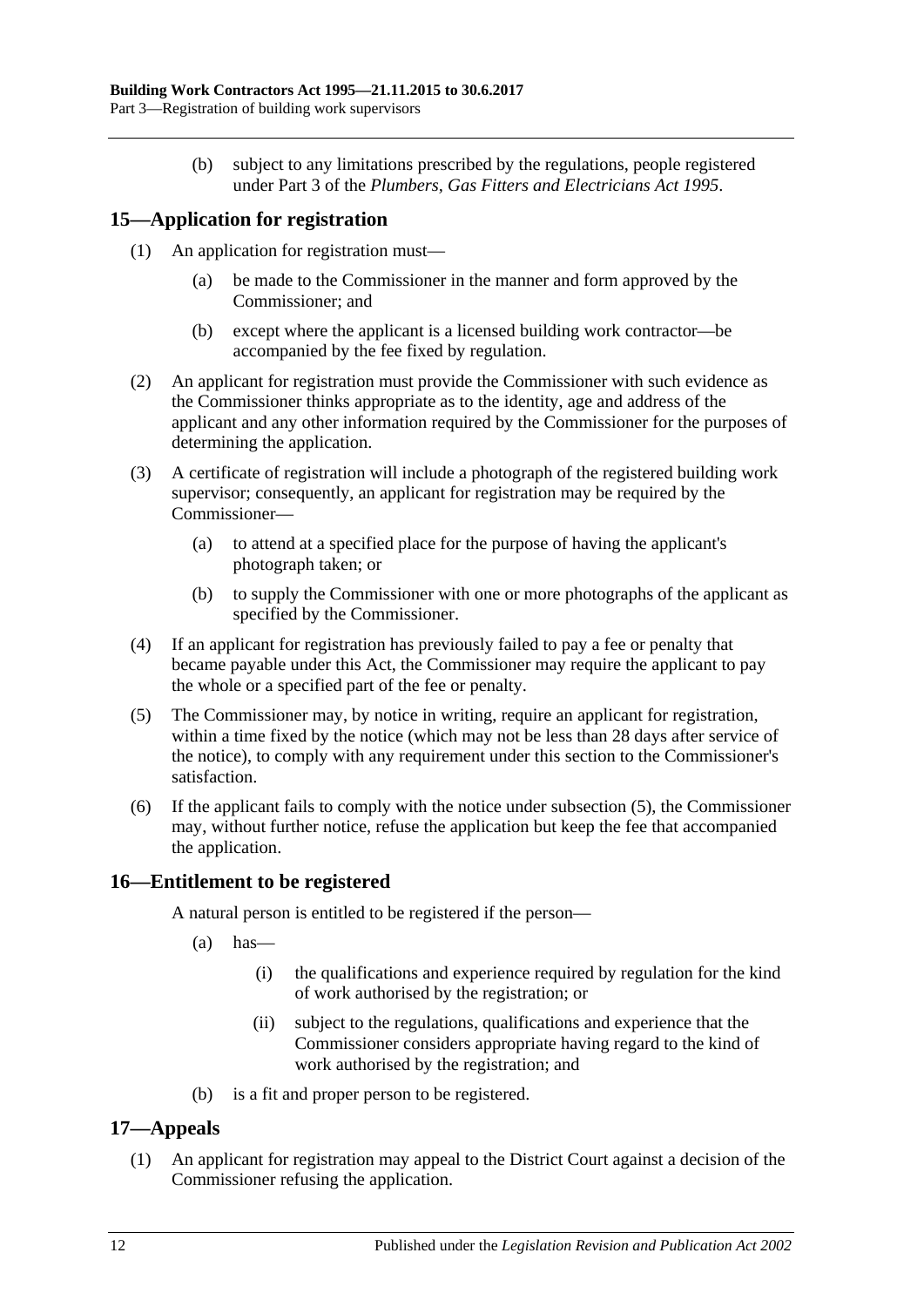- (2) Subject to [subsection](#page-12-2) (4), an appeal must be instituted within one month of the making of the decision appealed against.
- (3) The Commissioner must, if so required by the applicant, state in writing the reasons for the Commissioner's decision to refuse the application.
- <span id="page-12-2"></span>(4) If the reasons of the Commissioner are not given in writing at the time of making the decision and the applicant (within one month of the making of the decision) requires the Commissioner to state the reasons in writing, the time for instituting an appeal runs from the time at which the applicant receives the written statement of those reasons.

## <span id="page-12-0"></span>**17A—Power of Commissioner to require photograph and information**

The Commissioner may, by notice in writing, require a registered building work supervisor, within a time fixed by the notice (which may not be less than 28 days after service of the notice)—

- (a) at least once in every 10 years—
	- (i) to attend at a specified place for the purpose of having the building work supervisor's photograph taken; or
	- (ii) to supply the Commissioner with one or more photographs of the building work supervisor as specified by the Commissioner; and
- (b) not more than once in each year—to provide the Commissioner with such evidence as the Commissioner thinks appropriate as to the identity, age and address of the building work supervisor and information about any other specified matters.

# <span id="page-12-1"></span>**18—Duration of registration and periodic fee and return etc**

- (1) Registration remains in force (except for any period for which it is suspended) until—
	- (a) the registration is surrendered or cancelled; or
	- (b) the registered building work supervisor dies.
- <span id="page-12-3"></span>(2) A registered building work supervisor must, at intervals fixed by regulation—
	- (a) pay to the Commissioner the fee fixed by regulation; and
	- (b) lodge with the Commissioner a return in the manner and form required by the Commissioner.
- (3) If a registered building work supervisor fails to pay the fee or lodge the return in accordance with [subsection](#page-12-3) (2), or to comply with a notice under [section](#page-12-0) 17A, the Commissioner may, by notice in writing, require the supervisor to make good the default and, in addition, to pay to the Commissioner the amount fixed by regulation as a penalty for default.
- (4) If the registered building work supervisor fails to comply with the notice within 28 days after service of the notice, his or her registration is cancelled.
- (5) The Commissioner must notify the building work supervisor in writing of the cancellation of his or her registration.
- (6) A registered building work supervisor may surrender his or her registration.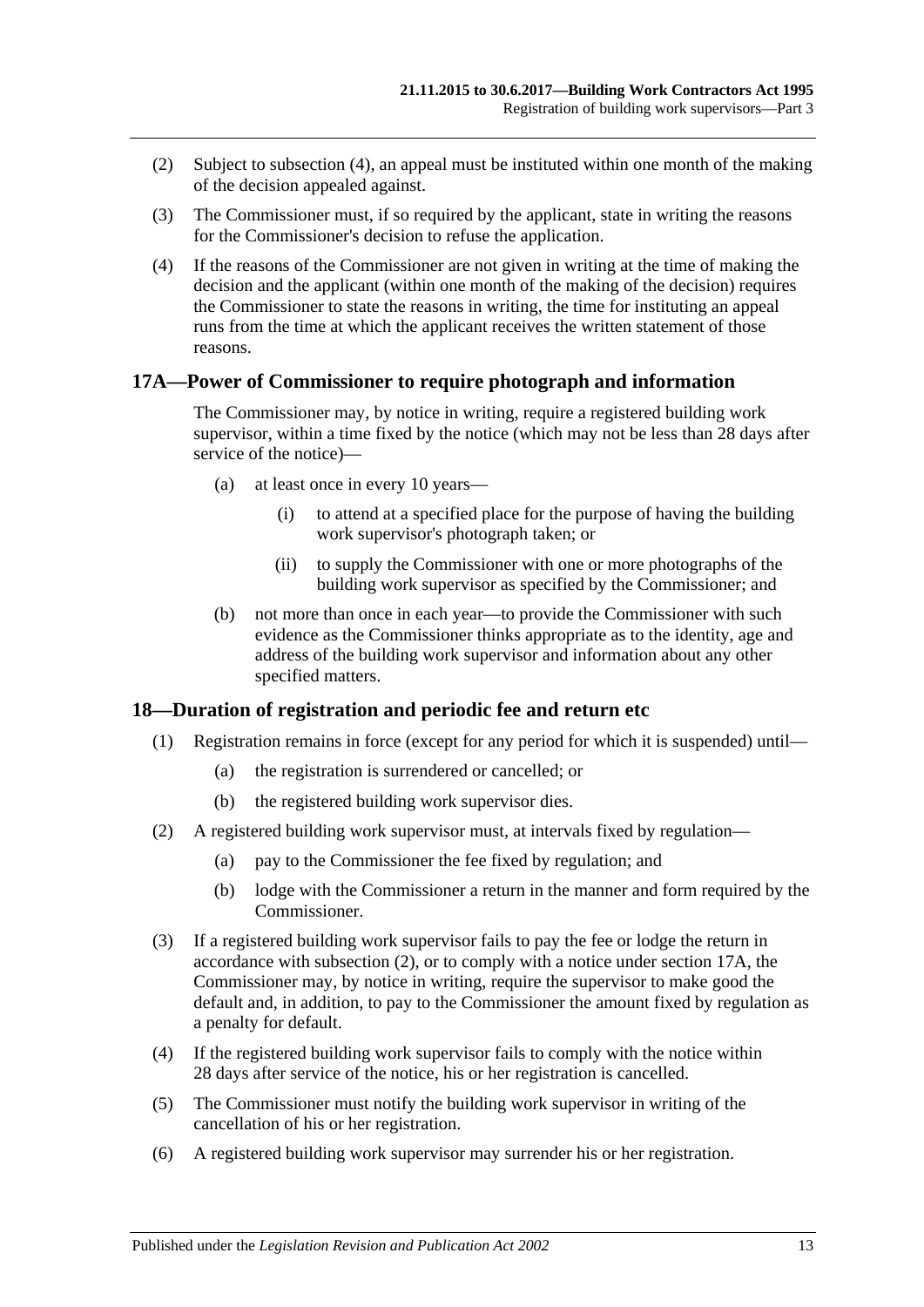(7) In this section—

*registered building work supervisor* includes a registered building work supervisor whose registration has been suspended.

# <span id="page-13-0"></span>**19—Approval as building work supervisor in relation to licensed building work contractor's business**

- (1) Subject to this section, the Commissioner may, on application by a licensed building work contractor, approve a person as a building work supervisor in relation to the contractor's business.
- (2) If a licensed building work contractor is a registered building work supervisor authorised to supervise building work of a kind not more limited than that which the contractor is authorised to perform under the licence, the contractor is to be taken to have been approved by the Commissioner under this section as a building work supervisor in relation to the contractor's business.
- (3) An application for approval must—
	- (a) be made to the Commissioner in the manner and form approved by the Commissioner; and
	- (b) be accompanied by the fee fixed by regulation.
- (4) A person is not eligible to be approved as a building work supervisor in relation to a licensed building work contractor's business unless the person is a registered building work supervisor.
- (5) The Commissioner may refuse an application for approval of a person as a building work supervisor in relation to a licensed building work contractor's business—
	- (a) if the person is not eligible to be so approved; or
	- (b) if the person is already approved as a building work supervisor in relation to the business of a person other than the contractor.
- $(7)$  If—
	- (a) a licensed building work contractor carries on business in partnership with other persons licensed under this Act; and
	- (b) the composition of the partnership changes or the partnership is dissolved,

the contractor must ensure that, within 14 days after the change in composition of the partnership or dissolution of the partnership, the Commissioner is notified in writing of that fact.

Maximum penalty: \$2 500.

Expiation fee: \$80.

 $(8)$  If—

- (a) a person approved as a building work supervisor in relation to a licensed building work contractor's business has been employed or otherwise engaged by the contractor for the purpose of performing that function; and
- (b) the person ceases to be employed or engaged to perform that function,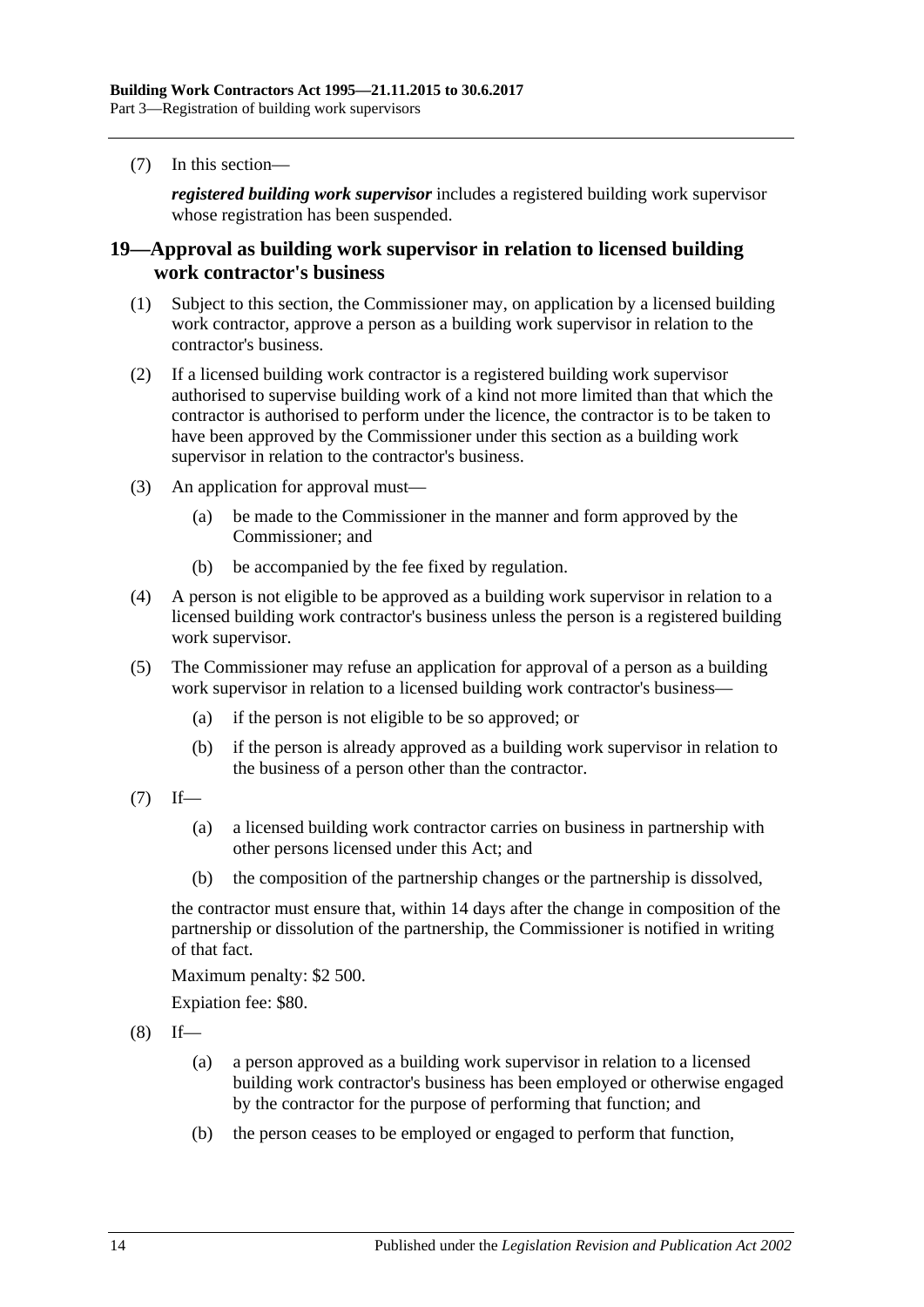the contractor must ensure that, within 14 days after the person ceases to be employed or engaged to perform that function (whether or not the person remains employed or engaged by the contractor to perform any other function), the Commissioner is notified in writing of that fact.

Maximum penalty: \$2 500.

Expiation fee: \$80.

(9) If the Commissioner is satisfied that a person approved as a building work supervisor in relation to a licensed building work contractor's business is no longer eligible to be so approved, the Commissioner must cancel the approval.

# <span id="page-14-0"></span>**Part 3A—Suspension or variation of licence or registration in urgent circumstances**

# <span id="page-14-1"></span>**19A—Commissioner may suspend or impose conditions on licence or registration in urgent circumstances**

- (1) If the Commissioner is of the opinion that—
	- (a) there are reasonable grounds to believe that a licensed building work contractor or registered building work supervisor has engaged or is engaging in conduct that constitutes grounds for disciplinary action under [Part 4;](#page-16-0) and
	- (b) it is likely that the contractor or supervisor will continue to engage in that conduct; and
	- (c) there is a danger that a person or persons may suffer significant harm, or significant loss or damage, as a result of the conduct unless action is taken urgently,

the Commissioner may, by notice served on the contractor or supervisor—

- (d) suspend the licence or registration for a specified period (not exceeding 6 months) or until the fulfilment of stipulated conditions; or
- (e) impose conditions on the licence or registration.
- (2) If the Commissioner (on his or her own motion or on an application under [section](#page-5-0) 7 or [13\)](#page-10-0) is satisfied that the facts and circumstances that gave rise to the imposition of conditions on a licence or registration under this section have so altered that the imposition of the conditions is no longer necessary, the Commissioner must, by further notice specifying the date of termination, terminate the imposition of the conditions.
- (3) If, during the suspension of a licence or registration under this section, the Commissioner is satisfied that the facts and circumstances that gave rise to the suspension have so altered that the suspension should be terminated, the Commissioner must, by further notice specifying the date of termination, terminate the suspension without delay and restore the licence or registration to the person (either in the form in which it existed prior to the suspension or subject to new conditions).
- (4) A person whose licence or registration is suspended or made subject to conditions under this section may appeal to the District Court against the decision of the Commissioner to suspend the licence or registration or to impose the conditions.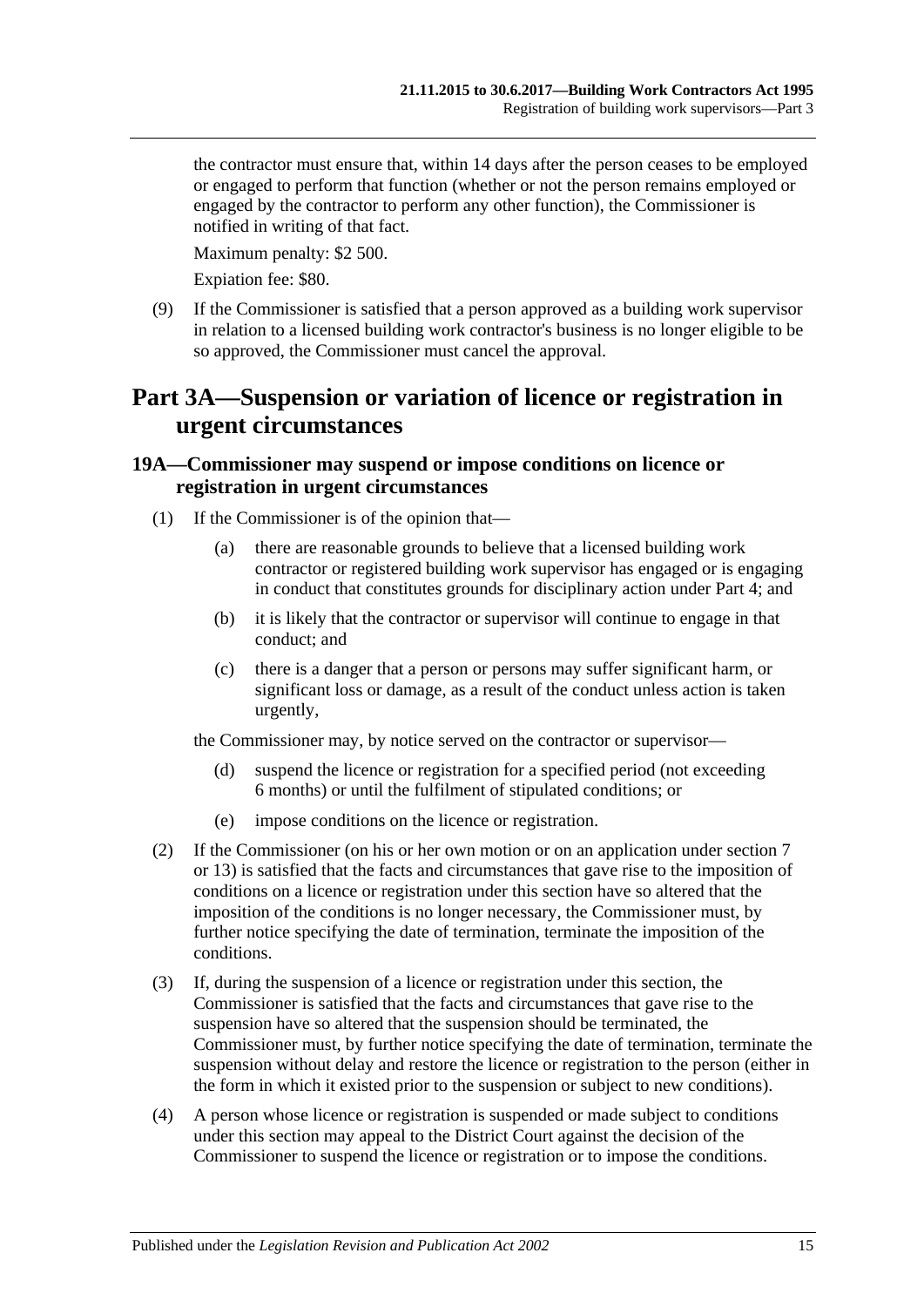- (5) Subject to [subsection](#page-15-2) (7), an appeal must be instituted within 1 month of the making of the decision appealed against.
- (6) The Commissioner must, if so required by the appellant, state in writing the reasons for the Commissioner's decision.
- <span id="page-15-2"></span>(7) If the reasons of the Commissioner are not given in writing at the time of making the decision and the appellant (within 1 month of the making of the decision) requires the Commissioner to state the reasons in writing, the time for instituting an appeal runs from the time at which the appellant receives the written statement of those reasons.
- (8) The District Court must hear and determine an appeal under this section as expeditiously as possible.
- (9) This section applies in relation to conduct occurring before or after the commencement of this section.

# <span id="page-15-0"></span>**Part 3B—Cancellation, suspension or variation of licence or registration**

# <span id="page-15-1"></span>**19B—Commissioner may cancel, suspend or impose conditions on licence or registration**

- (1) If the Commissioner is satisfied that events have occurred such that—
	- (a) a licensed building work contractor would not be entitled to be so licensed if the person were to apply for the licence; or
	- (b) a registered building work supervisor would not be entitled to be so registered if the person were to apply for registration,

the Commissioner may, by notice served on the person—

- (c) cancel the licence or registration; or
- (d) suspend the licence or registration for a specified period or until the fulfilment of stipulated conditions; or
- (e) impose conditions on the licence or registration.
- (2) If, during the suspension of a licence or registration under this section, the Commissioner is satisfied that the facts and circumstances that gave rise to the suspension have altered, the Commissioner may, by further notice specifying the date of termination, terminate the suspension and restore the licence or registration to the person (either in the form in which it existed prior to the suspension or subject to new conditions).
- (3) A person whose licence or registration is cancelled, suspended or made subject to conditions under this section may appeal to the District Court against the decision of the Commissioner to cancel or suspend the licence or registration or to impose the conditions.
- (4) Subject to [subsection](#page-16-3) (6), an appeal must be instituted within 1 month of the making of the decision appealed against.
- (5) The Commissioner must, if so required by the appellant, state in writing the reasons for the Commissioner's decision.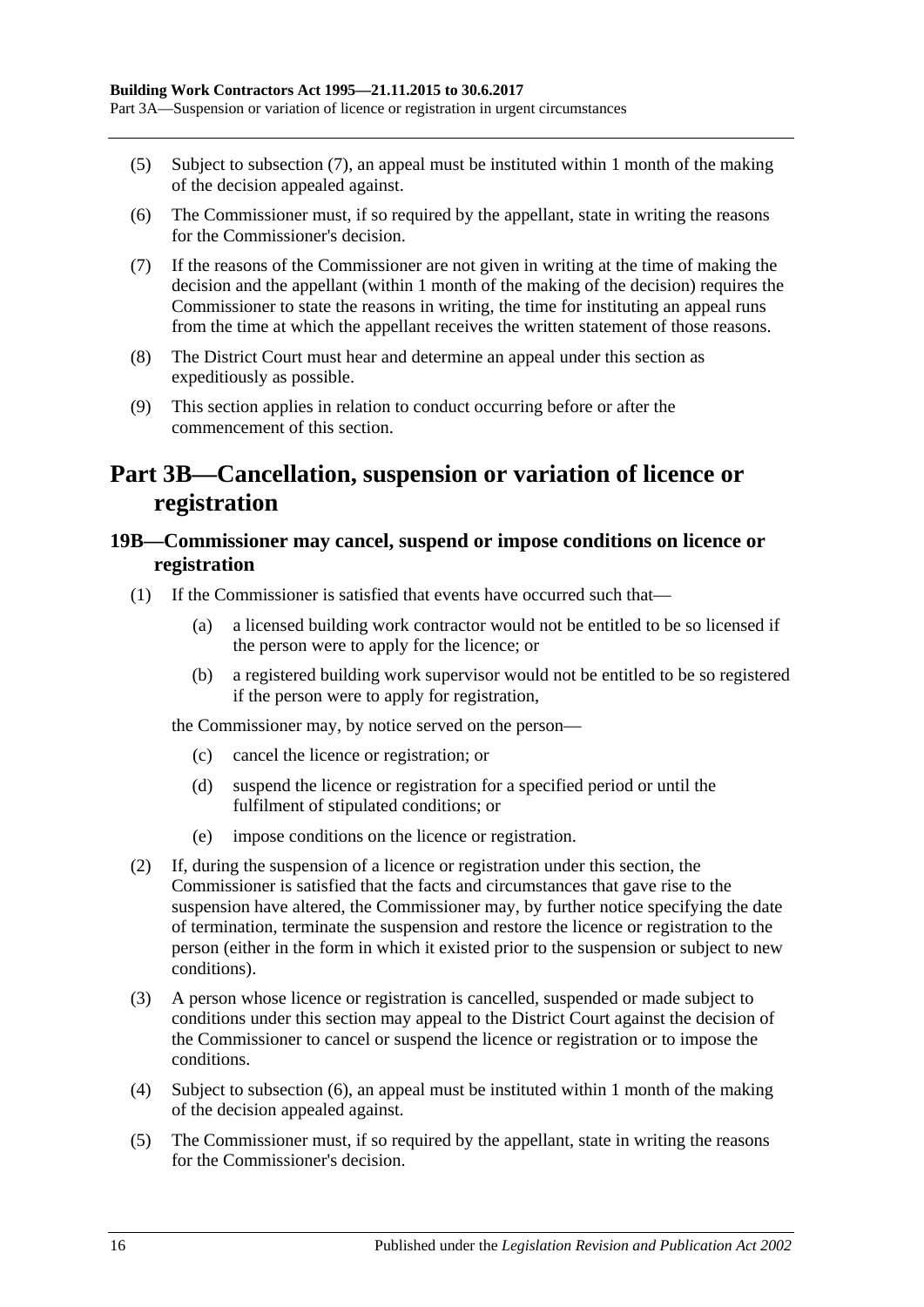- <span id="page-16-3"></span>(6) If the reasons of the Commissioner are not given in writing at the time of making the decision and the appellant (within 1 month of the making of the decision) requires the Commissioner to state the reasons in writing, the time for instituting an appeal runs from the time at which the appellant receives the written statement of those reasons.
- (7) The District Court must hear and determine an appeal under this section as expeditiously as possible.
- (8) This section applies in relation to conduct occurring before or after the commencement of this section.

# <span id="page-16-0"></span>**Part 4—Discipline of building work contractors, supervisors and building consultants**

# <span id="page-16-1"></span>**20—Interpretation of Part**

In this Part—

*building work contractor* includes—

- (a) a former building work contractor; and
- (b) a person licensed as a building work contractor, whether or not carrying on business as a building work contractor; and
- (c) a person formerly licensed as a building work contractor under this Act or as a builder under the repealed Act;

*building consultant* means a person (other than a registered architect) who carries on the business of giving advice or furnishing reports in respect of domestic building work (whether being work already performed, work in progress or work that may be required in the future), and includes a former building consultant;

*building work supervisor* includes—

- (a) a former building work supervisor; and
- (b) a person registered as a building work supervisor whether or not acting as a building work supervisor; and
- (c) a person formerly registered as a building work supervisor under this Act or the repealed Act;

*director* of a body corporate includes a former director of a body corporate.

# <span id="page-16-2"></span>**21—Cause for disciplinary action**

- (1) There is proper cause for disciplinary action against a building work contractor if—
	- (a) licensing of the contractor was improperly obtained; or
	- (b) the contractor has acted contrary to an assurance accepted by the Commissioner under the *[Fair Trading Act](http://www.legislation.sa.gov.au/index.aspx?action=legref&type=act&legtitle=Fair%20Trading%20Act%201987) 1987*; or
	- (c) the contractor or another person has acted contrary to this Act or otherwise unlawfully, or improperly, negligently or unfairly, in the course of conducting, or being employed or otherwise engaged in, the business of the contractor; or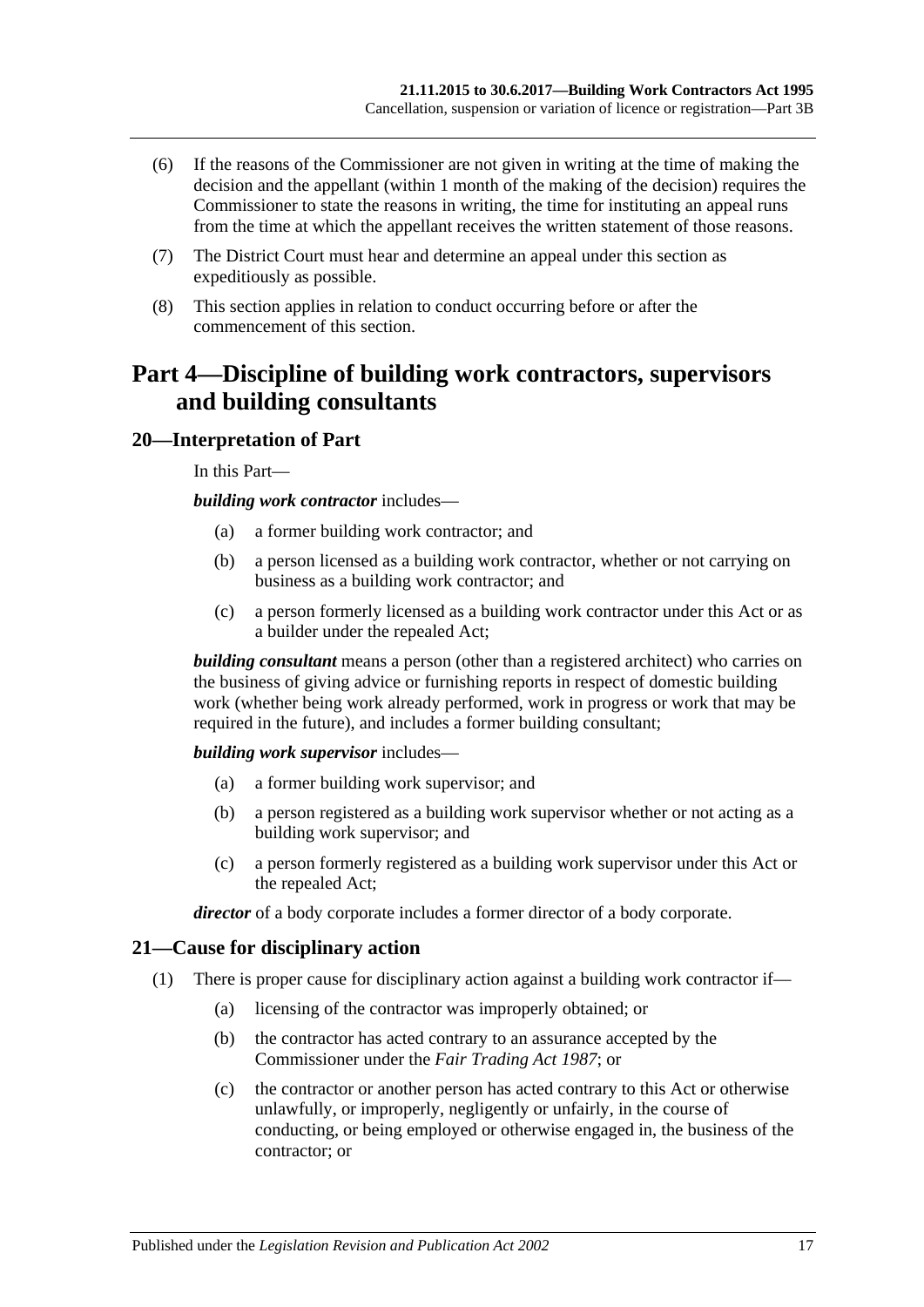- (d) the contractor has failed to comply with an order made by a court under [Part](#page-19-1) 5; or
- (e) events have occurred such that the contractor would not be entitled to be licensed as a building work contractor if the contractor were to apply for a licence.
- (2) There is proper cause for disciplinary action against a building work supervisor if—
	- (a) registration of the supervisor was improperly obtained; or
	- (b) the supervisor has acted unlawfully, improperly, negligently or unfairly in the course of acting as a building work supervisor.
- (3) There is proper cause for disciplinary action against a building consultant if—
	- (a) the consultant has acted contrary to an assurance accepted by the Commissioner under the *[Fair Trading Act](http://www.legislation.sa.gov.au/index.aspx?action=legref&type=act&legtitle=Fair%20Trading%20Act%201987) 1987*; or
	- (b) the consultant has acted unlawfully, improperly, negligently or unfairly in the course of acting as a building consultant.
- (4) Disciplinary action may be taken against each director of a body corporate that is a building work contractor or building consultant if there is proper cause for disciplinary action against the body corporate.
- (5) Disciplinary action may not be taken against a person in relation to the act or default of another if that person could not reasonably be expected to have prevented the act or default.
- (6) This section applies in relation to conduct occurring before or after the commencement of this section.

# <span id="page-17-0"></span>**22—Complaints**

The Commissioner or any other person may lodge with the District Court a complaint setting out matters that are alleged to constitute grounds for disciplinary action under this Part.

# <span id="page-17-1"></span>**23—Hearing by District Court**

- (1) On the lodging of a complaint, the District Court may conduct a hearing for the purpose of determining whether the matters alleged in the complaint constitute grounds for disciplinary action under this Part.
- (2) Without limiting the usual powers of the District Court, the Court may during the hearing—
	- (a) allow an adjournment to enable the Commissioner to investigate or further investigate matters to which the complaint relates; and
	- (b) allow the modification of the complaint or additional allegations to be included in the complaint subject to any conditions as to adjournment and notice to parties and other conditions that the Court may think fit to impose.

# <span id="page-17-2"></span>**24—Participation of assessors in disciplinary proceedings**

In any proceedings under this Part, the District Court will, if a Judge of the Court so determines, sit with assessors selected in accordance with [Schedule 1.](#page-35-0)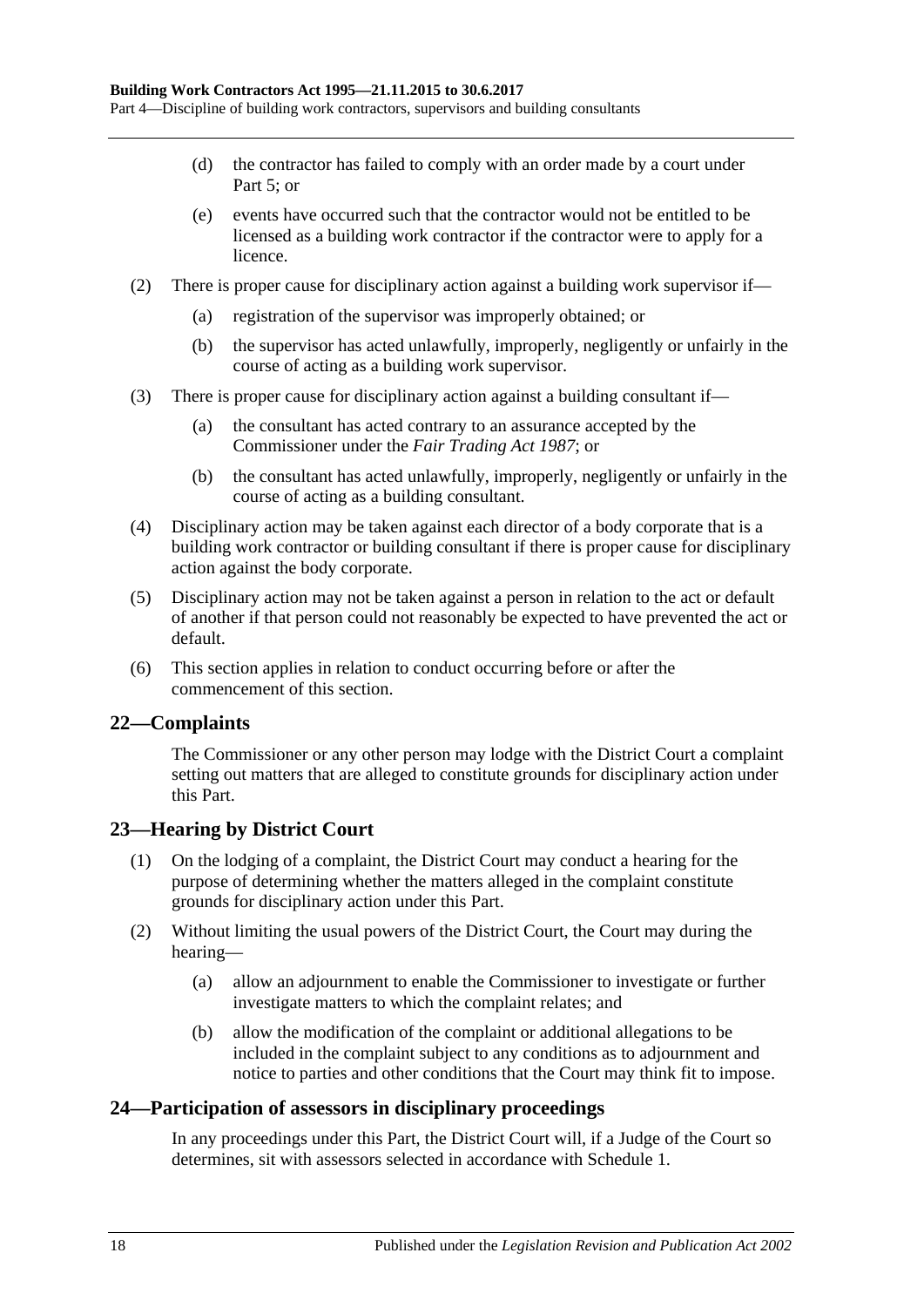# <span id="page-18-0"></span>**25—Disciplinary action**

- (1) On the hearing of a complaint, the District Court may, if it is satisfied on the balance of probabilities that there is proper cause for taking disciplinary action against the person to whom the complaint relates, by an order or orders do one or more of the following:
	- (a) reprimand the person;
	- (b) impose a fine not exceeding \$20 000 on the person;
	- (c) in the case of a person who is licensed as a building work contractor or registered as a building work supervisor—
		- (i) impose conditions or further conditions on the licence or registration;
		- (ii) suspend the licence or registration for a specified period or until the fulfilment of stipulated conditions or until further order;
		- (iii) cancel the licence or registration;
	- (d) disqualify the person from being licensed or registered under this Act;
	- (e) prohibit the person from being employed or otherwise engaged in the business of a building work contractor;
	- (f) prohibit the person from being a director of a body corporate that is a building work contractor:
	- (g) prohibit the person from carrying on business as a building consultant;
	- (h) prohibit the person from being employed or otherwise engaged in the business of a building consultant;
	- (i) prohibit the person from being a director of a body corporate that is a building consultant.
- (2) The District Court may—
	- (a) stipulate that a disqualification or prohibition is to apply—
		- (i) permanently; or
		- (ii) for a specified period; or
		- (iii) until the fulfilment of stipulated conditions; or
		- (iv) until further order;
	- (b) stipulate that an order relating to a person is to have effect at a specified future time.
- $(3)$  If—
	- (a) a person has been found guilty of an offence; and
	- (b) the circumstances of the offence form, in whole or in part, the subject matter of the complaint,

the person is not liable to a fine under this section in respect of conduct giving rise to the offence.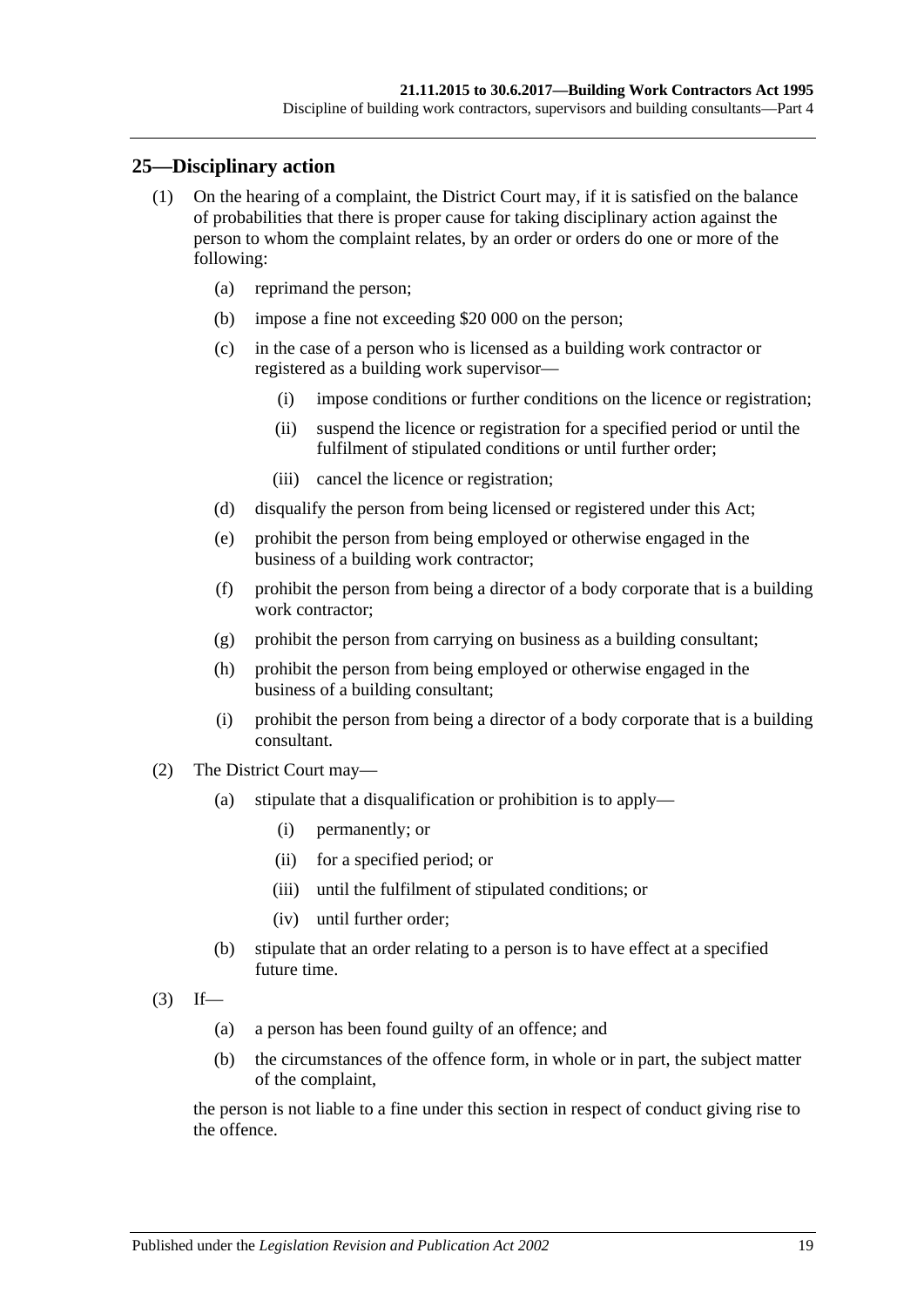# <span id="page-19-0"></span>**26—Contravention of orders**

If a person—

- (a) is employed or otherwise engages in the business of a building work contractor or building consultant; or
- (b) becomes a director of a body corporate that is a building work contractor or building consultant; or
- (c) carries on business as a building consultant,

in contravention of an order of the District Court, that person and the building work contractor or building consultant are each guilty of an offence.

Maximum penalty: \$35 000 or imprisonment for 6 months.

# <span id="page-19-1"></span>**Part 5—Provisions with respect to domestic building work**

# <span id="page-19-2"></span>**Division 1—Requirements in relation to certain domestic building work contracts**

# <span id="page-19-3"></span>**27—Application of Division**

- (1) This Division applies to a contract entered into on or after 1 May  $1987<sup>1</sup>$ .
- (2) This Division does not apply to a contract for the performance of minor domestic building work.
- (3) The requirement that the terms of payment be included in a domestic building work contract applies only to a contract entered into on or after the commencement of this Division.

**Note—**

1 1 May 1987 was the date of commencement of the corresponding Division of the repealed *[Builders Licensing Act](http://www.legislation.sa.gov.au/index.aspx?action=legref&type=act&legtitle=Builders%20Licensing%20Act%201986) 1986*.

# <span id="page-19-5"></span><span id="page-19-4"></span>**28—Formal requirements in relation to domestic building work contracts**

- (1) The following requirements must be complied with in relation to a domestic building work contract:
	- (a) the contract must be in writing;
	- (b) the contract must set out in full all the contractual terms;
	- (c) the contract must set out the name in which the building work contractor carries on business under the contractor's licence, the contractor's licence number and the names and licence numbers of any other persons with whom the contractor carries on business as a building work contractor in partnership;
	- (d) the contract must comply with any requirements of the regulations as to the contents of domestic building work contracts;
	- (e) the contract must be signed by the building work contractor and the building owner personally or through an agent authorised to act on behalf of the contractor or building owner;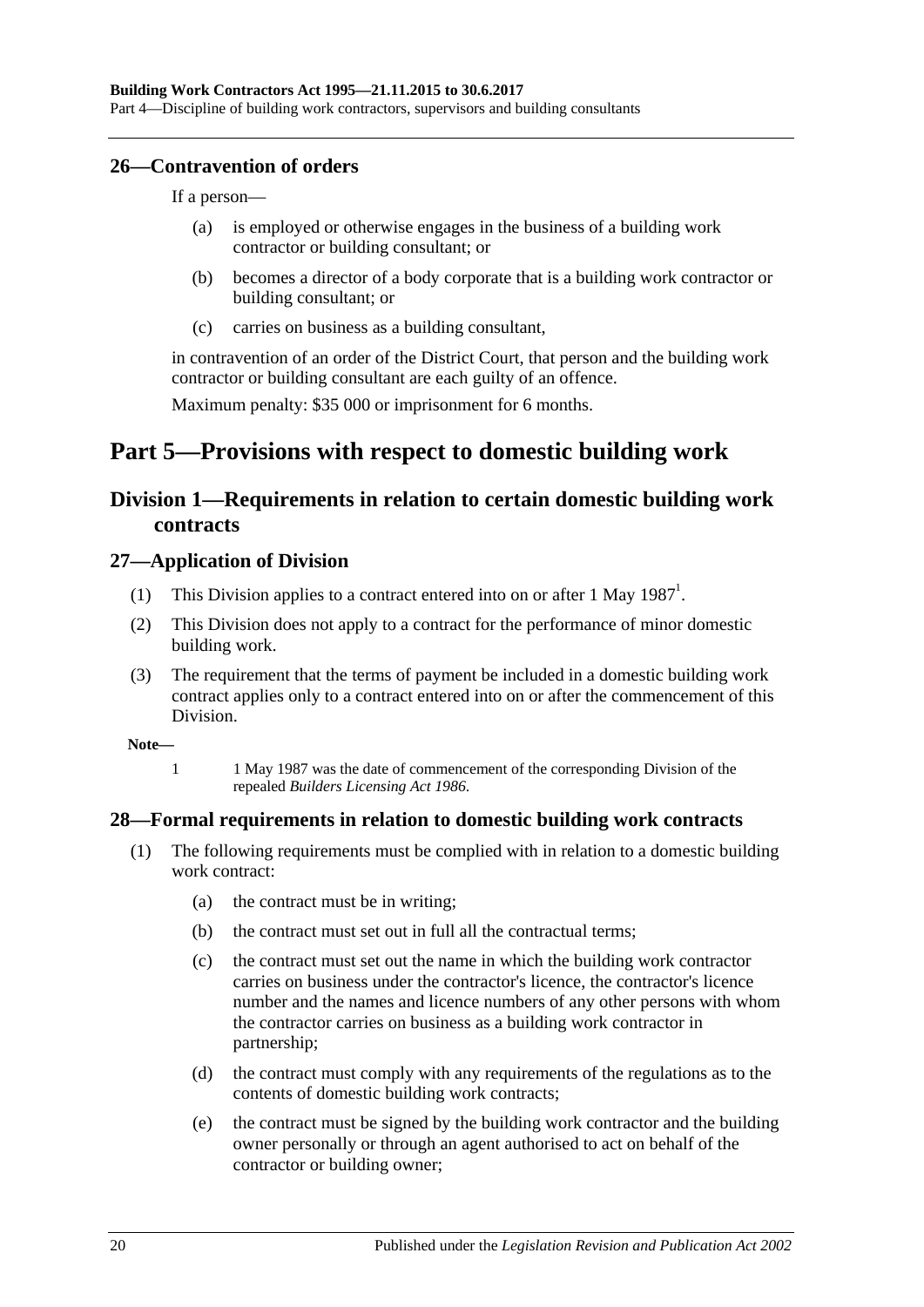- (f) the building owner must be given a copy of the signed contract as soon as reasonably practicable after it has been signed by both parties together with a notice in the prescribed form containing the prescribed information;
- $(g)$  the copy of the contract and the notice given to the building owner must (apart from signatures or initials) be readily legible.
- (2) If any of the requirements of [subsection](#page-19-5) (1) is not complied with, the building work contractor is guilty of an offence.

Maximum penalty: \$5 000.

## <span id="page-20-0"></span>**29—Price and domestic building work contracts**

- (1) Subject to this Division, a domestic building work contract must stipulate a specific price for the performance of the building work specified in the contract, being a price that is fixed and not subject to change, and the terms of payment.
- (2) If a domestic building work contract stipulates that building work is to be completed within a specified period, it is lawful to include a rise-and-fall clause in the contract.
- (3) A building work contractor is not entitled to the benefit of a rise-and-fall clause in relation to any part of the building work performed after the end of the period stipulated for completion of the building work.
- (4) However, a building work contractor is entitled to the benefit of a rise-and-fall clause in respect of a part of the building work performed after the end of the period stipulated for completion of the building work if—
	- (a) the contract provides for extension of the stipulated period; and
	- (b) the delay in completing the building work was the fault of the building owner or due to some cause beyond the control of the contractor that the contractor could not reasonably be expected to have foreseen at the time the contract was made; and
	- (c) the contractor, as soon as reasonably practicable after becoming aware of the likelihood of delay in the completion of the building work, gave notice in writing to the building owner or an agent authorised to act on behalf of the building owner extending the period for completion and specifying the cause of the delay; and
	- (d) the building work was completed as soon as reasonably practicable in the circumstances.
- <span id="page-20-1"></span>(5) Despite the preceding provisions of this section, it is lawful to include in a domestic building work contract a provision entitling the building work contractor to recover—
	- (a) the actual cost to be incurred—
		- (i) in acquiring materials specified in the contract;
		- (ii) in performing work specified in the contract,

together with an additional amount not exceeding 10 per cent, or such other percentage as may be prescribed, of that cost; and

(b) other amounts, unliquidated at the time of the contract, of a kind stipulated by the regulations.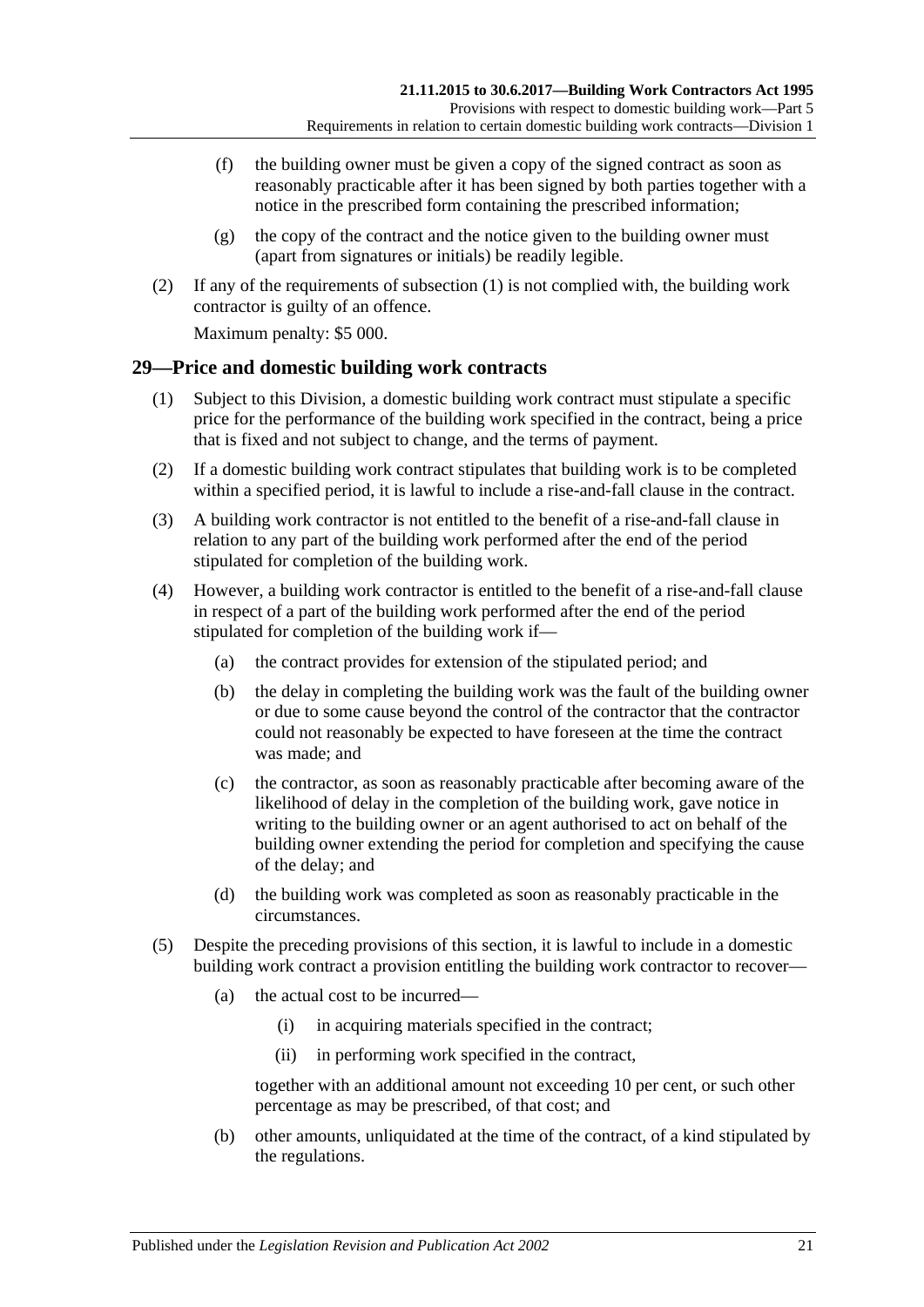### <span id="page-21-0"></span> $(6)$  If—

- (a) a domestic building work contract includes a rise-and-fall clause or a provision referred to in [subsection](#page-20-1) (5); and
- (b) as a result the price specified in the contract for the building work or part of the building work or for any labour or materials may change or is an estimate only,

the contract must contain the statement "This Price May Change" or "Estimate Only" (as the case may require) set out in the contract immediately alongside or below the price to which it relates.

- (7) If more than one price of a kind referred to in [subsection](#page-21-0) (6) is specified in a domestic building work contract, the prices must be set out in a single list in the contract.
- (8) A price specified in a domestic building work contract that is an estimate only must be a fair and reasonable estimate.
- <span id="page-21-1"></span>(8a) Despite the preceding provisions of this section (but subject to any other relevant law), it is lawful to include in a domestic building work contract (other than a fixed price contract made on or after 1 July 2000) a provision (a *GST clause*) entitling the building work contractor to recover the GST paid or payable by the contractor on the supply of goods and services under the contract.
- (8b) If a domestic building work contract contains a GST clause, the contract must contain a statement in prominent type or handwriting as follows:
	- (a) if, at the date of the contract, it is possible but not likely that goods or services will be supplied under the contract after 1 July 2000—a statement to the effect that the contract price of the building work may increase to cover GST;
	- (b) if the contract is made on or after 1 July 2000 or, at the date of the contract, it is likely that goods or services will be supplied under the contract after 1 July 2000—a statement to the effect that the contract price for the building work will increase to cover GST.
- (8c) A domestic building work contract (other than a fixed price contract made on or after 1 July 2000) may contain both a cost-plus clause and a GST clause.
- (9) If any of the requirements of this section is not complied with, the building work contractor is guilty of an offence.

Maximum penalty: \$5 000.

(10) In this section—

*cost-plus clause* means a contractual provision of the kind described in [subsection](#page-20-1) (5);

*fixed price contract* means a domestic building work contract that contains neither a cost-plus clause nor a rise-and-fall clause;

*GST clause* means a contractual provision of the kind described in [subsection](#page-21-1) (8a);

*rise-and-fall clause* means a contractual provision under which a price stipulated for performance of domestic building work may change to reflect changes in the costs of labour (including related overhead expenses) and materials to be incurred by the building work contractor.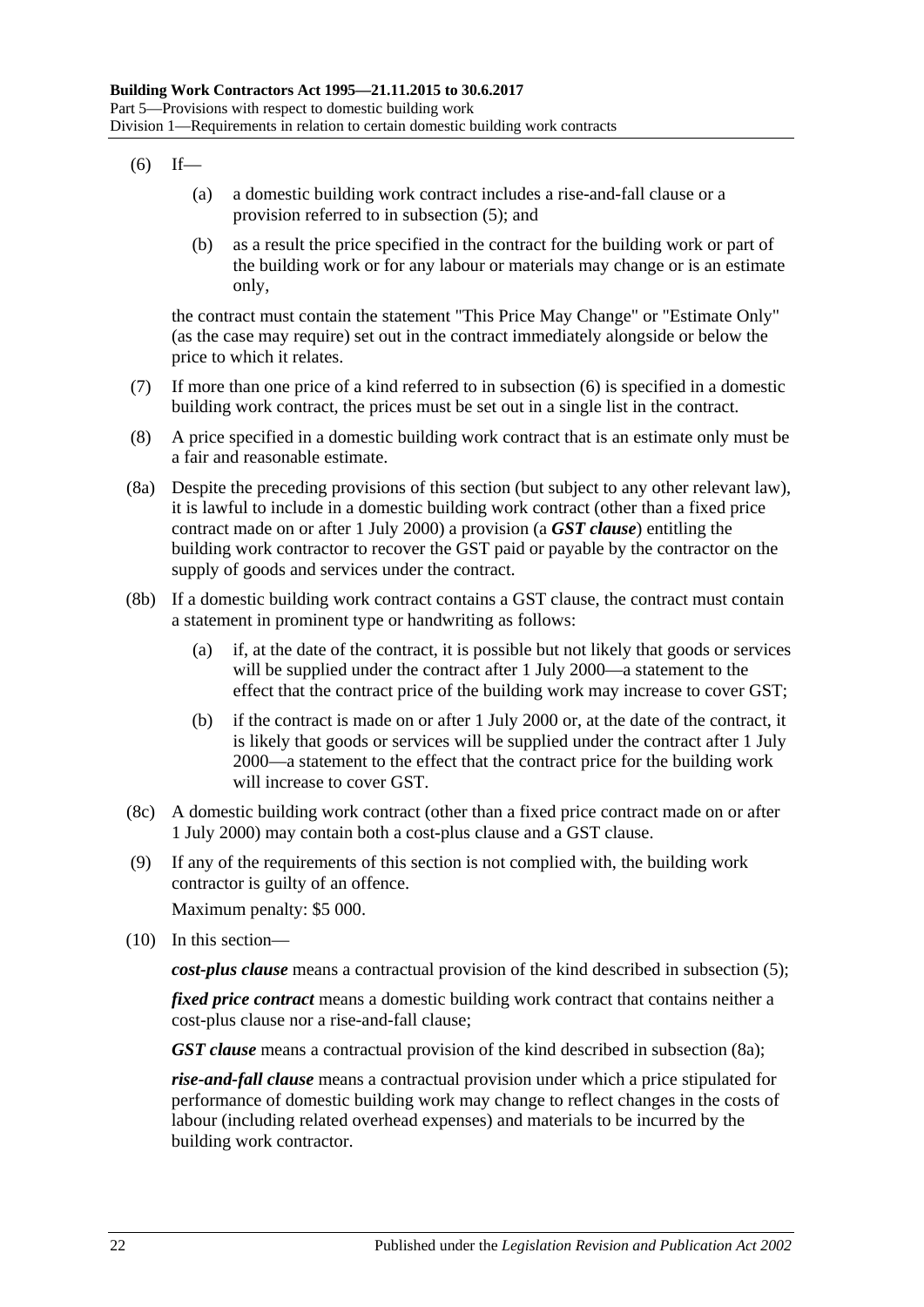## <span id="page-22-2"></span><span id="page-22-0"></span>**30—Payments under or in relation to domestic building work contracts**

- <span id="page-22-3"></span>(1) A person must not demand or require that a payment be made under a domestic building work contract or preliminary work contract by the person for whom work is to be performed under the contract unless—
	- (a) the payment constitutes a genuine progress payment in respect of work already performed; or
	- (ab) the person is entitled to the payment under the *[Building and Construction](http://www.legislation.sa.gov.au/index.aspx?action=legref&type=act&legtitle=Building%20and%20Construction%20Industry%20Security%20of%20Payment%20Act%202009)  [Industry Security of Payment Act](http://www.legislation.sa.gov.au/index.aspx?action=legref&type=act&legtitle=Building%20and%20Construction%20Industry%20Security%20of%20Payment%20Act%202009) 2009*; or
	- (b) the payment is of a kind authorised under the regulations.

<span id="page-22-4"></span>Maximum penalty: \$5 000.

- <span id="page-22-5"></span>(2) If it is proved, in proceedings for an offence against [subsection](#page-22-2) (1), that the defendant received a payment other than a payment referred to in [paragraph](#page-22-3) (a), [\(ab\)](#page-22-4) or [\(b\),](#page-22-5) it is to be presumed, in the absence of proof to the contrary, that the defendant demanded or required the payment.
- (3) The building owner under a domestic building work contract is not obliged to make a progress payment in respect of building work performed under the contract unless—
	- (a) the building work contractor has requested the payment by notice in writing given to the building owner or an agent authorised to act on behalf of the building owner; or
	- (b) the domestic building work contract is a contract to which the *[Building and](http://www.legislation.sa.gov.au/index.aspx?action=legref&type=act&legtitle=Building%20and%20Construction%20Industry%20Security%20of%20Payment%20Act%202009)  [Construction Industry Security of Payment Act](http://www.legislation.sa.gov.au/index.aspx?action=legref&type=act&legtitle=Building%20and%20Construction%20Industry%20Security%20of%20Payment%20Act%202009) 2009* applies (in which case the provisions of that Act relating to progress payments apply).
- (4) In this section—

*preliminary work contract* means a contract—

- (a) that is collateral to or otherwise related to an existing or contemplated domestic building work contract; and
- (b) that provides for the performance of work that is preliminary or ancillary to the domestic building work that is or would be required to be performed under such contract.

### <span id="page-22-1"></span>**31—Exhibition houses**

- <span id="page-22-6"></span>(1) If a house is, or has been, made available for inspection by the public with a view to inducing persons to enter into contracts with a building work contractor for the construction of similar houses—
	- (a) the contractor must, on request by a person inspecting the house, make copies of the plans and specifications of the house available for inspection by the person; and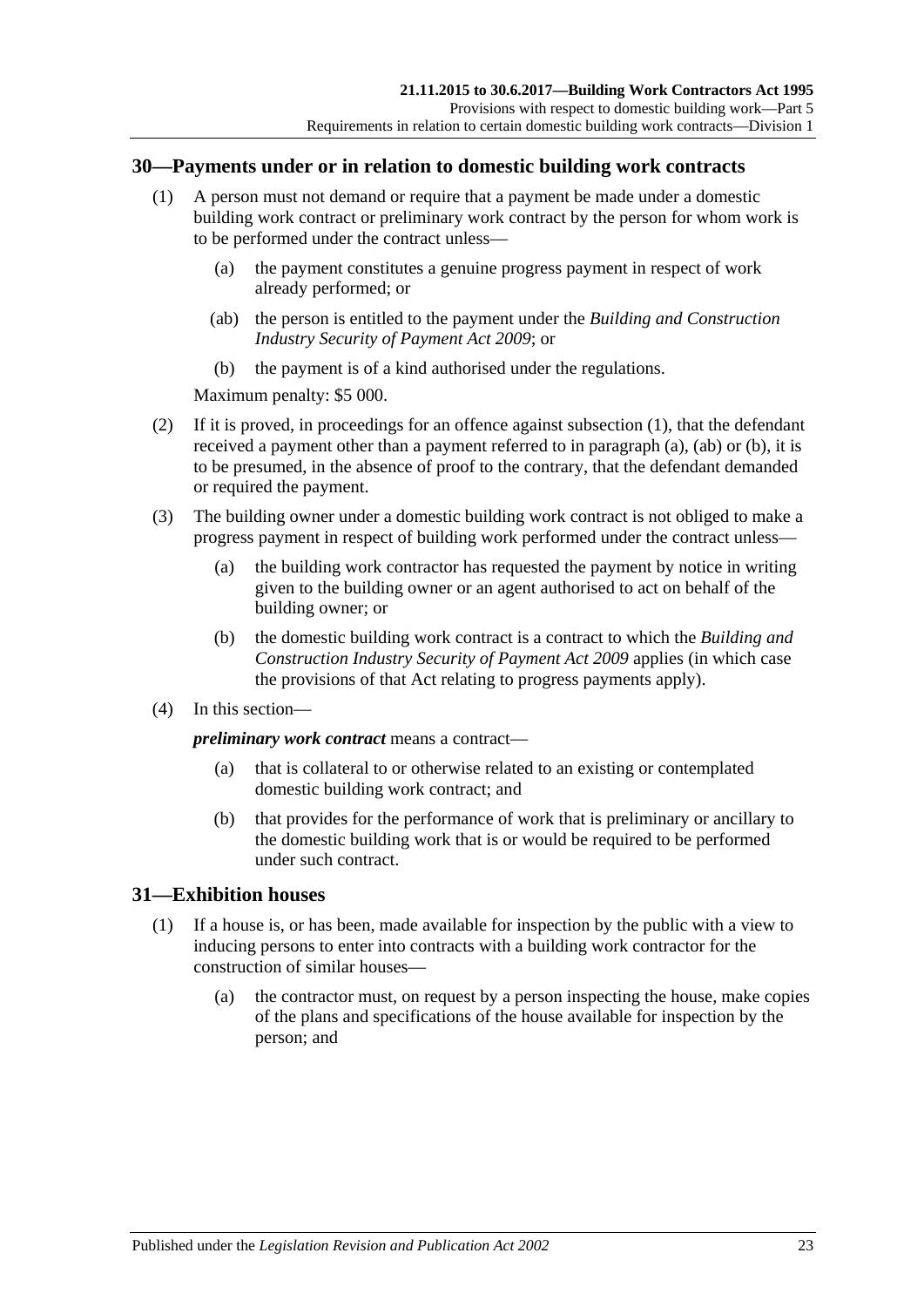- (b) a contract entered into with the contractor by a person who, to the knowledge of the contractor, inspected the house and sought the construction of a similar house is to be taken to contain a warranty that the house to be constructed by the contractor will be constructed according to the same plans and specifications and to the same standards of work and materials as those of the house inspected by the person (except to the extent that the contract specifically provides for any departure from those plans, specifications and standards).
- (2) A building work contractor who fails to comply with the requirements of [subsection](#page-22-6)  $(1)(a)$  is guilty of an offence.

Maximum penalty: \$5 000.

Expiation fee: \$160.

# <span id="page-23-0"></span>**Division 2—Statutory warranties**

# <span id="page-23-1"></span>**32—Statutory warranties**

- (1) This section applies to a contract entered into on or after 22 January  $1987<sup>1</sup>$ .
- (2) The following warranties on the part of the building work contractor are implied in every domestic building work contract:
	- (a) a warranty that the building work will be performed in a proper manner to accepted trade standards and in accordance with the plans and specifications agreed to by the parties;
	- (b) a warranty that all materials to be supplied by the contractor for use in the building work will be good and proper;
	- (c) a warranty that the building work will be performed in accordance with all statutory requirements;
	- (d) if the contract does not stipulate a period within which the building work must be completed—a warranty that the building work will be performed with reasonable diligence;
	- (e) if the building work consists of the construction of a house—a warranty that the house will be reasonably fit for human habitation;
	- (f) if the building owner has expressly made known to the contractor, or an employee or agent of the contractor, the particular purpose for which the building work is required, or the result that the building owner desires the building work to achieve, so as to show that the building owner relies on the contractor's skill and judgment—a warranty that the building work and any materials used in performing the building work will be reasonably fit for that purpose or of such a nature and quality that they might reasonably be expected to achieve that result.
- (3) A person who has purchased or otherwise acquired a house succeeds to the rights of the person's predecessor in title in respect of statutory warranties.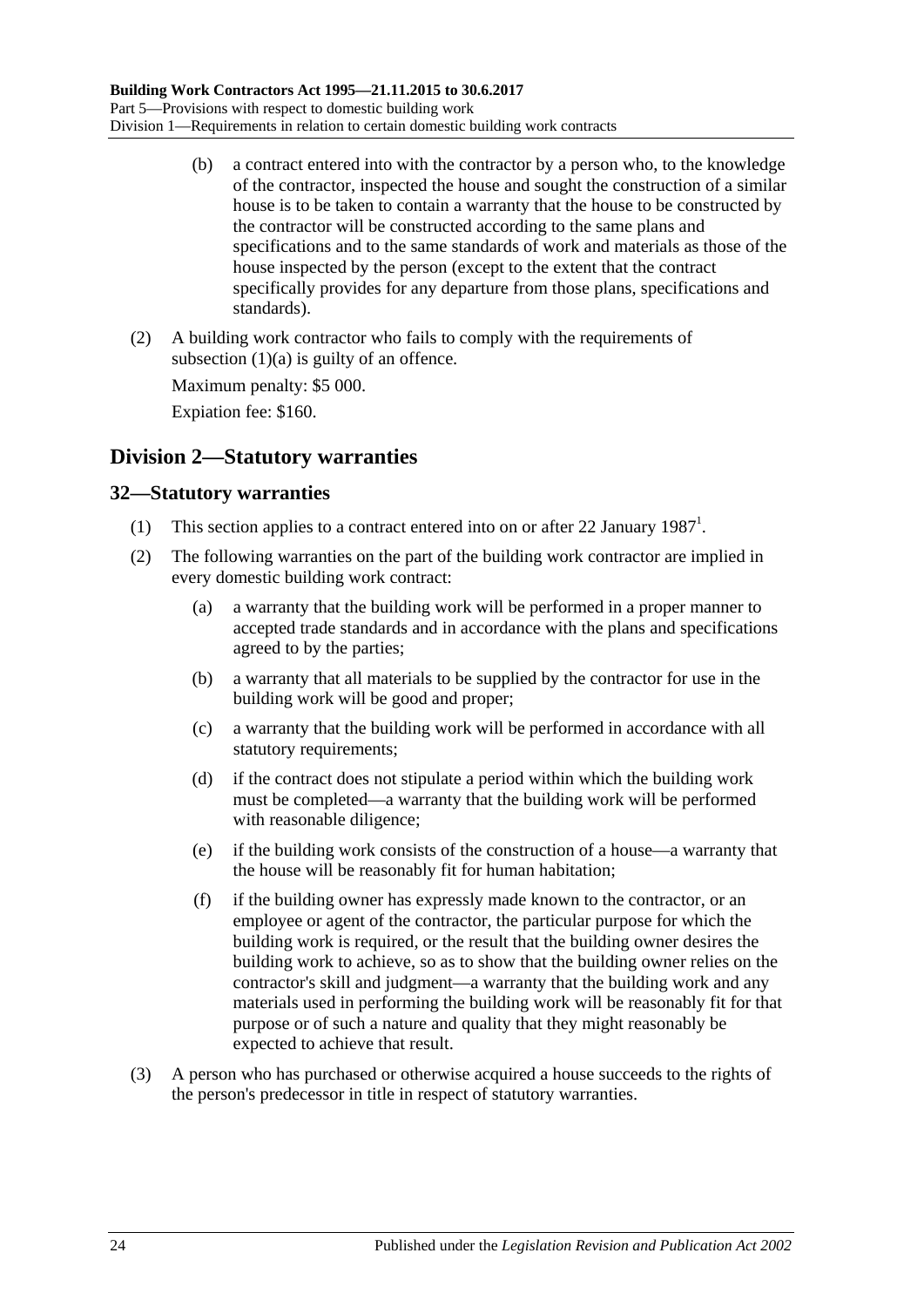- (4) If a person has purchased a house from a building work contractor who performed domestic building work in relation to the house, the purchaser has rights under statutory warranties as if the house had been purchased from a third party for whom the vendor had performed the building work under a contract subject to statutory warranties.
- <span id="page-24-3"></span>(5) Proceedings for breach of a statutory warranty must be commenced within five years after completion of the building work to which the proceedings relate.
- (6) The period of limitation prescribed by [subsection](#page-24-3) (5) may not be extended.
- (7) In proceedings for breach of a statutory warranty, it is a defence for the defendant to prove that the deficiencies of which the plaintiff complains arose from instructions insisted on by the building owner contrary to the advice in writing of the defendant.

**Note—**

1 22 January 1987 was the date of commencement of the corresponding section of the repealed *[Builders Licensing Act](http://www.legislation.sa.gov.au/index.aspx?action=legref&type=act&legtitle=Builders%20Licensing%20Act%201986) 1986*.

# <span id="page-24-0"></span>**Division 3—Building indemnity insurance**

# <span id="page-24-1"></span>**33—Application of Division**

- (1) This Division applies to domestic building work commenced on or after 1 May 1987<sup>1</sup> performed, or to be performed, by a building work contractor under a domestic building work contract or on the contractor's own behalf.
- (2) This Division does not apply to—
	- (a) domestic building work for which approval under the *[Development Act](http://www.legislation.sa.gov.au/index.aspx?action=legref&type=act&legtitle=Development%20Act%201993) 1993* or the repealed *[Building Act](http://www.legislation.sa.gov.au/index.aspx?action=legref&type=act&legtitle=Building%20Act%201971) 1971* is or was not required; or
	- (b) minor domestic building work.

#### **Note—**

1 1 May 1987 was the date of commencement of the corresponding Division of the repealed *[Builders Licensing Act](http://www.legislation.sa.gov.au/index.aspx?action=legref&type=act&legtitle=Builders%20Licensing%20Act%201986) 1986*.

### <span id="page-24-2"></span>**34—Requirements of insurance**

A building work contractor must not perform building work to which this Division applies unless—

- (a) a policy of insurance that complies with this Division is in force in relation to that building work; and
- (b) in the case of building work to be performed by the contractor under a domestic building work contract—the building owner has been provided with a certificate that evidences the taking out of that policy of insurance and complies with the requirements of the regulations.

Maximum penalty: \$20 000.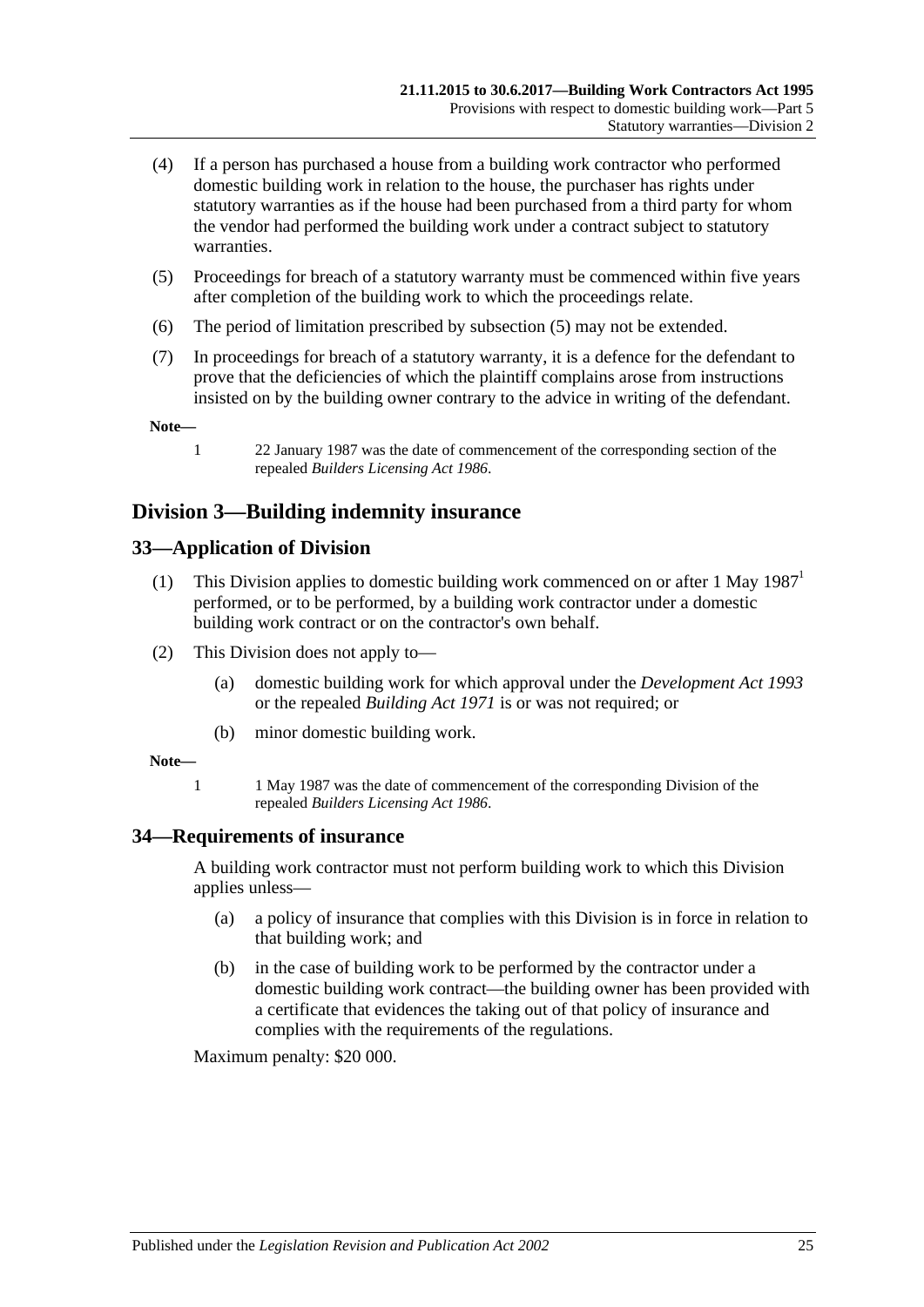# <span id="page-25-0"></span>**35—Nature of the policy**

- (1) A policy of insurance in relation to building work complies with this Division if
	- it insures each person who is, or may become, entitled to the benefit of a statutory warranty in respect of the building work against the risk of being unable to enforce or recover under the statutory warranty by reason of the insolvency, death or disappearance of the building work contractor; and
	- (b) in the case of building work to be performed by the building work contractor on behalf of some other person—it insures that person against the risk of loss resulting from non-completion of the building work by reason of the insolvency, death or disappearance of the contractor; and
	- (c) any limitations on the liability of the insurer under the policy conform with the regulations; and
	- (d) it otherwise conforms with the requirements of the regulations.
- (2) A person who is entitled to the benefit of a statutory warranty in respect of building work in relation to which a policy of insurance has been taken out under this Division (or under Part 5 of the repealed Act) is entitled to sue on the policy in his or her own right.

# <span id="page-25-1"></span>**Division 4—Right to terminate certain domestic building work contracts**

## <span id="page-25-2"></span>**36—Right to terminate certain domestic building work contracts**

- (1) This section applies to a contract entered into on or after 1 May 1987.
- (2) This section does not apply to a contract for the performance of minor domestic building work.
- <span id="page-25-3"></span>(3) A building owner under a domestic building work contract may, by instrument in writing signed by the building owner and served personally on the building work contractor, or posted by certified mail addressed to the contractor, before the prescribed time, give notice to the contractor of the building owner's intention not to be bound by the contract and the contract is to be taken to have been terminated at the time the notice is served or posted in accordance with this subsection.
- (4) If a contract has been terminated under [subsection](#page-25-3) (3) (or under Part 5 of the repealed Act), the Magistrates Court may, on application by the building owner or the building work contractor, make such orders as it thinks just—
	- (a) providing for the return or repayment of the whole or part of any consideration, or the value of any consideration, given by the building owner under or in relation to the contract; or
	- (b) providing for payment to the contractor in respect of any materials supplied, or any building work or other services performed, by the contractor under or in relation to the contract.
- (5) In this section—

*business day* means any day except a Saturday or a Sunday or other public holiday within the meaning of the *[Holidays Act](http://www.legislation.sa.gov.au/index.aspx?action=legref&type=act&legtitle=Holidays%20Act%201910) 1910*;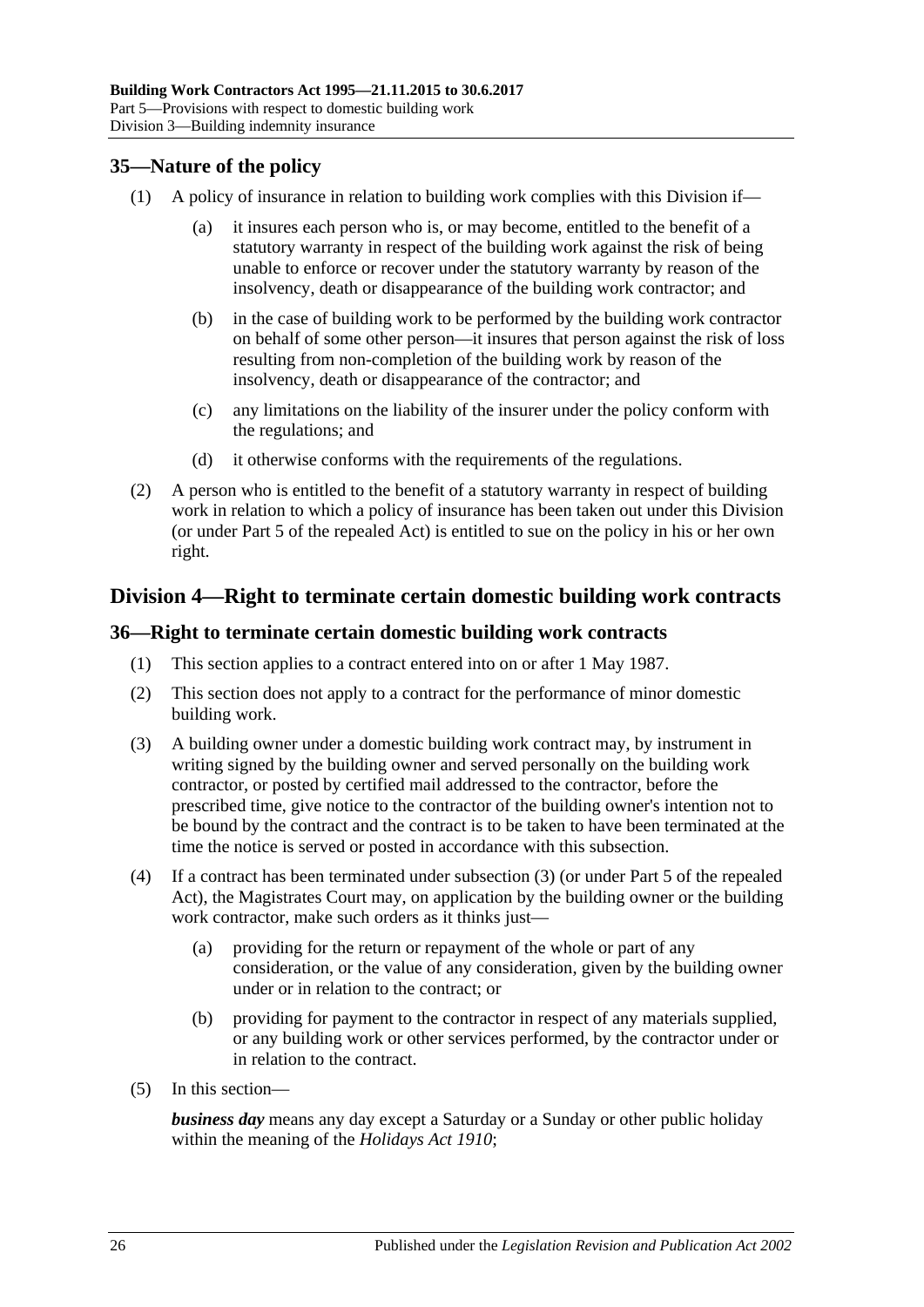#### *prescribed time* means—

- (a) the end of five clear business days after the making of the domestic building work contract; or
- (b) if there has been a failure to comply with any of the requirements of [Division](#page-19-2) 1 or [3](#page-24-0) in relation to the domestic building work contract—the time of completion of the building work under the contract.

# <span id="page-26-0"></span>**Division 5—Powers of court in relation to domestic building work**

# <span id="page-26-1"></span>**37—Powers of court in relation to domestic building work**

- (1) This section applies to—
	- (a) a domestic building work contract or subcontract for the performance of domestic building work (whether entered into before or after the commencement of this section); and
	- (b) domestic building work (whether commenced before or after the commencement of this section).
- <span id="page-26-2"></span>(2) A party to a domestic building work contract or a person entitled to the benefit of a statutory warranty may apply to the Magistrates Court for the determination of a dispute arising out of the contract or the performance of the building work to which the warranty relates.
- (3) An application may not be made under [subsection](#page-26-2) (2) in respect of a dispute arising out of a domestic building work contract unless the dispute involves some question of whether building work has been performed in accordance with the contract.
- <span id="page-26-3"></span>(4) If an application is made under [subsection](#page-26-2) (2) in respect of a dispute arising out of a domestic building work contract, application may be made to the Magistrates Court for the determination of a dispute arising out of a subcontract for the performance of any of the building work, but only if it involves some question of whether building work has been performed in accordance with the subcontract.
- (5) If the Magistrates Court joins proceedings on an application under [subsection](#page-26-3) (4) with proceedings relating to the domestic building work contract, it must ensure that the hearing and determination of any question as to the performance of work under the domestic building work contract is not unduly delayed.
- <span id="page-26-4"></span>(6) If, on an application under this section, the Magistrates Court is satisfied that there has been any breach of, or failure to perform or fulfil, a contract or warranty to which the proceedings relate, the Court may, subject to this section, make one or more of the following orders:
	- (a) to the extent to which it is satisfied that it is practicable for the breach or failure to be remedied by the performance of building work—an order requiring the performance of remedial work;
	- (b) an order requiring the payment of an amount due under the contract or an order requiring the payment of an amount by way of compensation for the breach.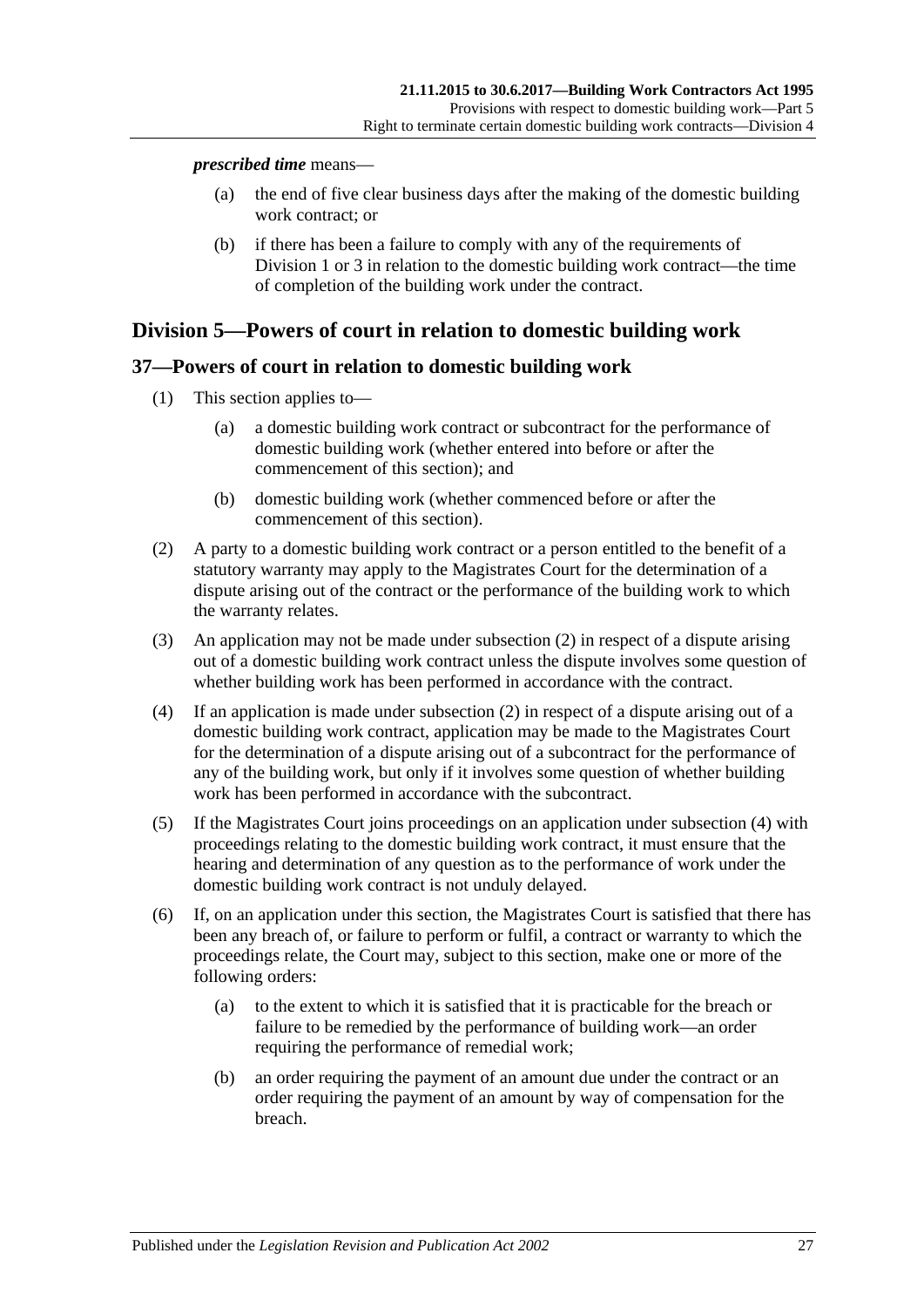- (7) An order made against a person under [subsection](#page-26-4) (6)(a) may—
	- (a) require the person to perform remedial work specified in the order within the time specified; or
	- (b) if the Magistrates Court is of the opinion that the person is not likely to perform the remedial work properly—require the person to employ at the person's own expense a licensed building work contractor to perform remedial work specified in the order within the time specified.
- (8) If the Magistrates Court orders a person to perform remedial work, or to cause remedial work to be performed, it may further order the person to provide to the Court, within a specified time after completion of the work, a certificate of a person holding qualifications specified in the order certifying that the remedial work has been performed properly in accordance with the order.
- (9) If a person fails to perform remedial work, or to cause remedial work to be performed, in accordance with an order of the Magistrates Court (or an order of the Commercial Tribunal under Part 5 of the repealed Act)—
	- (a) the person is guilty of an offence and liable to a penalty not exceeding a fine of \$10 000; and
	- (b) the Court may, on application, order the person to pay to the applicant such amount by way of compensation as the Court thinks just.
- (10) In this section—

#### *statutory warranty* means—

- (a) a warranty arising under this Act; or
- (b) a warranty arising under Part 3C of the repealed *[Builders Licensing Act](http://www.legislation.sa.gov.au/index.aspx?action=legref&type=act&legtitle=Builders%20Licensing%20Act%201967) 1967*.

# <span id="page-27-0"></span>**Division 6—Harsh and unconscionable terms**

### <span id="page-27-1"></span>**38—Harsh and unconscionable terms**

- (1) This section applies to a contract entered into on or after 22 January 1987<sup>1</sup>.
- <span id="page-27-2"></span>(2) If a term or condition of a domestic building work contract is harsh or unconscionable or such that a court of Equity would give relief, a party to the contract may apply to the Magistrates Court for relief under this section.
- (3) Relief may be granted under this section by the Magistrates Court in proceedings under [subsection](#page-27-2) (2), or by any court in proceedings instituted before the court for the enforcement of a domestic building work contract or for the recovery of damages or other compensation for a breach of such a contract.
- (4) The court may, in granting relief—
	- (a) avoid *ab initio* a term or condition of the domestic building work contract against which relief is sought;
	- (b) modify the terms or conditions of the contract in such manner as it considers just;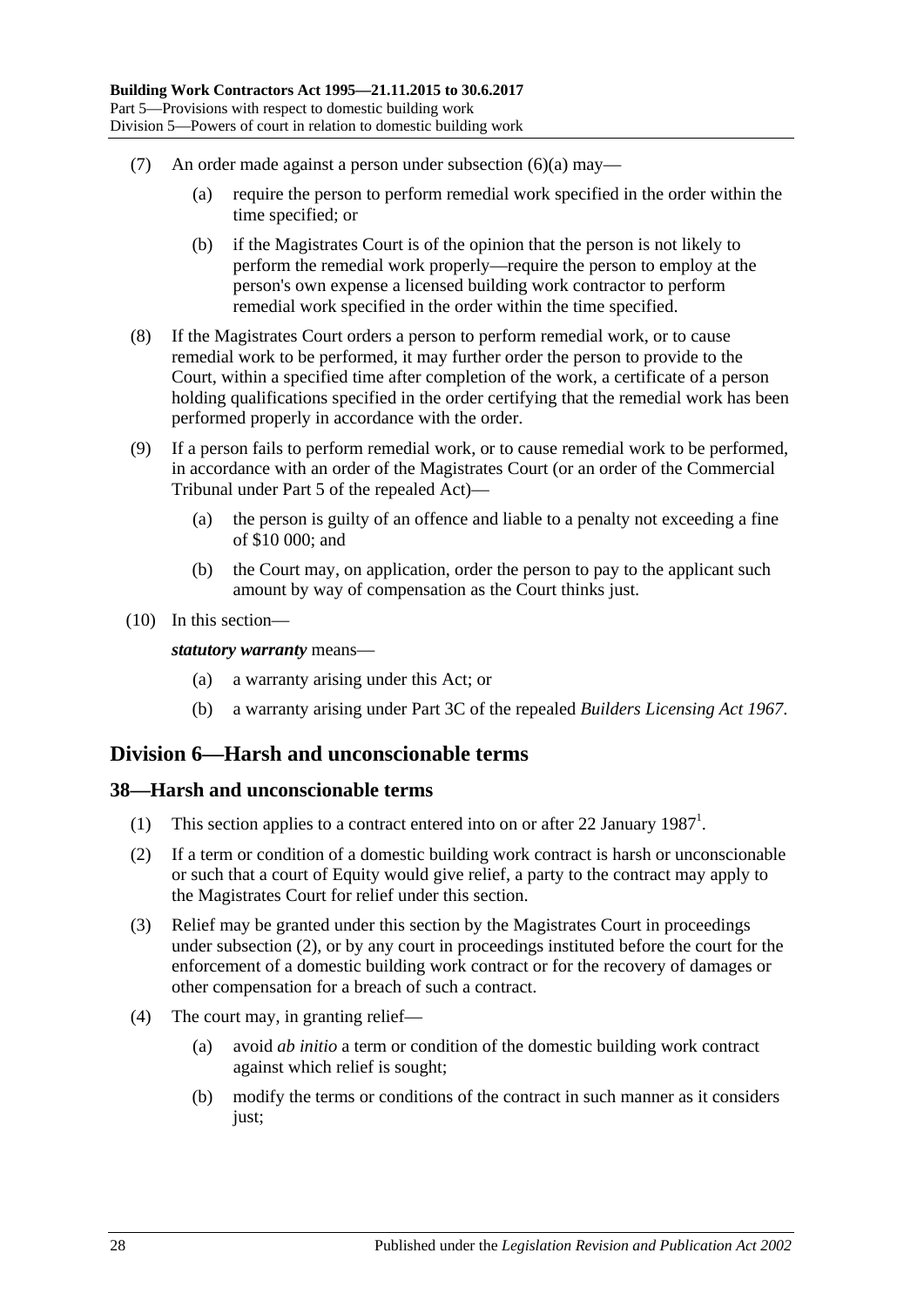- (c) order the repayment to a building owner of an amount paid by the building owner under a term or condition that has been avoided or modified under this section.
- (5) The powers conferred by this section are exercisable in relation to a contract despite the discharge of the contract.
- (6) If it appears to the court that a person has, or may have, shared in the profits of, or has, or may have, a beneficial interest in, the transaction in question, the person may be joined as a party to the proceedings and the court may make such orders against, or in respect of, the person as it considers just.
- (7) The court may make any other orders and directions that it considers necessary or expedient for the purposes of effectually carrying out this section.

**Note—**

1 22 January 1987 was the date of commencement of the corresponding section under the repealed *[Builders Licensing Act](http://www.legislation.sa.gov.au/index.aspx?action=legref&type=act&legtitle=Builders%20Licensing%20Act%201986) 1986*.

# <span id="page-28-0"></span>**Division 7—Participation of assessors in proceedings**

# <span id="page-28-1"></span>**39—Participation of assessors in proceedings**

In any proceedings under this Part, the Magistrates Court will, if a judicial officer of the Court so determines, sit with assessors selected in accordance with [Schedule 2.](#page-36-0)

# <span id="page-28-2"></span>**Division 8—Magistrates Court and substantial monetary claims**

# <span id="page-28-3"></span>**40—Magistrates Court and substantial monetary claims**

- (1) If proceedings before the Magistrates Court involve—
	- (a) a monetary claim for an amount exceeding \$100 000; or
	- (b) a claim for relief in the nature of an order to carry out work where the value of the work exceeds \$100 000,

the Court must on the application of a party to the proceedings refer the proceedings into the Civil Division of the District Court.

(2) If proceedings are referred to the Civil Division of the District Court, this Part (including [Division 7\)](#page-28-0) applies in relation to the proceedings and parties to the proceedings as if a reference to the Magistrates Court were a reference to the Civil Division of the District Court.

# <span id="page-28-4"></span>**Part 7—Miscellaneous**

# <span id="page-28-5"></span>**42—No exclusion etc of rights, conditions or warranties**

Any purported exclusion, limitation, modification or waiver of a right conferred, or contractual condition or warranty implied, by this Act is void.

### <span id="page-28-6"></span>**43—Delegations**

- (1) The Commissioner may delegate any of the Commissioner's functions or powers under this Act—
	- (a) to a person employed in the Public Service; or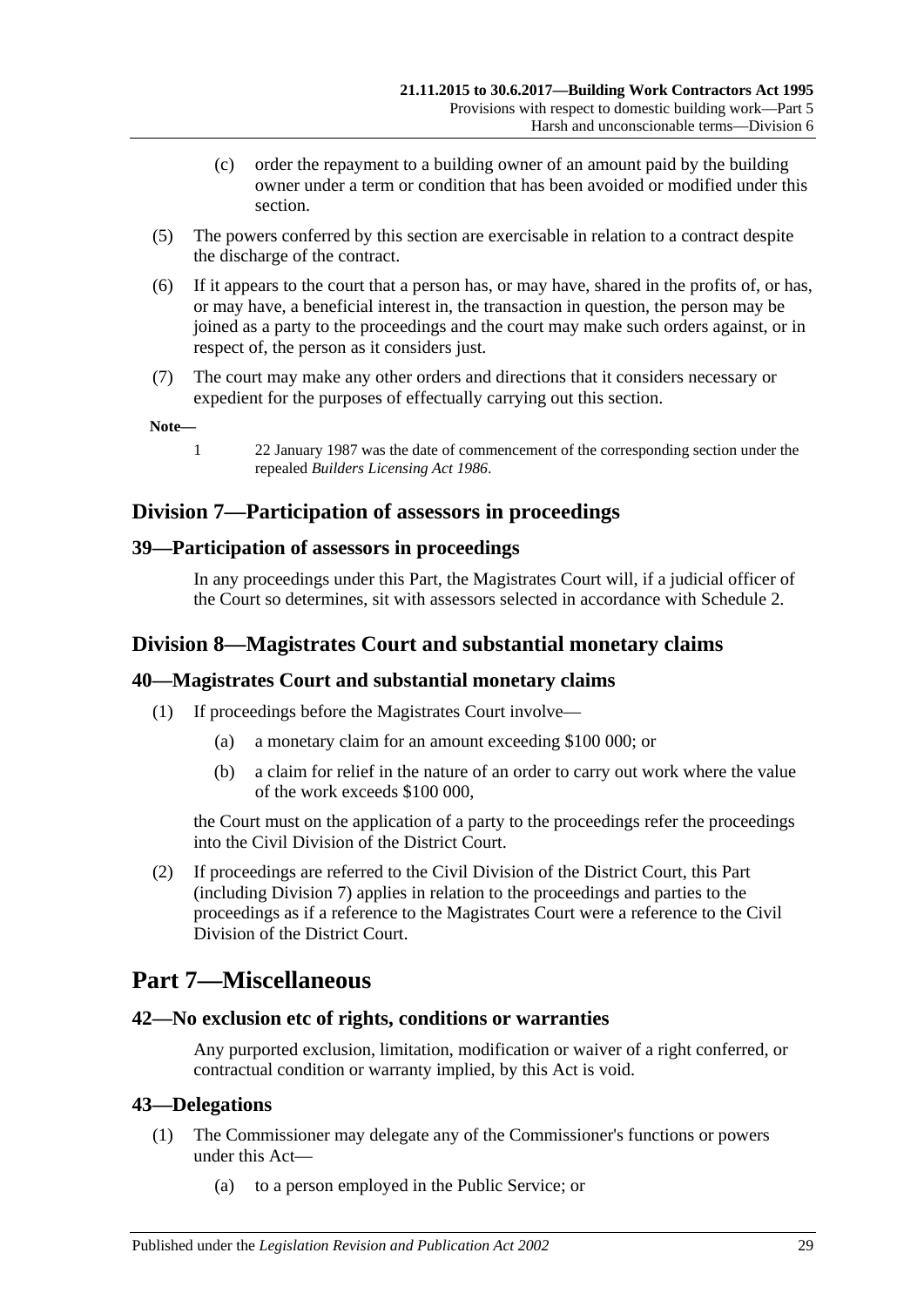- (b) to the person for the time being holding a specified position in the Public Service; or
- (c) to any other person under an agreement under this Act between the Commissioner and an organisation representing the interests of persons affected by this Act.
- (2) The Minister may delegate any of the Minister's functions or powers under this Act (except the power to direct the Commissioner).
- (3) A delegation under this section—
	- (a) must be in writing; and
	- (b) may be conditional or unconditional; and
	- (c) is revocable at will; and
	- (d) does not prevent the delegator from acting in any matter.

### <span id="page-29-0"></span>**44—Agreement with professional organisation**

- (1) The Commissioner may, with the approval of the Minister, make an agreement with an organisation representing the interests of persons affected by this Act under which the organisation undertakes a specified role in the administration or enforcement of this Act.
- (2) The agreement—
	- (a) must be in writing and executed by the Commissioner and the organisation; and
	- (b) may contain delegations by the Commissioner of functions or powers under this Act or the *[Fair Trading Act](http://www.legislation.sa.gov.au/index.aspx?action=legref&type=act&legtitle=Fair%20Trading%20Act%201987) 1987*; and
	- (c) must set out any conditions governing the performance or exercise of functions or powers conferred on the organisation; and
	- (d) must make provision for the variation and termination of the agreement by the Commissioner with the approval of the Minister or the organisation.
- (3) The Commissioner may not delegate any of the following for the purposes of the agreement:
	- (a) functions or powers under [Part 2](#page-4-2) or [3;](#page-9-1)
	- (b) power to request the Commissioner of Police to investigate and report on matters under this Part;
	- (c) power to commence a prosecution for an offence against this Act.
- (4) A delegation by the Commissioner for the purposes of the agreement—
	- (a) has effect subject to the conditions specified in the agreement; and
	- (b) may be varied or revoked by the Commissioner in accordance with the terms of the agreement; and
	- (c) does not prevent the Commissioner from acting in any matter.
- (5) The Minister must, within six sitting days after the making of the agreement, cause a copy of the agreement to be laid before both Houses of Parliament.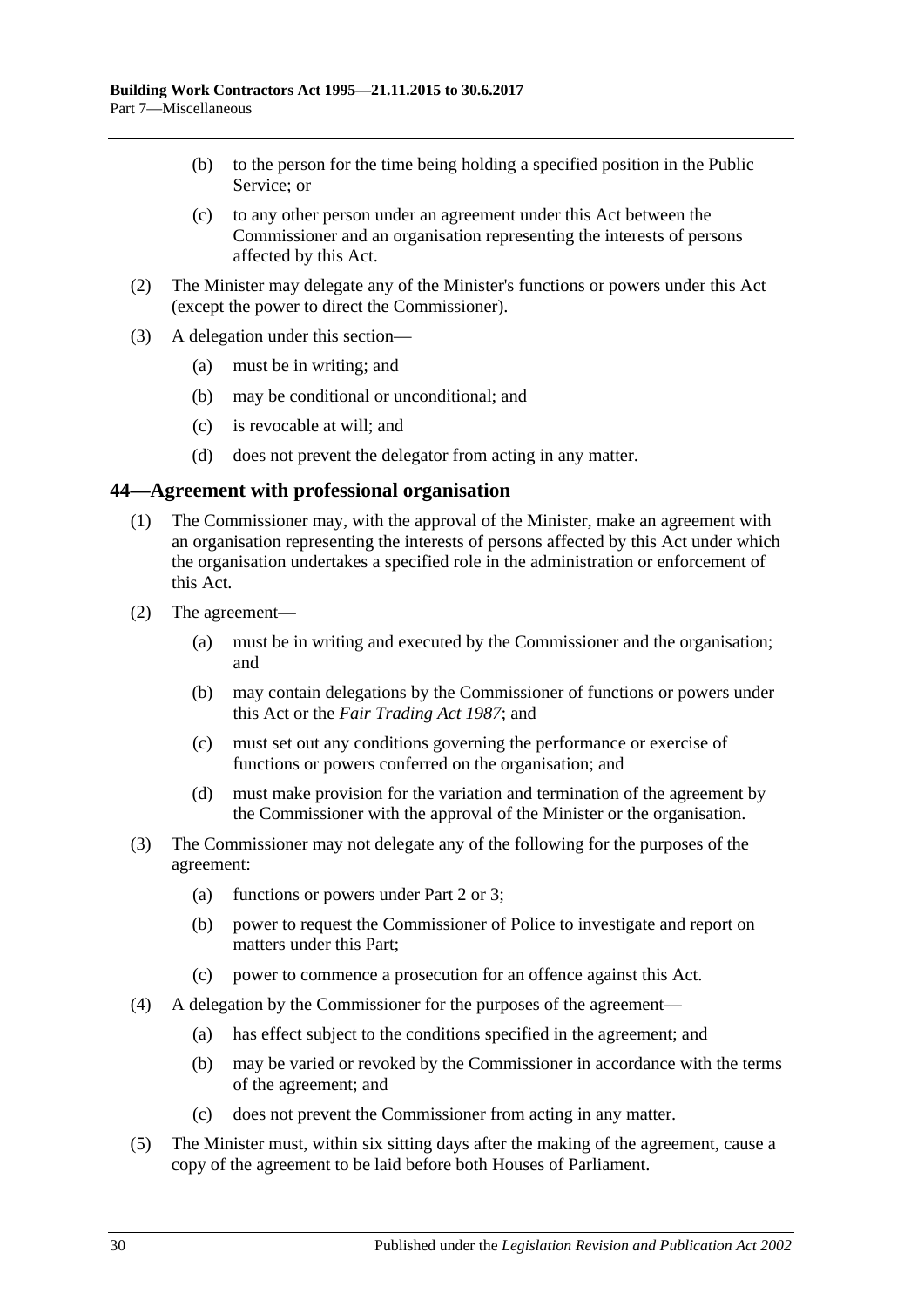# <span id="page-30-0"></span>**45—Exemptions**

- (1) The Minister may, on application by a person, exempt the person from compliance with a specified provision of this Act (other than a provision in relation to which the Commissioner has a power of exemption specifically conferred by this Act).
- (2) An exemption under this section is subject to the conditions (if any) imposed by the **Minister**
- (3) The Minister may, at his or her discretion, vary or revoke an exemption under this section.
- (4) The grant or a variation or revocation of an exemption under this section must be notified in the Gazette.

## <span id="page-30-1"></span>**46—Registers**

- (1) The Commissioner must keep—
	- (a) a register of persons licensed as building work contractors; and
	- (b) a register of persons registered as building work supervisors.
- (2) The Commissioner must record on the register—
	- (a) disciplinary action taken against a person under this Act; and
	- (b) a note of any assurance accepted by the Commissioner under the *[Fair](http://www.legislation.sa.gov.au/index.aspx?action=legref&type=act&legtitle=Fair%20Trading%20Act%201987)  [Trading Act](http://www.legislation.sa.gov.au/index.aspx?action=legref&type=act&legtitle=Fair%20Trading%20Act%201987) 1987* in relation to a licensed building work contractor.
- (2a) If any of the following events occur in relation to a person who is licensed as a building work contractor, or is a director of a body corporate that is licensed as a building work contractor, the Commissioner may record a note of the event on the register:
	- (a) the person is suspended or disqualified from practising or carrying on an occupation, trade or business under a law of this State, the Commonwealth, another State or a Territory of the Commonwealth;
	- (b) the person becomes an insolvent under administration within the meaning of the *Corporations Act 2001* of the Commonwealth;
	- (c) a body corporate is wound up for the benefit of creditors and the person was a director of the body corporate—
		- (i) when the body corporate was being so wound up; or
		- (ii) within the period of 12 months preceding the commencement of the winding up;
	- (d) the person, being a body corporate, is being wound up or is under official management or in receivership.
- (3) A person may inspect a register on payment of the fee fixed by regulation.

## <span id="page-30-2"></span>**47—Commissioner and proceedings before District Court**

- (1) The Commissioner is entitled to be joined as a party to any proceedings of the District Court under [Part 2,](#page-4-2) [3](#page-9-1) or [4.](#page-16-0)
- (2) The Commissioner may appear personally in any such proceedings or may be represented at the proceedings by counsel or a person employed in the Public Service.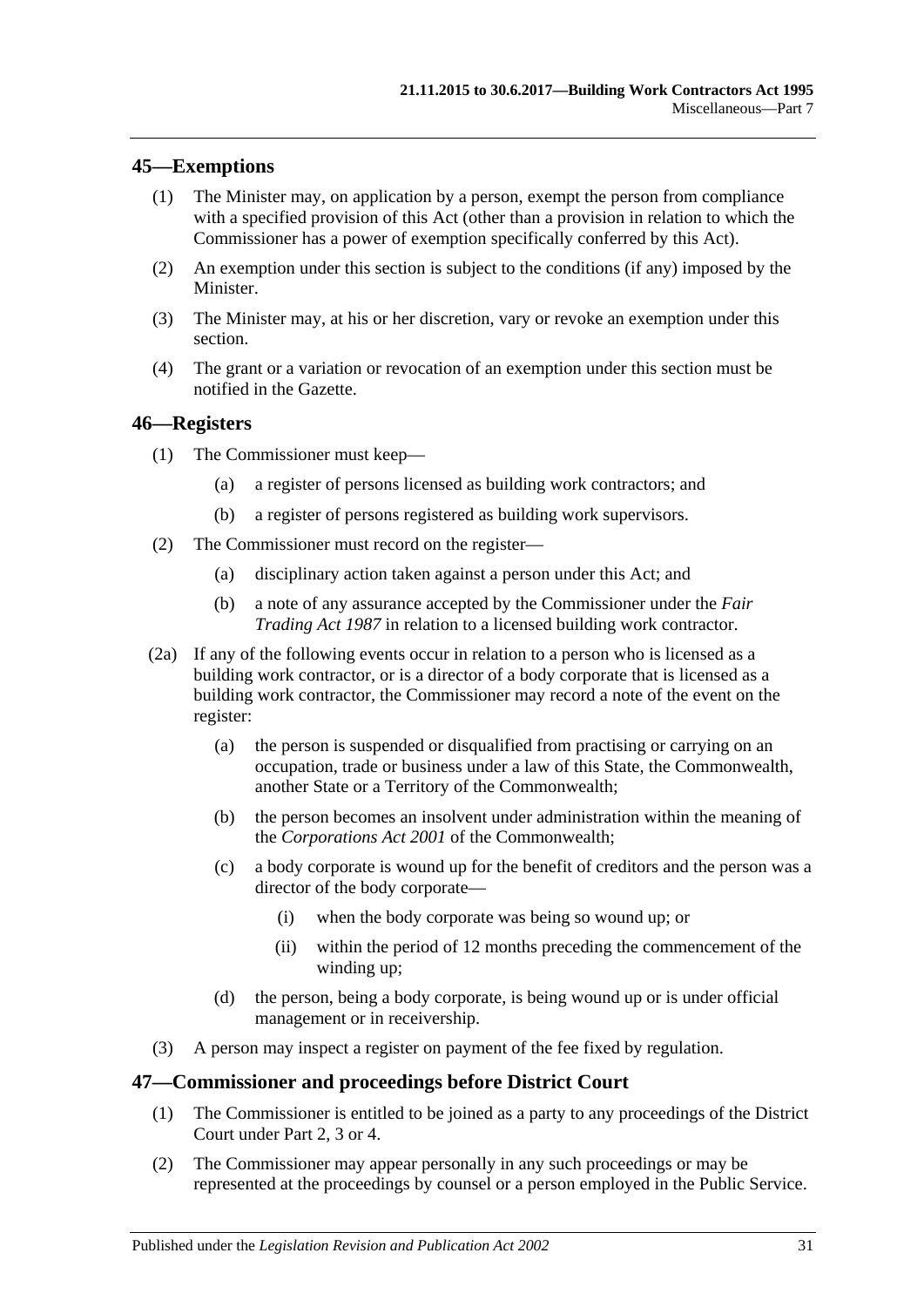### <span id="page-31-0"></span>**48—False or misleading information**

A person must not make a statement that is false or misleading in a material particular (whether by reason of the inclusion or omission of any particular) in any information provided, or record kept, under this Act.

Maximum penalty:

- (a) If the person made the statement knowing that it was false or misleading—\$10 000.
- (b) In any other case—\$2 500.

### <span id="page-31-1"></span>**49—Name in which building work contractor may carry on business**

A licensed building work contractor must not carry on business as a building work contractor except in the name in which the contractor is licensed or in a business name registered by the contractor under the *Business Names Registration Act 2011* of the Commonwealth of which the Commissioner has been given prior notice in writing.

Maximum penalty: \$2 500.

Expiation fee: \$80.

## <span id="page-31-4"></span><span id="page-31-2"></span>**50—Publication of advertisements**

- (1) A licensed building work contractor must not publish, or cause to be published, an advertisement relating to the business carried on under the authority of the licence unless the advertisement specifies—
	- (a) the contractor's name as it appears in the licence or any registered business name in which the contractor carries on business as a building work contractor and of which the Commissioner has been given prior notice in writing; and
	- (b) the contractor's licence number and, if the contractor carries on business as a building work contractor in partnership, the licence number of each partner.

Maximum penalty: \$2 500.

Expiation fee: \$80.

(2) [Subsection](#page-31-4) (1) does not apply in relation to an advertisement offering or seeking applications for employment or directed to other building work contractors.

# <span id="page-31-3"></span>**51—Licensed building work contractor to have sign showing name etc on each building site**

- <span id="page-31-5"></span>(1) A licensed building work contractor must install or erect in a prominent position on the site of any building work performed by the contractor or on the outside of the place where the building work is being performed a sign showing in clearly legible characters—
	- (a) the contractor's name as it appears in the licence or any registered business name in which the contractor carries on business as a building work contractor and of which the Commissioner has been given prior notice in writing; and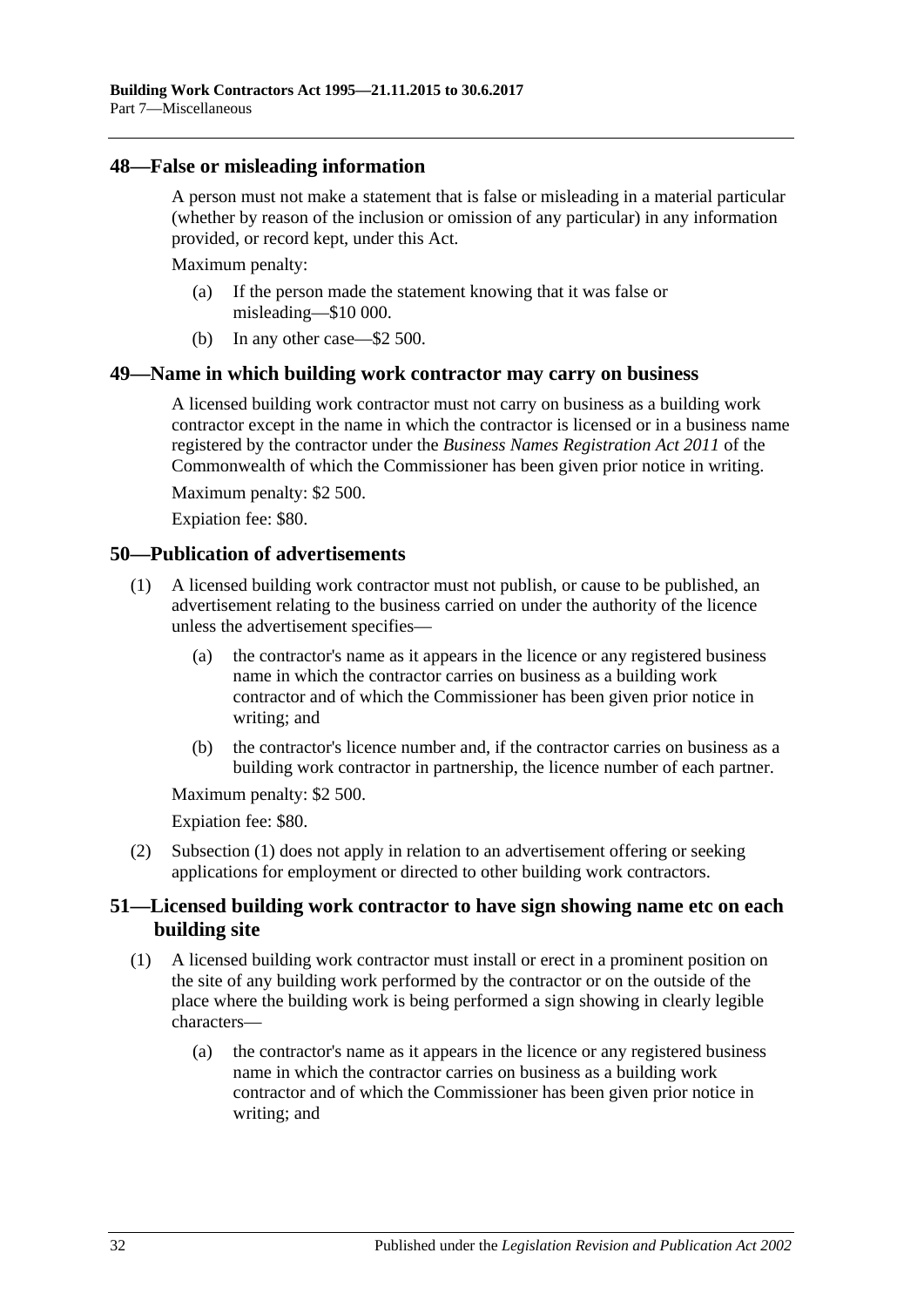(b) the contractor's licence number and, where the contractor carries on business as a building work contractor in partnership, the licence number of each partner.

Maximum penalty: \$2 500.

Expiation fee: \$80.

(2) If a licensed building work contractor is performing building work on a site for some other licensed building work contractor performing work on that site, it is sufficient compliance with [subsection](#page-31-5) (1) if the provisions of that subsection are complied with only by that other contractor.

# <span id="page-32-0"></span>**52—Statutory declaration**

If a person is required to provide information to the Commissioner, the Commissioner may require the information to be verified by statutory declaration and, in that event, the person will not be taken to have provided the information as required unless it has been verified in accordance with the requirements of the Commissioner.

# <span id="page-32-1"></span>**53—Investigations**

The Commissioner of Police must, at the request of the Commissioner, investigate and report on any matter relevant to—

- (a) the determination of an application under this Act; or
- (b) a matter that might constitute proper cause for disciplinary action under this Act.

# <span id="page-32-2"></span>**54—General defence**

It is a defence to a charge of an offence against this Act if the defendant proves that the offence was not committed intentionally and did not result from any failure on the part of the defendant to take reasonable care to avoid the commission of the offence.

# <span id="page-32-3"></span>**55—Liability for act or default of officer, employee or agent**

For the purposes of this Act, an act or default of an officer, employee or agent of a person carrying on a business will be taken to be an act or default of that person unless it is proved that the officer, employee or agent acted outside the scope of his or her actual, usual and ostensible authority.

# <span id="page-32-4"></span>**57—Continuing offence**

- (1) A person convicted of an offence against a provision of this Act in respect of a continuing act or omission—
	- (a) is liable, in addition to the penalty otherwise applicable to the offence, to a penalty for each day during which the act or omission continued of not more than one-tenth of the maximum penalty prescribed for that offence; and
	- (b) is, if the act or omission continues after the conviction, guilty of a further offence against the provision and liable, in addition to the penalty otherwise applicable to the further offence, to a penalty for each day during which the act or omission continued after the conviction of not more than one-tenth of the maximum penalty prescribed for the offence.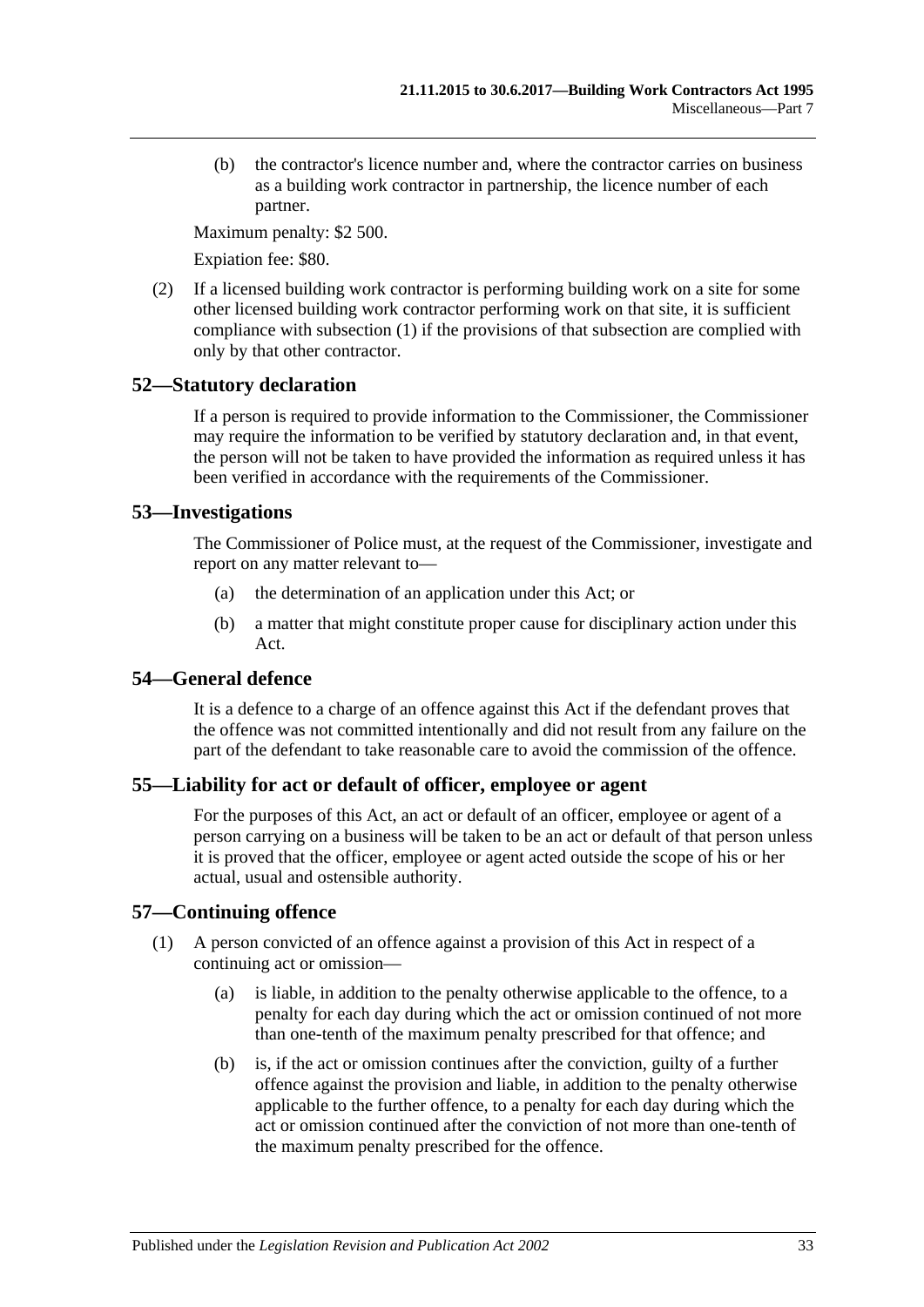(2) If an offence consists of an omission to do something that is required to be done, the omission will be taken to continue for as long as the thing required to be done remains undone after the end of the period for compliance with the requirement.

# <span id="page-33-0"></span>**58—Prosecutions**

- (1) Proceedings for an offence against this Act must be commenced—
	- (a) in the case of an expiable offence—within the time limits prescribed for expiable offences by the *[Summary Procedure Act](http://www.legislation.sa.gov.au/index.aspx?action=legref&type=act&legtitle=Summary%20Procedure%20Act%201921) 1921*;
	- (b) in any other case—within 2 years of the date on which the offence is alleged to have been committed or, with the authorisation of the Minister, at a later time within 5 years of that date.
- (2) A prosecution for an offence against this Act cannot be commenced except by—
	- (a) the Commissioner; or
	- (b) an authorised officer under the *[Fair Trading Act](http://www.legislation.sa.gov.au/index.aspx?action=legref&type=act&legtitle=Fair%20Trading%20Act%201987) 1987*; or
	- (c) a person who has the consent of the Minister to commence the prosecution.
- (3) In any proceedings, an apparently genuine document purporting to be a certificate of the Minister certifying authorisation of, or consent to, a prosecution for an offence against this Act will be accepted, in the absence of proof to the contrary, as proof of the authorisation or consent.

## <span id="page-33-1"></span>**59—Evidence**

- (1) In proceedings in respect of an offence against this Act, if it is proved that a person performed building work for another for fee or reward, the person is, unless the contrary is proved, to be taken to have been carrying on business as a building work contractor.
- (2) In proceedings in respect of an offence against this Act, if it is proved that a person has, during a period of five years, sold or let (whether by lease, licence or other agreement) two or more buildings each of which has been built or improved as a result of building work performed by that person during that period, the person is, unless the contrary is proved, to be taken to have been carrying on business as a building work contractor.
- (3) In any proceedings, an apparently genuine document purporting to be a certificate of the Commissioner certifying—
	- (a) that a person was or was not licensed as a building work contractor on a specified date; or
	- (b) that a person was or was not registered as a building work supervisor on a specified date; or
	- (c) that a person was, or that no person was, approved as a building work supervisor in relation to a specified building work contractor's business on a specified date,

will be accepted, in the absence of proof to the contrary, as proof of the matters so certified.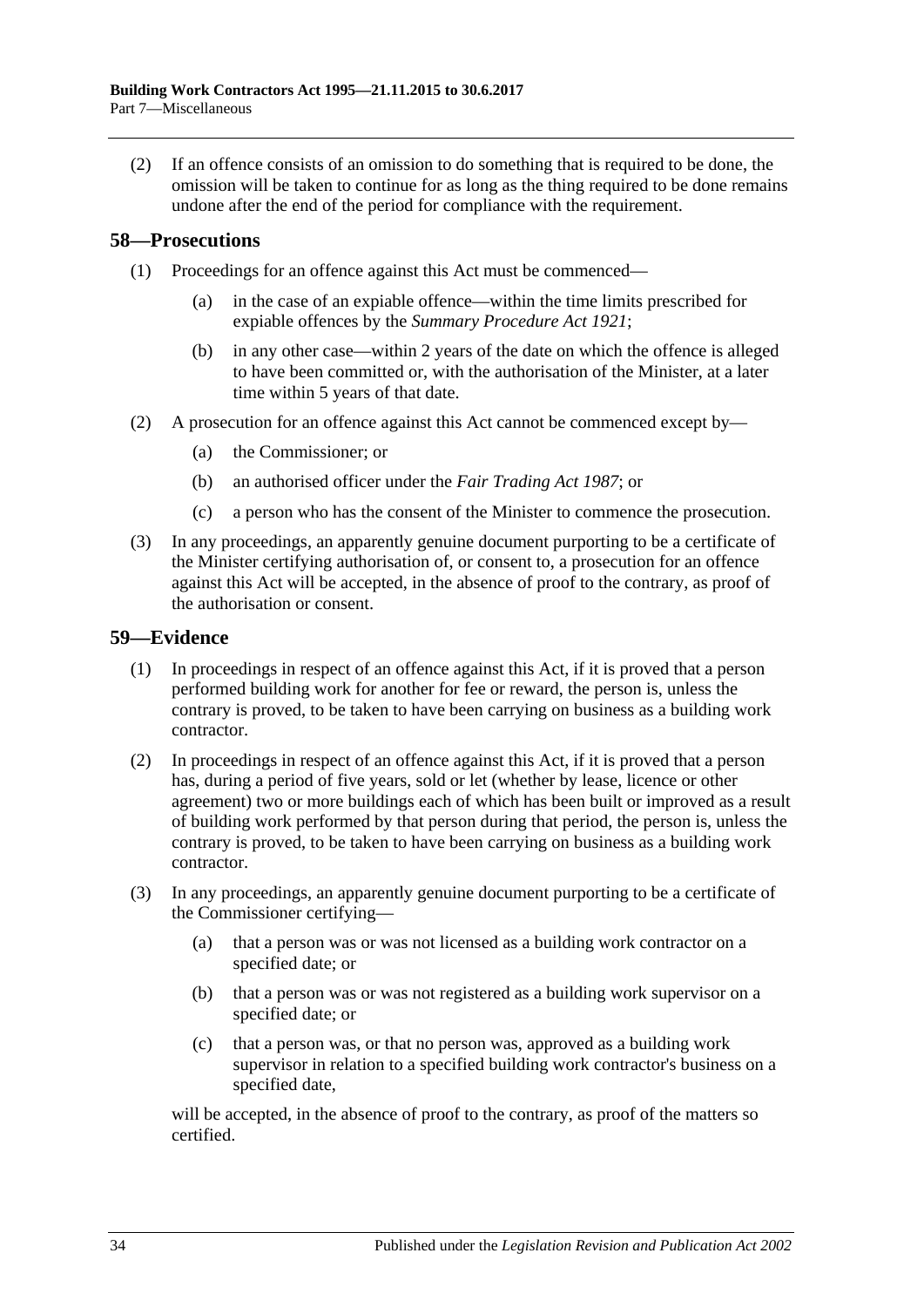## <span id="page-34-0"></span>**60—Service of documents**

- (1) Subject to this Act, a notice or document required or authorised by this Act to be given to or served on a person may—
	- (a) be served on the person personally; or
	- (b) be posted in an envelope addressed to the person—
		- (i) at the person's last known address; or
		- (ii) if the person is a licensed building work contractor or registered building work supervisor—at the person's address for service; or
	- (c) if the person is a licensed building work contractor—be left for the person at the address for service with someone apparently over the age of 16 years; or
	- (d) be transmitted by facsimile transmission to a facsimile number provided by the person (in which case the notice or document will be taken to have been given or served at the time of transmission).
- (2) The address for service of a licensed building work contractor or registered building work supervisor is the address of which the Commissioner has been last notified in writing by the contractor or supervisor as the contractor's or supervisor's address for service.

## <span id="page-34-1"></span>**61—Annual report**

- (1) The Commissioner must, on or before 31 October in each year, submit to the Minister a report on the administration of this Act during the period of 12 months ending on the preceding 30 June.
- (2) The Minister must, within six sitting days after receipt of the report, cause a copy of the report to be laid before each House of Parliament.

### <span id="page-34-3"></span><span id="page-34-2"></span>**62—Regulations**

- (1) The Governor may make such regulations as are contemplated by, or necessary or expedient for the purposes of, this Act.
- (2) Without limiting the generality of [subsection](#page-34-3) (1), the regulations may—
	- (a) require licensed building work contractors or registered building work supervisors to comply with a code of conduct or practice;
	- (b) fix fees to be paid in respect of any matter under this Act and provide for the recovery, refund, waiver or reduction of such fees;
	- (c) require councils and other local government authorities to provide prescribed information to the Commissioner at prescribed intervals;
	- (d) prescribe or prohibit any matter or thing relating to preliminary work contracts (as defined in [Part 5\)](#page-19-1);
	- (e) exempt (conditionally or unconditionally) classes of persons or activities from the application of this Act or specified provisions of this Act;
	- (f) impose a penalty (not exceeding a fine of \$2 500) for contravention of, or non-compliance with, a regulation.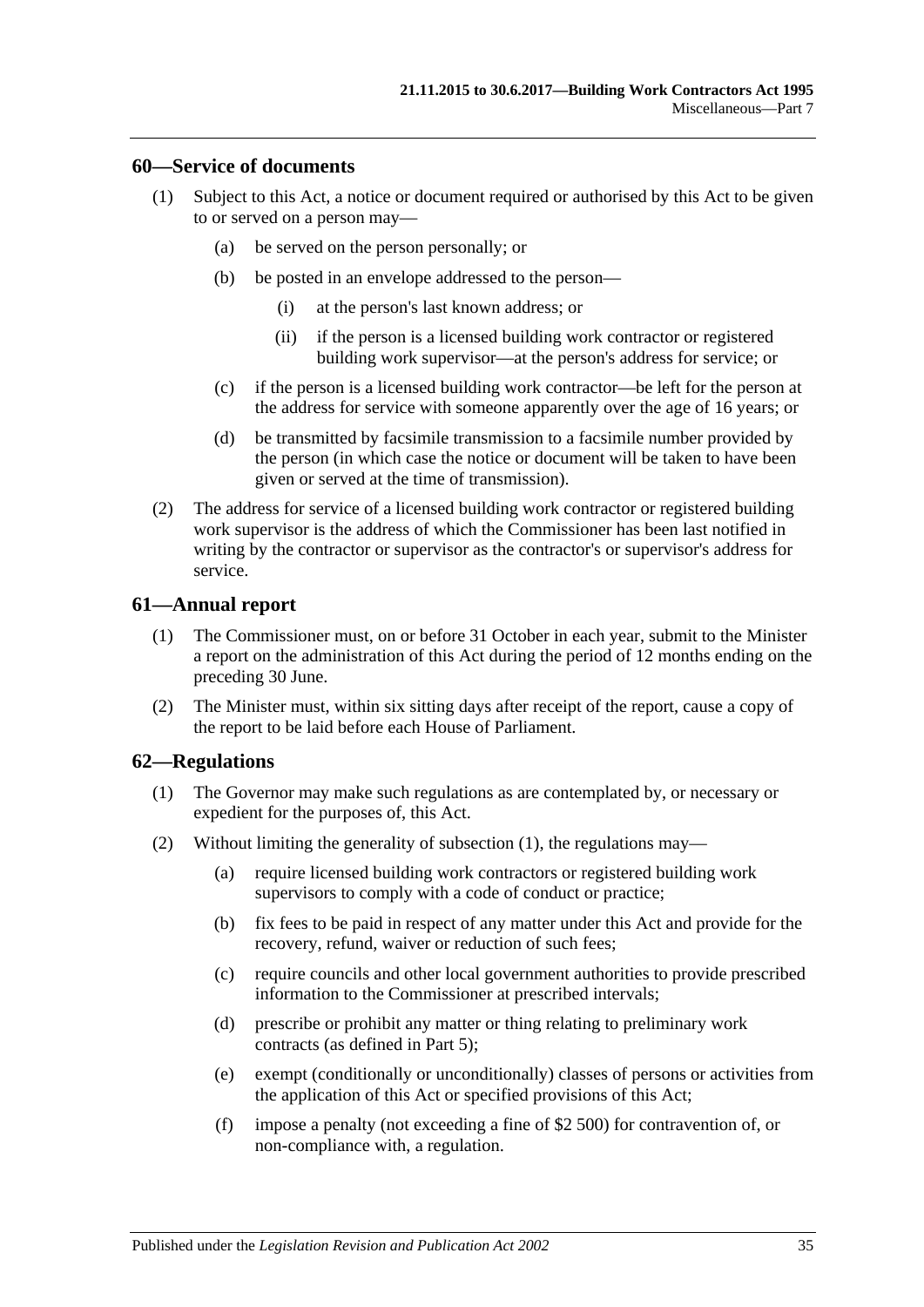- (3) Regulations under this Act—
	- (a) may be of general application or limited application;
	- (b) may make different provision according to the matters or circumstances to which they are expressed to apply;
	- (c) may provide that a matter or thing in respect of which regulations may be made is to be determined according to the discretion of the Commissioner or the Minister.
- (4) Regulations under this Act made for the purposes of [Part 5](#page-19-1) or provisions of that Part may be expressed to apply in relation to periods before or after the commencement of that Part.
- (5) The regulations may operate by reference to a specified code as in force at a specified time or as in force from time to time.
- (6) If a code is referred to in the regulations—
	- (a) a copy of the code must be kept available for inspection by members of the public, without charge and during normal office hours, at an office determined by the Minister; and
	- (b) evidence of the contents of the code may be given in any legal proceedings by production of a document apparently certified by the Minister to be a true copy of the code.

# <span id="page-35-0"></span>**Schedule 1—Appointment and selection of assessors for District Court proceedings under [Part](#page-16-0) 4**

- (1) The Minister must establish the following panels of persons who may sit with the District Court as assessors in proceedings under [Part 4:](#page-16-0)
	- (a) a panel consisting of persons representative of building work contractors;
	- (b) a panel consisting of persons representative of members of the public who deal with building work contractors.
- (2) A member of a panel is to be appointed by the Minister for a term of office not exceeding three years and on conditions determined by the Minister and specified in the instrument of appointment.
- (3) A member of a panel is, on the expiration of a term of office, eligible for reappointment.
- (4) Subject to [subclause](#page-35-1) (5), if assessors are to sit with the District Court in proceedings under [Part 4,](#page-16-0) a Judge of the Court must select one member from each of the panels to sit with the Court in the proceedings.
- <span id="page-35-1"></span>(5) A member of a panel who has a personal or a direct or indirect pecuniary interest in a matter before the District Court is disqualified from participating in the hearing of the matter.
- (6) If an assessor dies or is for any reason unable to continue with any proceedings, the District Court constituted of the judicial officer who is presiding at the proceedings and the other assessor may, if the judicial officer so determines, continue and complete the proceedings.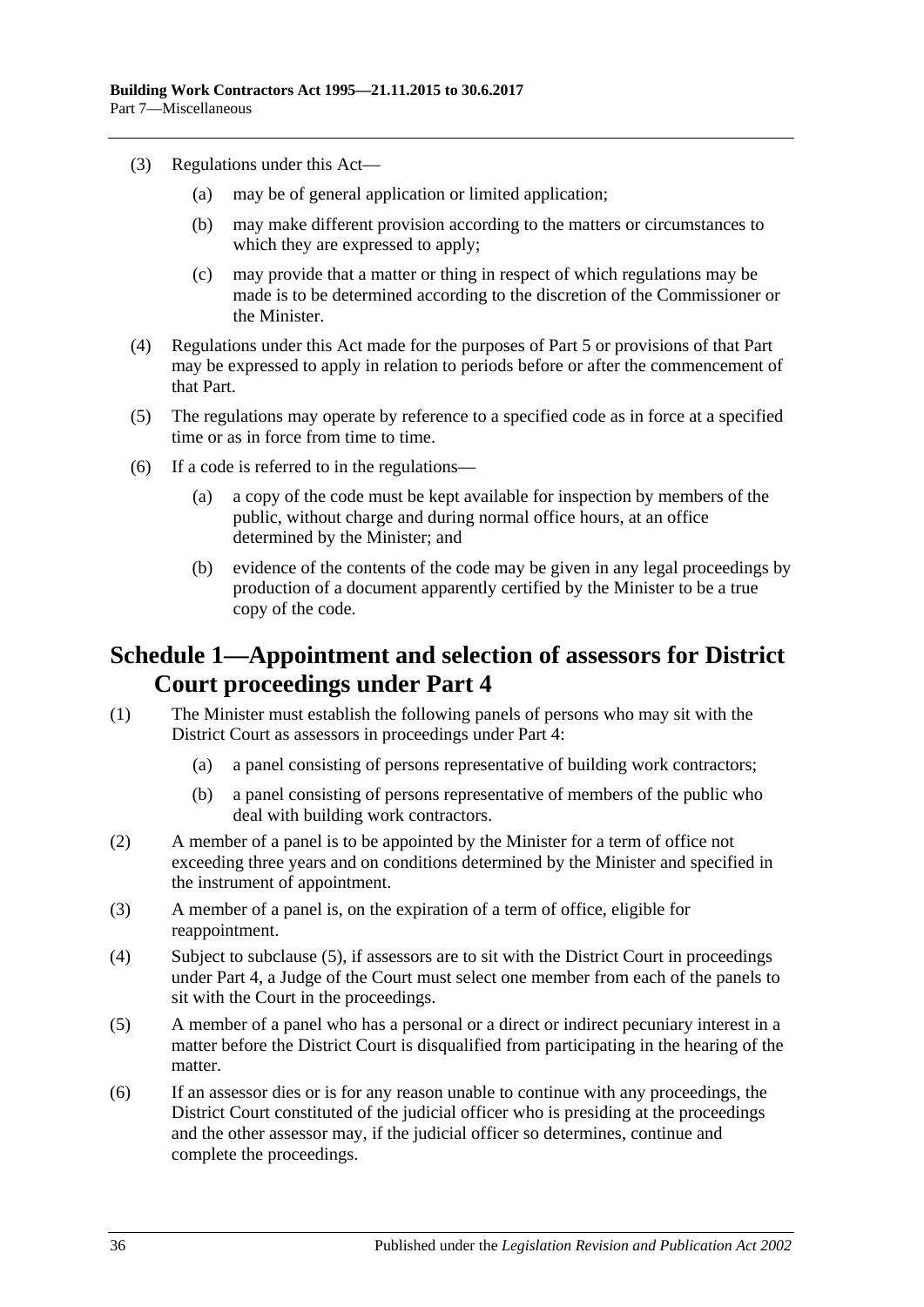# <span id="page-36-0"></span>**Schedule 2—Appointment and selection of assessors for Magistrates Court or District Court proceedings under [Part](#page-19-1) 5**

- (1) The Minister must establish a panel of persons with expertise in building work who may sit with the Magistrates Court or District Court (Civil Division) as assessors in proceedings under [Part 5.](#page-19-1)
- (2) A member of the panel is to be appointed by the Minister for a term of office not exceeding three years and on conditions determined by the Minister and specified in the instrument of appointment.
- (3) A member of the panel is, on the expiration of a term of office, eligible for reappointment.
- (4) Subject to [subclause](#page-36-3) (5), if assessors are to sit with the Magistrates Court or District Court (Civil Division) in proceedings under [Part 5,](#page-19-1) a judicial officer of the Court must select two members from the panel to sit with the Court in the proceedings.
- <span id="page-36-3"></span>(5) A member of the panel who has a personal or a direct or indirect pecuniary interest in a matter before the Magistrates Court or District Court (Civil Division) is disqualified from participating in the hearing of the matter.
- (6) If an assessor dies or is for any reason unable to continue with any proceedings, the Magistrates Court or District Court (Civil Division) constituted of the judicial officer who is presiding at the proceedings and the other assessor may, if the judicial officer so determines, continue and complete the proceedings.

# <span id="page-36-1"></span>**Schedule 3—Transitional provisions**

# <span id="page-36-2"></span>**2—Transitional**

- (1) Subject to this Act, a licence in force under the repealed Act immediately before the commencement of this clause continues in force as a licence subject to the same licence conditions (if any).
- (2) Subject to this Act, registration in force under the repealed Act immediately before the commencement of this clause continues in force as registration subject to the same conditions of registration (if any).
- (3) If a licence or registration in force under the repealed Act immediately before the commencement of this clause authorises the performance or supervision of building work within a specified trade only, the licence or registration will, for the purposes of this Act, be taken to be subject to conditions limiting the work that may be performed or supervised under the authority of the licence or registration to work within that trade (subject to variation or revocation of those conditions by the Commissioner under this Act).
- (4) Subject to this Act, an exemption in force under section 14 of the repealed Act immediately before the commencement of this clause continues as a corresponding exemption by the Commissioner for the purposes of this Act subject to the same conditions of exemption (if any).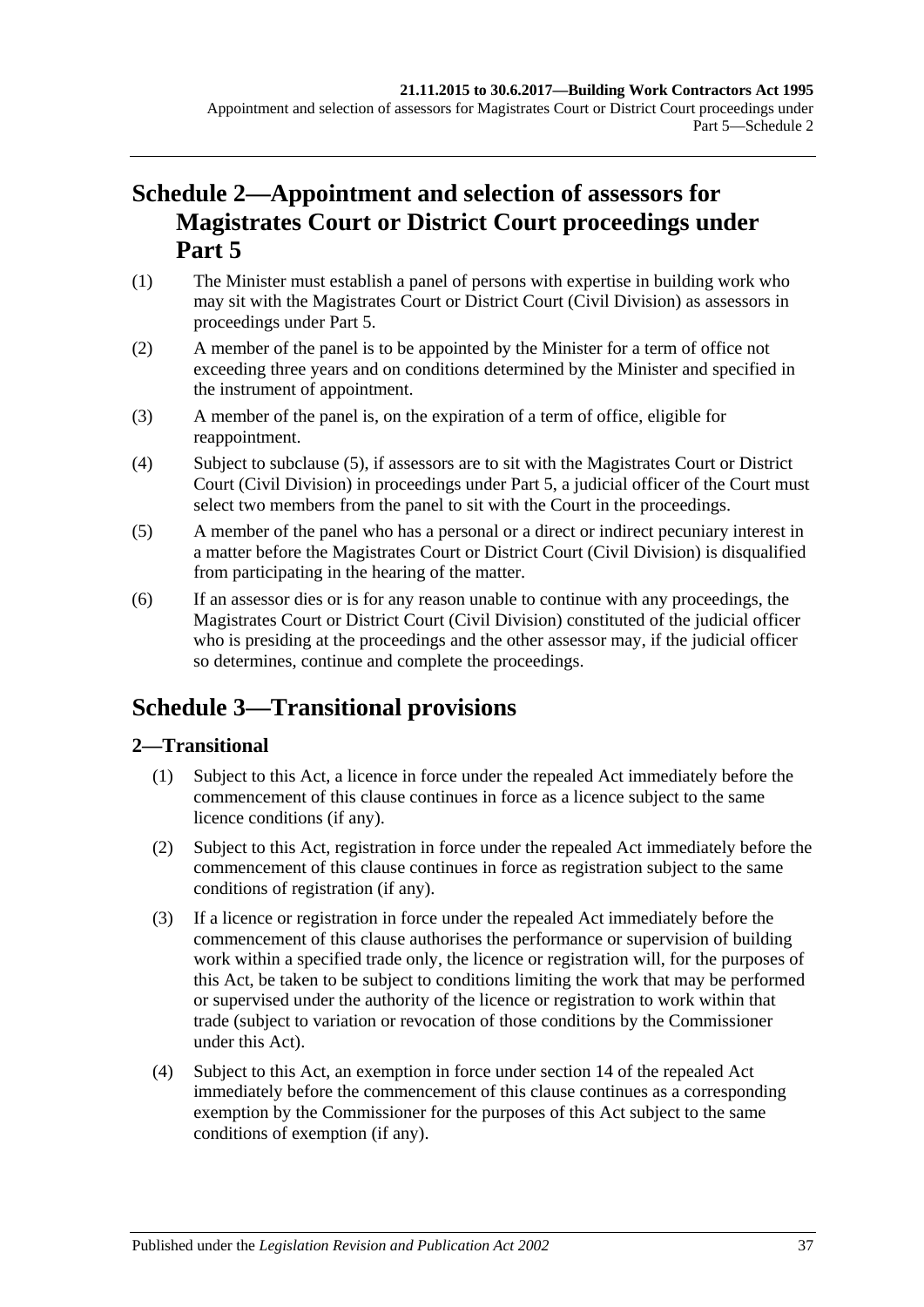- (5) Subject to this Act, approval of a registered building work supervisor in relation to a licensed builder's business in force under section 18 of the repealed Act immediately before the commencement of this clause continues as a corresponding approval by the Commissioner for the purposes of this Act.
- (6) If an order or decision of the Commercial Tribunal is in force or continues to have effect under Part 4 of the repealed Act immediately before the commencement of this clause, the order or decision has effect as if it were an order of the District Court under [Part 4](#page-16-0) of this Act.
- <span id="page-37-0"></span>(6a) If a person—
	- (a) who was disqualified from being licensed or registered under the repealed Act immediately before the commencement of this Act; and
	- (b) who remains disqualified at the commencement of this subclause,

is employed or otherwise engaged in the business of a building work contractor during the period of that disqualification, both that person and the building work contractor are guilty of an offence.

Maximum penalty: \$5 000.

- (6b) [Subclause](#page-37-0) (6a) applies after its commencement, whether the contract of employment or other engagement was entered into before or after its commencement.
- (7) The *[Acts Interpretation Act](http://www.legislation.sa.gov.au/index.aspx?action=legref&type=act&legtitle=Acts%20Interpretation%20Act%201915) 1915* applies, except to the extent of any inconsistency with the provisions of this Schedule, to the repeal of the *[Builders Licensing Act](http://www.legislation.sa.gov.au/index.aspx?action=legref&type=act&legtitle=Builders%20Licensing%20Act%201986) 1986*.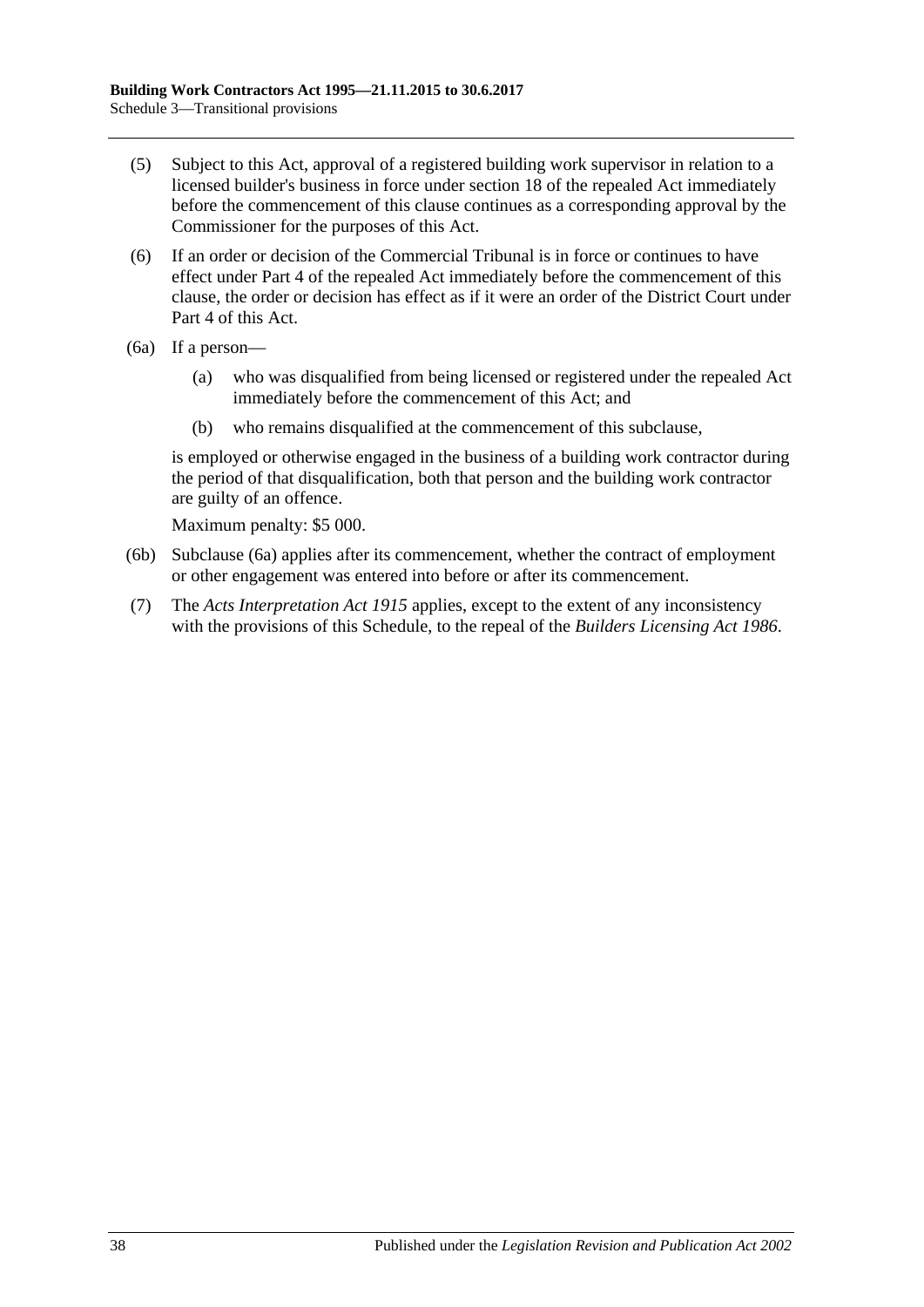# <span id="page-38-0"></span>**Legislative history**

# **Notes**

- Amendments of this version that are uncommenced are not incorporated into the text.
- Please note—References in the legislation to other legislation or instruments or to titles of bodies or offices are not automatically updated as part of the program for the revision and publication of legislation and therefore may be obsolete.
- Earlier versions of this Act (historical versions) are listed at the end of the legislative history.
- For further information relating to the Act and subordinate legislation made under the Act see the Index of South Australian Statutes or www.legislation.sa.gov.au.

# **Legislation repealed by principal Act**

The *Building Work Contractors Act 1995* repealed the following:

*Builders Licensing Act 1986*

# **Legislation amended by principal Act**

The *Building Work Contractors Act 1995* amended the following:

*District Court Act 1991 Magistrates Court Act 1991*

# **Principal Act and amendments**

| New entries appear in bold. |
|-----------------------------|
|-----------------------------|

| Year | N <sub>0</sub> | Title                                                                              | Assent     | Commencement                                                       |
|------|----------------|------------------------------------------------------------------------------------|------------|--------------------------------------------------------------------|
| 1995 | 87             | <b>Building Work Contractors Act 1995</b>                                          | 7.12.1995  | 1.6.1996 (Gazette 23.5.1996 p2536)                                 |
| 1996 | -34            | <b>Statutes Amendment and Repeal</b><br>(Common Expiation Scheme) Act 1996         | 2.5.1996   | Sch (cl 7)—3.2.1997 ( <i>Gazette 19.12.1996</i><br>p1923)          |
| 1998 | 21             | <b>Statutes Amendment (Consumer</b><br>Affairs) Act 1998 as amended by<br>22/1998  | 2.4.1998   | Pt 2 (ss $4-9$ ) and Sch $-28.5.1998$<br>(Gazette 28.5.1998 p2292) |
| 1998 | 22             | <b>Statutes Amendment (Consumer</b> )<br>Affairs) Amendment Act 1998               | 2.4.1998   | 2.4.1998                                                           |
| 1999 | 78             | <b>Building Work Contractors (GST)</b><br>Amendment Act 1999                       | 2.12.1999  | 2.12.1999                                                          |
| 2000 | $\overline{4}$ | District Court (Administrative and<br>Disciplinary Division) Amendment<br>Act 2000 | 20.4.2000  | Sch 1 (cl 4)—1.6.2000 ( <i>Gazette</i><br>18.5.2000 p2554)         |
| 2001 | 47             | <b>Statutes Amendment (Consumer)</b><br>Affairs) Act 2001                          | 11.10.2001 | Pt 2 (ss $4-9$ )-1.11.2001 ( <i>Gazette</i><br>25.10.2001 p4686)   |
| 2001 | 69             | <b>Statutes Amendment (Courts and</b><br>Judicial Administration) Act 2001         | 6.12.2001  | Pt 2 (ss $4 \& 5$ )—3.2.2002 ( <i>Gazette</i><br>24.1.2002 p346)   |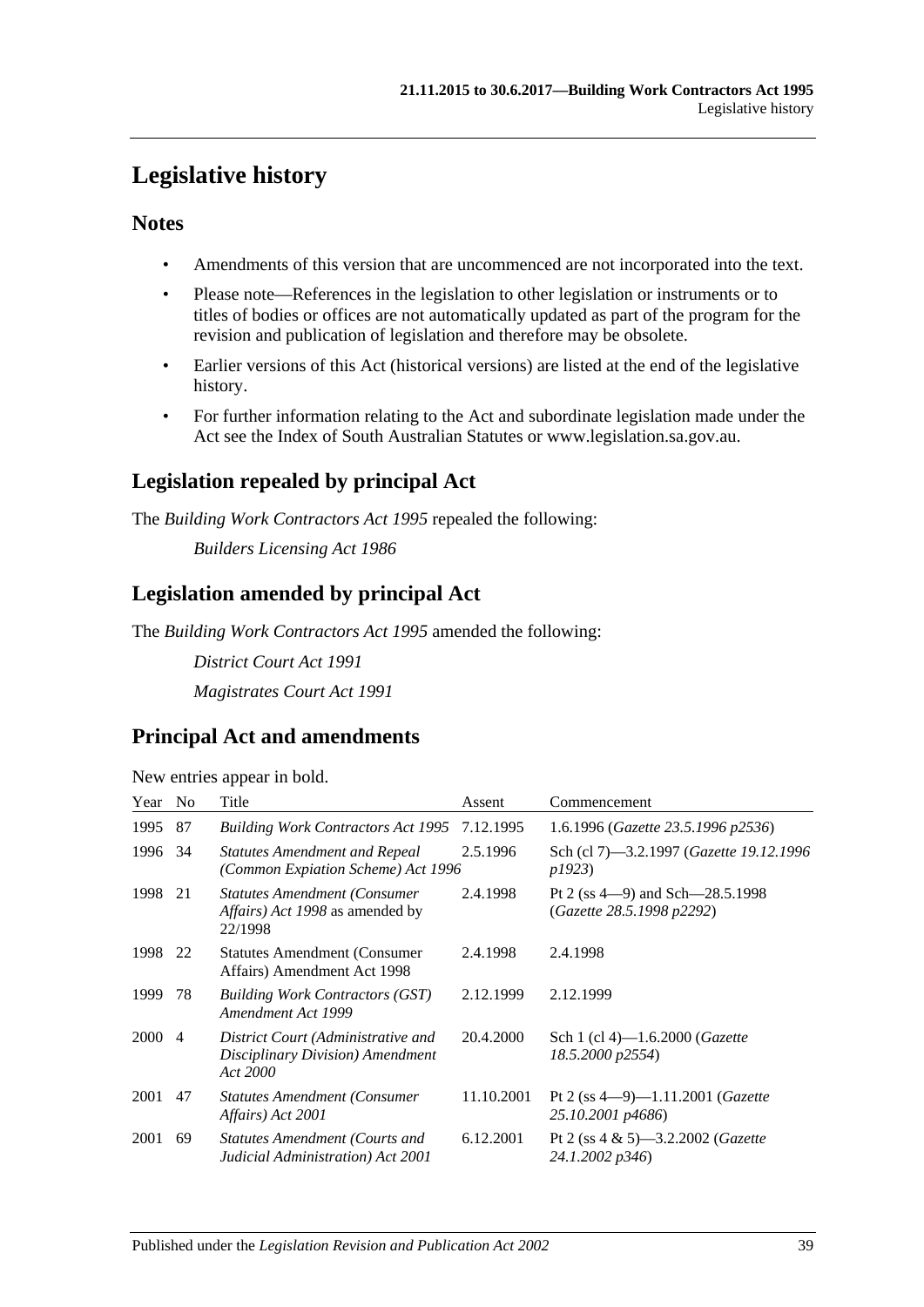| 2008 5  |     | <b>Statutes Amendment (Advisory Panels 13.3.2008)</b><br>Repeal) Act 2008  |            | Pt 2 (s $3$ )-13.3.2008                                                                                                          |
|---------|-----|----------------------------------------------------------------------------|------------|----------------------------------------------------------------------------------------------------------------------------------|
| 2009    | 39  | <b>Statutes Amendment and Repeal (Fair 23.7.2009)</b><br>Trading) Act 2009 |            | Pt 2 (ss $4-6$ )-3.9.2009 (Gazette<br>3.9.2009 p4367)                                                                            |
| 2009    | -77 | <b>Building and Construction Industry</b><br>Security of Payment Act 2009  | 10.12.2009 | Sch 1 (cl 2)—10.12.2011 (s $7(5)$ Acts<br><i>Interpretation Act 1915</i> )                                                       |
| 2012 3  |     | <b>Business Names Registration</b><br>(Transitional Arrangements) Act 2012 | 22.3.2012  | Sch 1 (cl 5)-28.5.2012 (Gazette<br>19.4.2012 p1467)                                                                              |
| 2012 43 |     | <b>Statutes Amendment (Courts</b><br>Efficiency Reforms) Act 2012          | 22.11.2012 | Pt 2 (ss $4 \& 5$ )—1.7.2013 ( <i>Gazette</i><br>16.5.2013 p1541)                                                                |
| 2013    | 16  | <b>Statutes Amendment (Directors'</b><br>Liability) Act 2013               | 23.5.2013  | Pt 7 (s 11)-17.6.2013 ( <i>Gazette</i> 6.6.2013<br><i>p</i> 2498)                                                                |
| 2013 71 |     | <b>Statutes Amendment (Occupational</b><br>Licensing) Act 2013             | 21.11.2013 | Pt 2 (ss 4, 5, 7, 10–12)–1.11.2014<br>(Gazette 9.10.2014 p6095); ss 6, 8 &<br>9-21.11.2015 (Gazette 29.10.2015<br><i>p4742</i> ) |
| 2017    | -7  | <b>Statutes Amendment and Repeal</b><br>(Simplify) Act 2017                | 15.3.2017  | Pt 4 (ss $14-17$ )-1.7.2017 (Gazette<br>22.6.2017 p2224)                                                                         |

# **Provisions amended**

New entries appear in bold.

| Entries that relate to provisions that have been deleted appear in italics. |  |  |  |
|-----------------------------------------------------------------------------|--|--|--|
|-----------------------------------------------------------------------------|--|--|--|

| Provision        | How varied                                                            | Commencement |
|------------------|-----------------------------------------------------------------------|--------------|
| Long title       | amended under Legislation Revision and<br><b>Publication Act 2002</b> |              |
| Pt1              |                                                                       |              |
| s <sub>2</sub>   | omitted under Legislation Revision and<br><b>Publication Act 2002</b> |              |
| s <sub>3</sub>   |                                                                       |              |
| s(3(1))          | s 3 redesignated as s $3(1)$ by $21/1998$ s 4                         | 28.5.1998    |
| building         | amended by 71/2013 s 4                                                | 1.11.2014    |
| <b>GST</b>       | inserted by 78/1999 s 2                                               | 2.12.1999    |
| GST law          | inserted by 78/1999 s 2                                               | 2.12.1999    |
| $s \; 3(2)$      | inserted by 21/1998 s 4                                               | 28.5.1998    |
| Pt 2             |                                                                       |              |
| $\overline{s}$ 6 |                                                                       |              |
| s(6(1))          | amended by 71/2013 s 5                                                | 1.11.2014    |
| s <sub>7</sub>   |                                                                       |              |
| s(7(2)           | amended by 71/2013 s 6                                                | 21.11.2015   |
| s <sub>8</sub>   |                                                                       |              |
| 8(2)             | amended by $47/2001$ s $4(a)$                                         | 1.11.2001    |
| $s(3)$ (6)       | inserted by $47/2001$ s $4(b)$                                        | 1.11.2001    |
| s 9              |                                                                       |              |
| $s \, 9(1)$      | amended by 39/2009 s 4(1)                                             | 3.9.2009     |
|                  | amended by 71/2013 s 7(1)                                             | 1.11.2014    |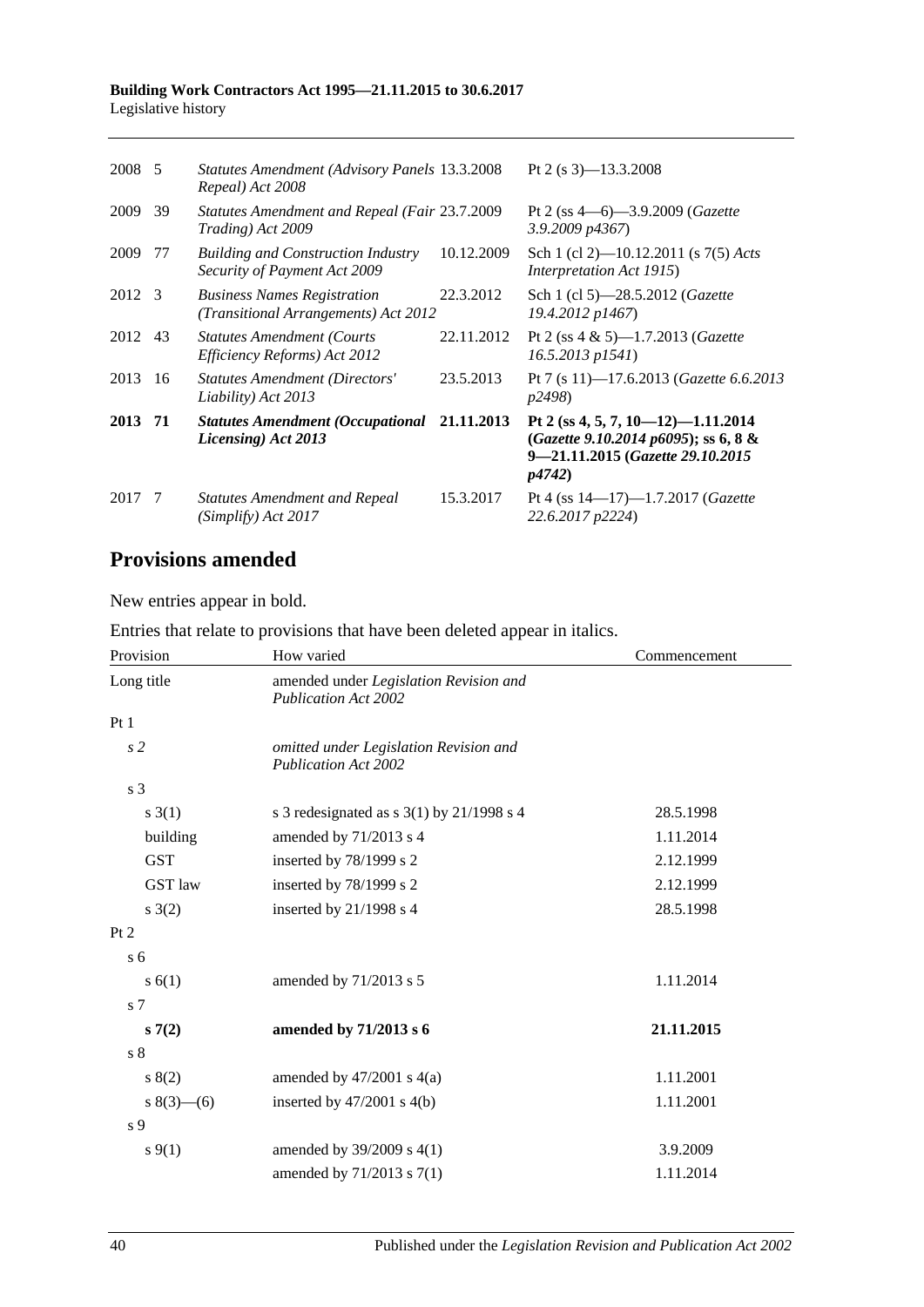|                 | (d) deleted by $71/2013$ s $7(1)$                            | 1.11.2014  |
|-----------------|--------------------------------------------------------------|------------|
| $s\ 9(1a)$      | inserted by 71/2013 s 7(2)                                   | 1.11.2014  |
| $s \, 9(2)$     | amended by 39/2009 s 4(2)                                    | 3.9.2009   |
|                 | amended by 71/2013 s 7(3)                                    | 1.11.2014  |
|                 | (b)(iii) deleted by $71/2013$ s $7(3)$                       | 1.11.2014  |
| $s\,9(2a)$      | inserted by $71/2013$ s $7(4)$                               | 1.11.2014  |
| s 10            |                                                              |            |
| 10(2)           | amended by $4/2000$ s $9(1)$ (Sch 1 cl $4(a)$ )              | 1.6.2000   |
| $s$ $10(5)$     | deleted by $4/2000 s 9(1)$ (Sch 1 cl $4(b)$ )                | 1.6.2000   |
| $s$ 10(6)       | deleted by $4/2000 s 9(1)$ (Sch 1 cl $4(c)$ )                | 1.6.2000   |
| s 10A           | inserted by 47/2001 s 5                                      | 1.11.2001  |
| s 11            |                                                              |            |
| s 11(3)         | amended by 47/2001 s 6                                       | 1.11.2001  |
| Pt <sub>3</sub> |                                                              |            |
| s 13            |                                                              |            |
| s 13(2)         | amended by 71/2013 s 8                                       | 21.11.2015 |
| s <sub>14</sub> | substituted by 71/2013 s 9                                   | 21.11.2015 |
| s 15            |                                                              |            |
| s 15(1)         | s 15 redesignated as s $15(1)$ by $47/2001$ s 7              | 1.11.2001  |
| $s 15(2)$ – (6) | inserted by 47/2001 s 7                                      | 1.11.2001  |
| s 16            | substituted by 71/2013 s 10                                  | 1.11.2014  |
| s 17            |                                                              |            |
| s 17(2)         | amended by $4/2000$ s $9(1)$ (Sch 1 cl $4(d)$ )              | 1.6.2000   |
| $s\,I7(5)$      | deleted by $4/2000 s 9(1)$ (Sch 1 cl $4(e)$ )                | 1.6.2000   |
| $s\,I7(6)$      | deleted by $4/2000 s 9(1)$ (Sch 1 cl $4(f)$ )                | 1.6.2000   |
| s 17A           | inserted by 47/2001 s 8                                      | 1.11.2001  |
| s 18            |                                                              |            |
| s 18(3)         | amended by 47/2001 s 9                                       | 1.11.2001  |
| s 19            |                                                              |            |
| s 19(4)         | substituted by $71/2013$ s $11(1)$                           | 1.11.2014  |
| $s$ 19(6)       | amended by 34/1996 s 4 (Sch cl 7)                            | 3.2.1997   |
|                 | deleted by $71/2013$ s $11(2)$                               | 1.11.2014  |
| s 19(7)         | amended by 34/1996 s 4 (Sch cl 7)                            | 3.2.1997   |
| s 19(8)         | amended by 34/1996 s 4 (Sch cl 7)                            | 3.2.1997   |
|                 | amended by $71/2013$ s $11(3)$ —(5)                          | 1.11.2014  |
| Pt 3A           | inserted by 39/2009 s 5                                      | 3.9.2009   |
|                 | substituted by 71/2013 s 12                                  | 1.11.2014  |
| Pt 3B           | inserted by 71/2013 s 12                                     | 1.11.2014  |
| Pt 4            |                                                              |            |
| s 24            | amended by 21/1998 s 5                                       | 28.5.1998  |
| s <sub>25</sub> |                                                              |            |
| s 25(1)         | amended by 21/1998 Sch cl 1 as substituted by<br>22/1998 s 3 | 28.5.1998  |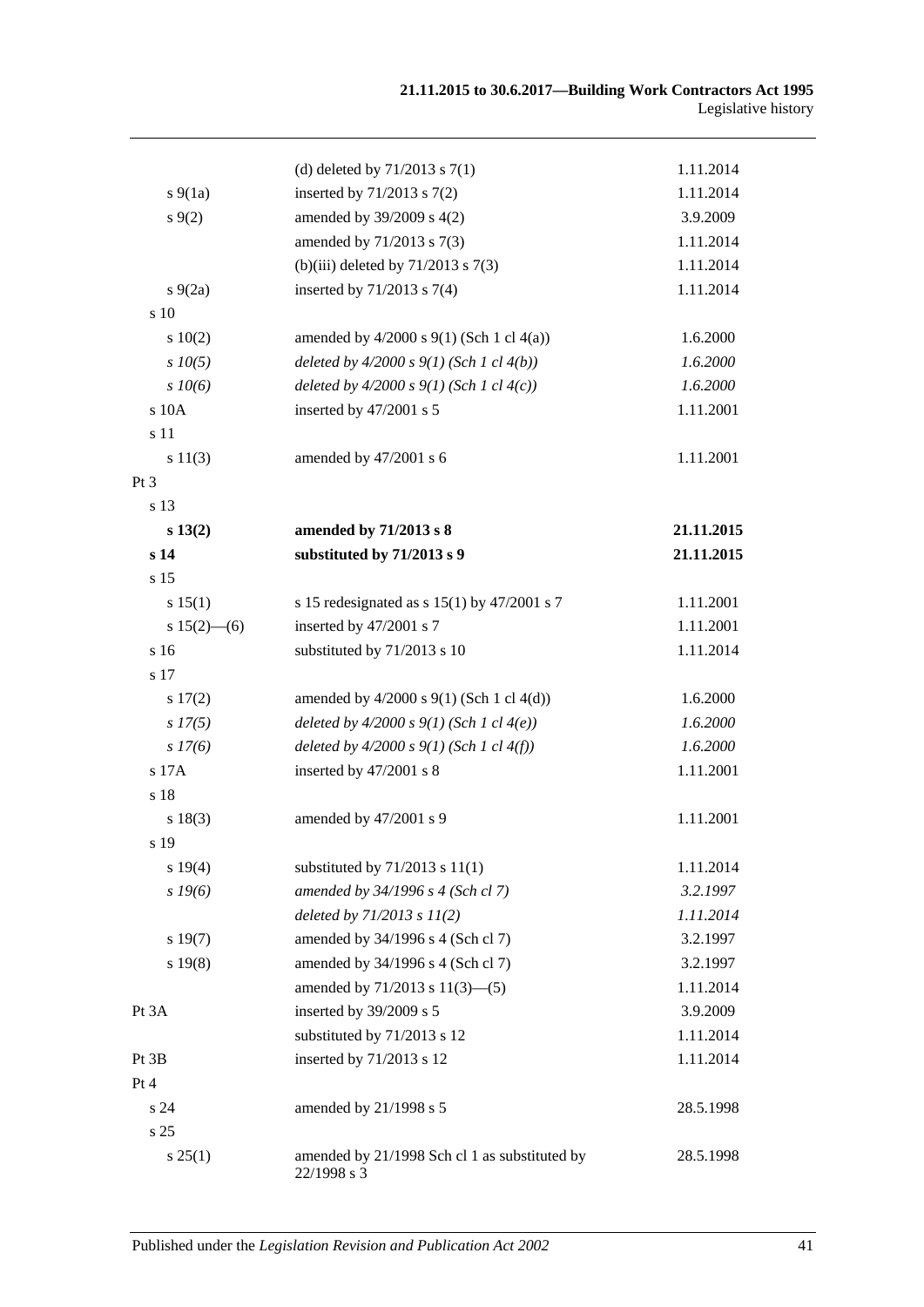#### Pt 5

| s 29                          |                                                                       |            |
|-------------------------------|-----------------------------------------------------------------------|------------|
| s 29(8a)—(8c)                 | inserted by $78/1999$ s $3(a)$                                        | 2.12.1999  |
| $s\,29(10)$                   |                                                                       |            |
| cost-plus clause              | inserted by $78/1999$ s $3(b)$                                        | 2.12.1999  |
|                               | fixed price contract inserted by 78/1999 s 3(b)                       | 2.12.1999  |
| GST clause                    | inserted by $78/1999$ s $3(b)$                                        | 2.12.1999  |
| s <sub>30</sub>               |                                                                       |            |
| $s \ 30(1)$                   | amended by $77/2009$ Sch 1 cl $2(1)$ —(4)                             | 10.12.2011 |
| $s \ 30(2)$                   | amended by 77/2009 Sch 1 cl 2(5)                                      | 10.12.2011 |
| $s \ 30(3)$                   | amended by 77/2009 Sch 1 cl 2(6)                                      | 10.12.2011 |
| s 31                          |                                                                       |            |
| $s \ 31(2)$                   | amended by 34/1996 s 4 (Sch cl 7)                                     | 3.2.1997   |
| s 39                          | amended by 21/1998 s 6                                                | 28.5.1998  |
| $s\,40$                       |                                                                       |            |
| $s\ 40(1)$                    | amended by 69/2001 s 4                                                | 3.2.2002   |
|                               | amended by 43/2012 s 4                                                | 1.7.2013   |
| Pt 6                          | deleted by $5/2008 s3$                                                | 13.3.2008  |
| Pt 7                          |                                                                       |            |
| s 46                          |                                                                       |            |
| $s\,46(2a)$                   | inserted by 39/2009 s 6                                               | 3.9.2009   |
| s 48                          | amended by 21/1998 Sch cl 1 as substituted by<br>22/1998 s 3          | 28.5.1998  |
| s 49                          | amended by 34/1996 s 4 (Sch cl 7)                                     | 3.2.1997   |
|                               | amended by 3/2012 Sch 1 cl 5                                          | 28.5.2012  |
| s <sub>50</sub>               |                                                                       |            |
| s 50(1)                       | amended by 34/1996 s 4 (Sch cl 7)                                     | 3.2.1997   |
| s 51                          |                                                                       |            |
| s 51(1)                       | amended by 34/1996 s 4 (Sch cl 7)                                     | 3.2.1997   |
| s <sub>56</sub>               | deleted by 16/2013 s 11                                               | 17.6.2013  |
| s 58                          |                                                                       |            |
| s 58(1)                       | substituted by 21/1998 Sch cl 1 as substituted by<br>22/1998 s 3      | 28.5.1998  |
| Sch 1                         |                                                                       |            |
| $\text{ }$ scl $\text{ }$ (4) | amended by 21/1998 s 7                                                | 28.5.1998  |
| Sch 2                         |                                                                       |            |
| $\text{sc}$ (4)               | amended by $21/1998$ s 8                                              | 28.5.1998  |
| Sch 3                         |                                                                       |            |
| cl1                           | omitted under Legislation Revision and<br><b>Publication Act 2002</b> |            |
| cll $(6a)$ and $(6b)$         | inserted by $21/1998$ s 9                                             | 28.5.1998  |
| Sch 4                         | omitted under Legislation Revision and<br><b>Publication Act 2002</b> |            |